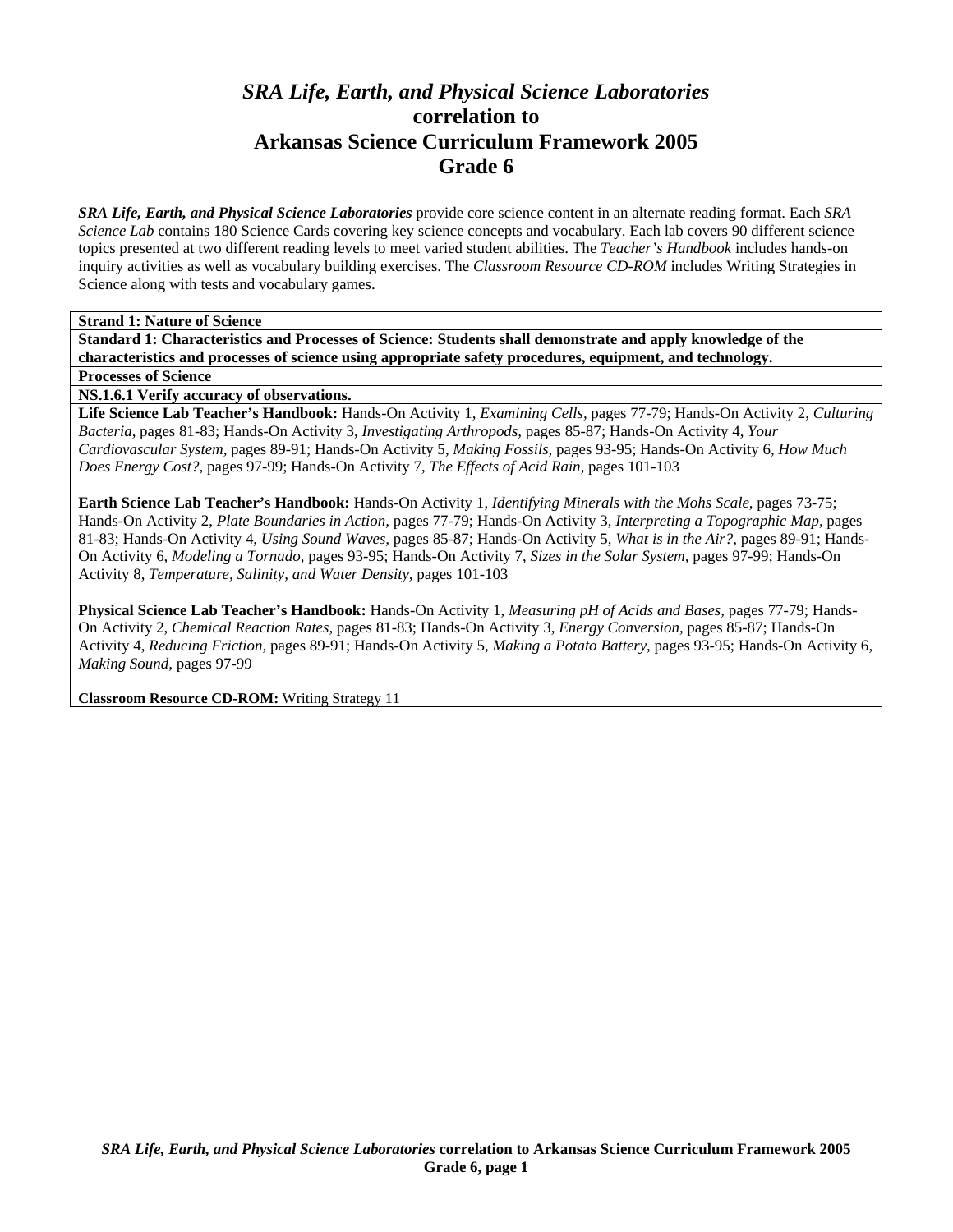**Standard 1: Characteristics and Processes of Science: Students shall demonstrate and apply knowledge of the characteristics and processes of science using appropriate safety procedures, equipment, and technology. Processes of Science** 

**NS.1.6.2 Identify and define components of experimental design used to produce empirical evidence :** 

- **Hypothesis**
- **Replication**
- **Sample size**
- **Appropriate use of control**
- **Use of standardized variables.**

**Life Science Lab Teacher's Handbook:** Hands-On Activity 1, *Examining Cells,* pages 77-79; Hands-On Activity 2, *Culturing Bacteria,* pages 81-83; Hands-On Activity 3, *Investigating Arthropods,* pages 85-87; Hands-On Activity 4, *Your Cardiovascular System,* pages 89-91; Hands-On Activity 5, *Making Fossils,* pages 93-95; Hands-On Activity 6, *How Much Does Energy Cost?,* pages 97-99; Hands-On Activity 7, *The Effects of Acid Rain,* pages 101-103

**Earth Science Lab Teacher's Handbook:** Hands-On Activity 1, *Identifying Minerals with the Mohs Scale,* pages 73-75; Hands-On Activity 2, *Plate Boundaries in Action,* pages 77-79; Hands-On Activity 3, *Interpreting a Topographic Map,* pages 81-83; Hands-On Activity 4, *Using Sound Waves,* pages 85-87; Hands-On Activity 5, *What is in the Air?,* pages 89-91; Hands-On Activity 6, *Modeling a Tornado,* pages 93-95; Hands-On Activity 7, *Sizes in the Solar System,* pages 97-99; Hands-On Activity 8, *Temperature, Salinity, and Water Density,* pages 101-103

**Physical Science Lab Teacher's Handbook:** Hands-On Activity 1, *Measuring pH of Acids and Bases,* pages 77-79; Hands-On Activity 2, *Chemical Reaction Rates,* pages 81-83; Hands-On Activity 3, *Energy Conversion,* pages 85-87; Hands-On Activity 4, *Reducing Friction,* pages 89-91; Hands-On Activity 5, *Making a Potato Battery,* pages 93-95; Hands-On Activity 6, *Making Sound,* pages 97-99

**Classroom Resource CD-ROM:** Writing Strategy 11

**Strand 1: Nature of Science** 

**Standard 1: Characteristics and Processes of Science: Students shall demonstrate and apply knowledge of the characteristics and processes of science using appropriate safety procedures, equipment, and technology.** 

**Processes of Science** 

**NS.1.6.3 Compare scientific data using mean, median, mode, and range using SI units.** 

**Life Science Lab Teacher's Handbook:** Hands-On Activity 2, *Culturing Bacteria,* pages 81-83; Hands-On Activity 4, *Your Cardiovascular System,* pages 89-91; Hands-On Activity 6, *How Much Does Energy Cost?,* pages 97-99

**Physical Science Lab Teacher's Handbook:** Hands-On Activity 3, *Energy Conversion,* pages 85-87

**Strand 1: Nature of Science** 

**Standard 1: Characteristics and Processes of Science: Students shall demonstrate and apply knowledge of the characteristics and processes of science using appropriate safety procedures, equipment, and technology.** 

**Processes of Science** 

**NS.1.6.4 Interpret scientific data using:** 

- **Data tables/charts**
- **Bar and double bar graphs**
- **Circle graphs**
- **Line graphs**
- **Stem and leaf plots**
- **Line graphs.**

**Life Science Lab Teacher's Handbook:** Hands-On Activity 4, *Your Cardiovascular System,* pages 89-91

**Earth Science Lab Teacher's Handbook:** Hands-On Activity 3, *Energy Conversion,* pages 85-87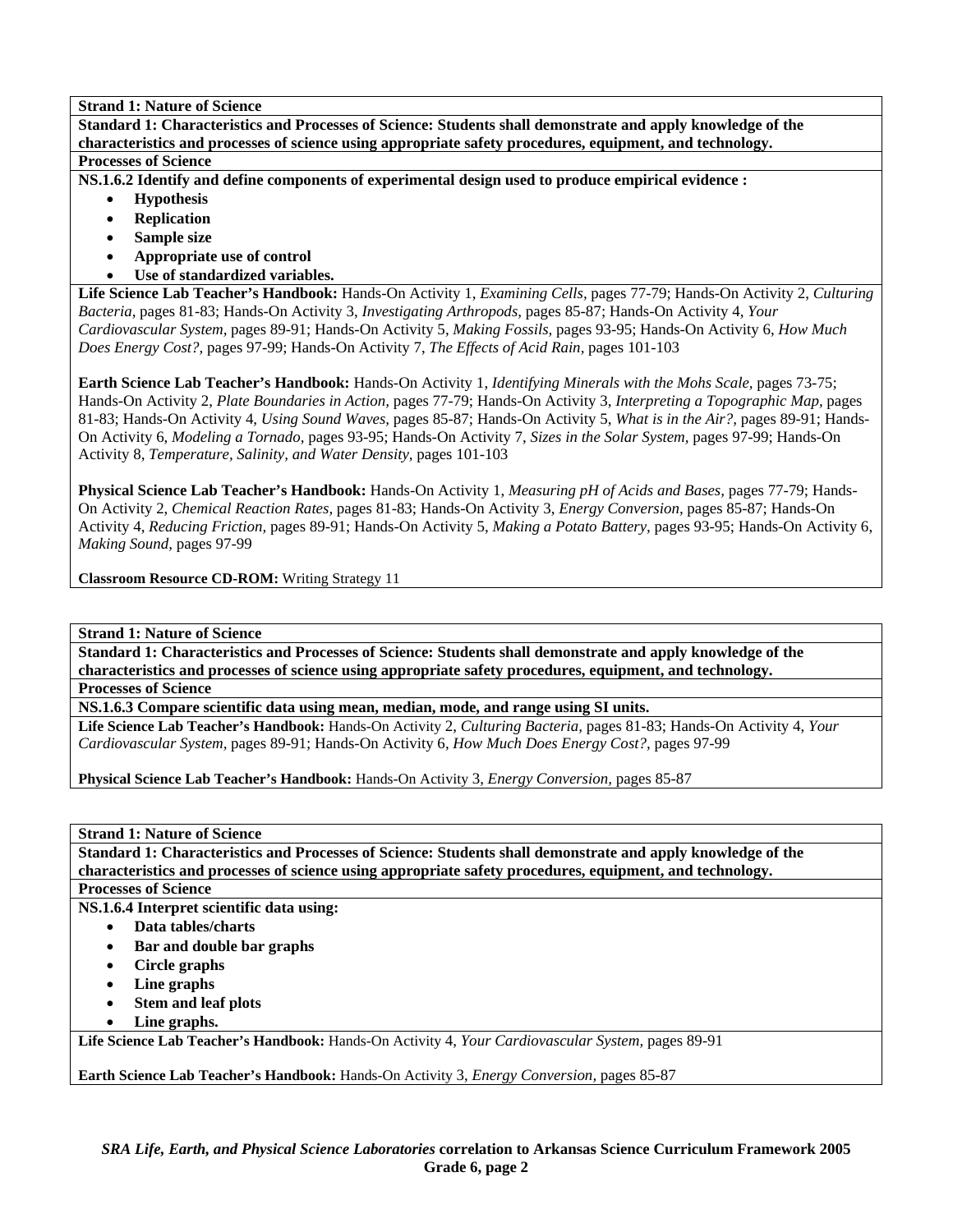**Standard 1: Characteristics and Processes of Science: Students shall demonstrate and apply knowledge of the characteristics and processes of science using appropriate safety procedures, equipment, and technology. Processes of Science** 

**NS.1.6.5 Communicate results and conclusions from scientific inquiry.** 

**Life Science Lab Teacher's Handbook:** Hands-On Activity 1, *Examining Cells,* pages 77-79; Hands-On Activity 2, *Culturing Bacteria,* pages 81-83; Hands-On Activity 3, *Investigating Arthropods,* pages 85-87; Hands-On Activity 4, *Your Cardiovascular System,* pages 89-91; Hands-On Activity 5, *Making Fossils,* pages 93-95; Hands-On Activity 6, *How Much Does Energy Cost?,* pages 97-99; Hands-On Activity 7, *The Effects of Acid Rain,* pages 101-103

**Earth Science Lab Teacher's Handbook:** Hands-On Activity 1, *Identifying Minerals with the Mohs Scale,* pages 73-75; Hands-On Activity 2, *Plate Boundaries in Action,* pages 77-79; Hands-On Activity 3, *Interpreting a Topographic Map,* pages 81-83; Hands-On Activity 4, *Using Sound Waves,* pages 85-87; Hands-On Activity 5, *What is in the Air?,* pages 89-91; Hands-On Activity 6, *Modeling a Tornado,* pages 93-95; Hands-On Activity 7, *Sizes in the Solar System,* pages 97-99; Hands-On Activity 8, *Temperature, Salinity, and Water Density,* pages 101-103

**Physical Science Lab Teacher's Handbook:** Hands-On Activity 1, *Measuring pH of Acids and Bases,* pages 77-79; Hands-On Activity 2, *Chemical Reaction Rates,* pages 81-83; Hands-On Activity 3, *Energy Conversion,* pages 85-87; Hands-On Activity 4, *Reducing Friction,* pages 89-91; Hands-On Activity 5, *Making a Potato Battery,* pages 93-95; Hands-On Activity 6, *Making Sound,* pages 97-99

**Classroom Resource CD-ROM:** Writing Strategy 18

**Strand 1: Nature of Science** 

**Standard 1: Characteristics and Processes of Science: Students shall demonstrate and apply knowledge of the characteristics and processes of science using appropriate safety procedures, equipment, and technology. Processes of Science** 

**NS.1.6.6 Develop and implement strategies for long-term, accurate data collection.** 

**Life Science Lab Teacher's Handbook:** Hands-On Activity 2, *Culturing Bacteria,* pages 81-83; Hands-On Activity 3, *Investigating Arthropods,* pages 85-87; Hands-On Activity 4, *Your Cardiovascular System,* pages 89-91; Hands-On Activity 5, *Making Fossils,* pages 93-95; Hands-On Activity 6, *How Much Does Energy Cost?,* pages 97-99; Hands-On Activity 7, *The Effects of Acid Rain,* pages 101-103

**Earth Science Lab Teacher's Handbook:** Hands-On Activity 3, *Interpreting a Topographic Map,* pages 81-83; Hands-On Activity 5, *What is in the Air?,* pages 89-91; Hands-On Activity 8, *Temperature, Salinity, and Water Density,* pages 101-103

**Physical Science Lab Teacher's Handbook:** Hands-On Activity 1, *Measuring pH of Acids and Bases,* pages 77-79; Hands-On Activity 2, *Chemical Reaction Rates,* pages 81-83; Hands-On Activity 3, *Energy Conversion,* pages 85-87; Hands-On Activity 6, *Making Sound,* pages 97-99

**Classroom Resource CD-ROM:** Writing Strategy 22, 24

**Strand 1: Nature of Science** 

**Standard 1: Characteristics and Processes of Science: Students shall demonstrate and apply knowledge of the characteristics and processes of science using appropriate safety procedures, equipment, and technology.** 

**Characteristics of Science** 

**NS.1.6.7 Distinguish between scientific fact and opinion.** 

**Classroom Resource CD-ROM:** Writing Strategy 30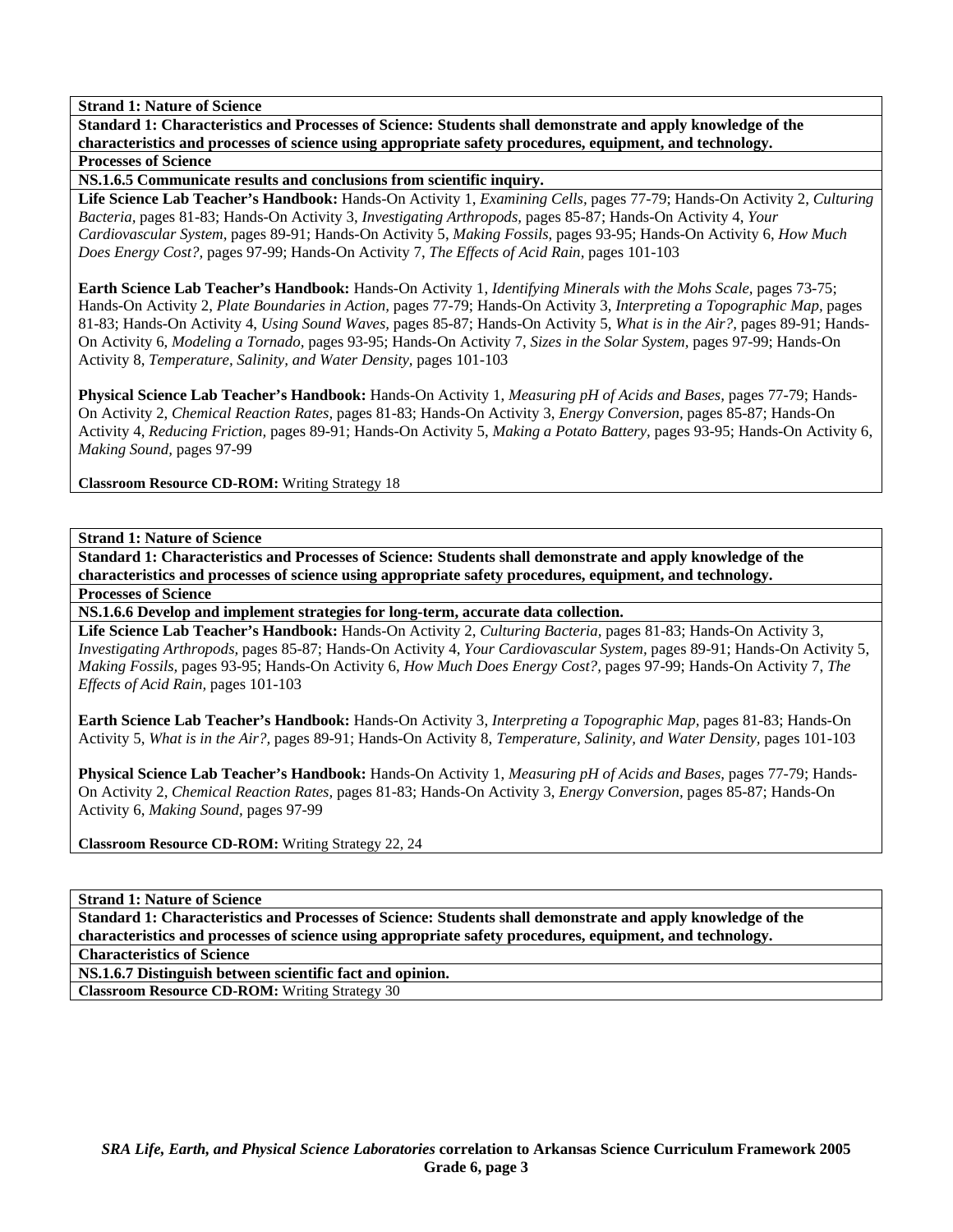**Standard 1: Characteristics and Processes of Science: Students shall demonstrate and apply knowledge of the characteristics and processes of science using appropriate safety procedures, equipment, and technology. Characteristics of Science** 

**NS.1.6.8 Explain the role of prediction in the development of a theory.** 

**Life Science Lab Teacher's Handbook:** Hands-On Activity 4, *Your Cardiovascular System,* pages 89-91

**Physical Science Lab Teacher's Handbook:** Hands-On Activity 2, *Chemical Reaction Rates,* pages 81-83; Hands-On Activity 3, *Energy Conversion,* pages 85-87; Hands-On Activity 4, *Reducing Friction,* pages 89-91

**Strand 1: Nature of Science** 

**Standard 1: Characteristics and Processes of Science: Students shall demonstrate and apply knowledge of the characteristics and processes of science using appropriate safety procedures, equipment, and technology.** 

**Characteristics of Science** 

**NS.1.6.9 Define and give examples of laws and theories.** 

Life Science Lab, Level A: Cards 5, 65 Life Science Lab, Level B: Cards 5, 65

**Earth Science Lab, Level A: Cards 10, 68, 72, 78 Earth Science Lab, Level B: Cards 10, 68, 72, 78** 

**Physical Science Lab, Level A: Cards 3, 9, 37, 53, 55, 59, 63 Physical Science Lab, Level B:** Cards 3, 9, 37, 53, 55, 59, 63

**Strand 2: Life Science** 

**Standard 2: Living Systems: Characteristics, Structure, and Function: Students shall demonstrate and apply knowledge of living systems using appropriate safety procedures, equipment, and technology.** 

#### **Structure and Function**

**LS.2.6.1 Observe, describe, and illustrate plant and animal tissues:** 

- **Muscle**
- **Blood**
- **Skin**
- **Xylem**
- **Phloem.**

**Life Science Lab, Level A:** Cards 6, 7, 19, 20, 48, 55, 56

**Life Science Lab, Level B:** Cards 6, 7, 19, 20, 48, 55, 56

**Life Science Lab Teacher's Handbook:** Hands-On Activity 1, *Examining Cells,* pages 77-79

**Strand 2: Life Science** 

**Standard 2: Living Systems: Characteristics, Structure, and Function: Students shall demonstrate and apply knowledge of living systems using appropriate safety procedures, equipment, and technology.** 

**Structure and Function** 

**LS.2.6.2 Illustrate the hierarchical relationships of cells, tissues, and organs.** 

Life Science Lab, Level A: Card 44

Life Science Lab, Level B: Card 44

**Strand 2: Life Science** 

**Standard 2: Living Systems: Characteristics, Structure, and Function: Students shall demonstrate and apply knowledge of living systems using appropriate safety procedures, equipment, and technology.** 

**Structure and Function** 

**LS.2.6.3 Investigate the functions of tissues.** 

Life Science Lab, Level A: Card 44

Life Science Lab, Level B: Card 44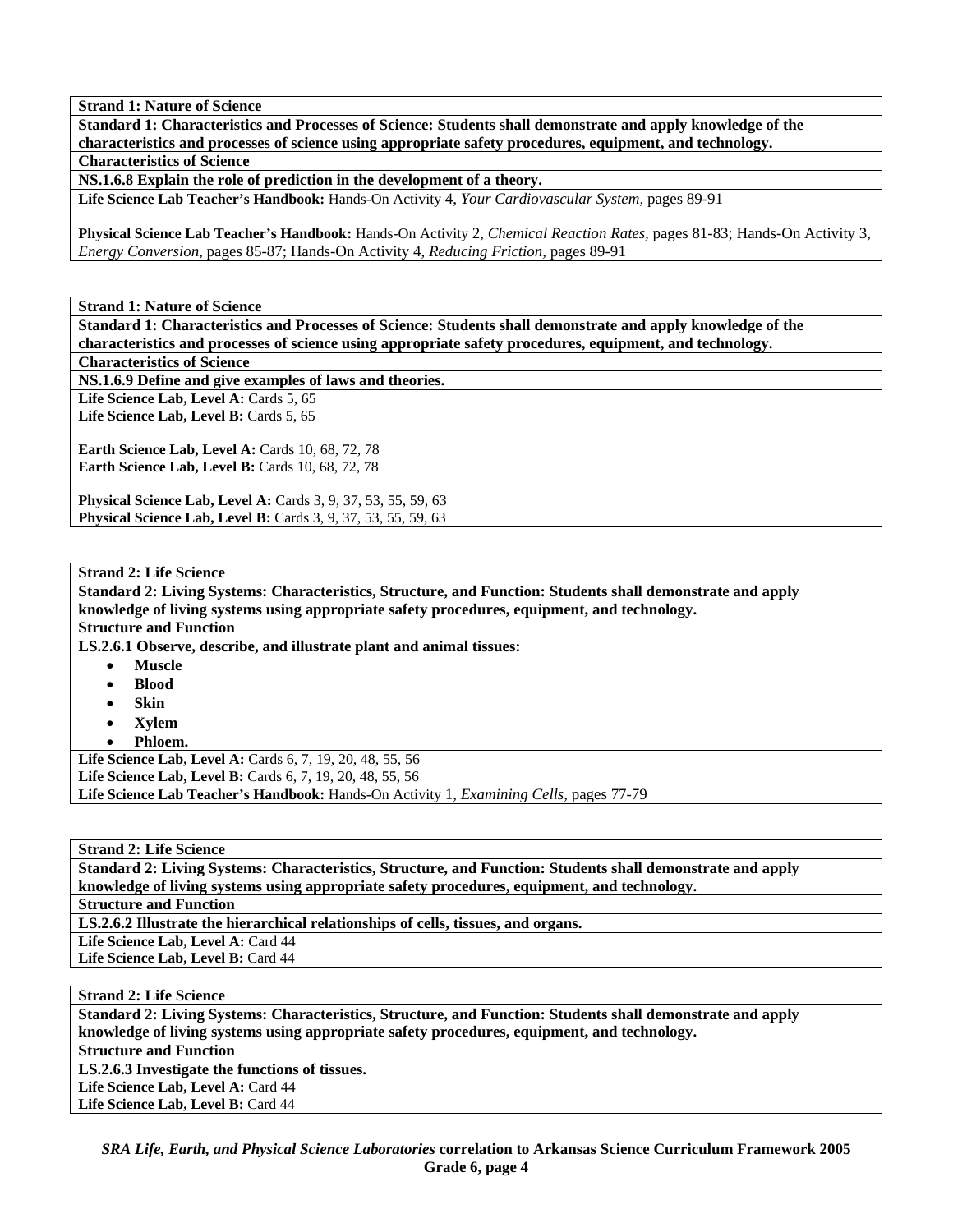# $S_t = 3.2 \cdot 1.2$

| Strand 2: Life Science                                                                                     |
|------------------------------------------------------------------------------------------------------------|
| Standard 2: Living Systems: Characteristics, Structure, and Function: Students shall demonstrate and apply |
| knowledge of living systems using appropriate safety procedures, equipment, and technology.                |
| <b>Structure and Function</b>                                                                              |
| LS.2.6.4 Model and explain the functions of animal organs:                                                 |
| <b>Heart</b>                                                                                               |
| Lung                                                                                                       |
| Kidneys                                                                                                    |
| Eves                                                                                                       |
| Ears                                                                                                       |
| <b>Skin</b>                                                                                                |
| Teeth.                                                                                                     |
| <b>Life Science Lab, Level A: Cards 47, 50, 51, 52, 56</b>                                                 |
| <b>Life Science Lab, Level B:</b> Cards 47, 50, 51, 52, 56                                                 |
|                                                                                                            |

| <b>Strand 2: Life Science</b>                                                                              |
|------------------------------------------------------------------------------------------------------------|
| Standard 2: Living Systems: Characteristics, Structure, and Function: Students shall demonstrate and apply |
| knowledge of living systems using appropriate safety procedures, equipment, and technology.                |
| <b>Structure and Function</b>                                                                              |
| LS.2.6.5 Model and explain the function of plant organs:                                                   |
| Leaves                                                                                                     |

- **Roots**
- **Stems**
- **Flowers.**

Life Science Lab, Level A: Cards 16, 17, 20, 22 Life Science Lab, Level B: Cards 16, 17, 20, 22

| <b>Strand 2: Life Science</b>                                                                              |  |  |  |  |  |  |
|------------------------------------------------------------------------------------------------------------|--|--|--|--|--|--|
| Standard 2: Living Systems: Characteristics, Structure, and Function: Students shall demonstrate and apply |  |  |  |  |  |  |
| knowledge of living systems using appropriate safety procedures, equipment, and technology.                |  |  |  |  |  |  |
| <b>Structure and Function</b>                                                                              |  |  |  |  |  |  |
| LS.2.6.6 Dissect organs, including but not limited to:                                                     |  |  |  |  |  |  |
| <b>Heart</b>                                                                                               |  |  |  |  |  |  |
| Eve<br>$\bullet$                                                                                           |  |  |  |  |  |  |
| Lung                                                                                                       |  |  |  |  |  |  |
| <b>Stem</b>                                                                                                |  |  |  |  |  |  |
| Root.                                                                                                      |  |  |  |  |  |  |
| Life Science Lab, Level A: Cards 16, 47, 51                                                                |  |  |  |  |  |  |
| Life Science Lab, Level B: Cards 16, 47, 51                                                                |  |  |  |  |  |  |

#### **Strand 2: Life Science**

**Standard 2: Living Systems: Characteristics, Structure, and Function: Students shall demonstrate and apply knowledge of living systems using appropriate safety procedures, equipment, and technology. Structure and Function LS.2.6.7 Describe the relationship between organ function and the following needs of cells:**  • **Oxygen**  • **Food**  • **Water**  • **Waste removal.**  Life Science Lab, Level A: Cards 8, 9

Life Science Lab, Level B: Cards 8, 9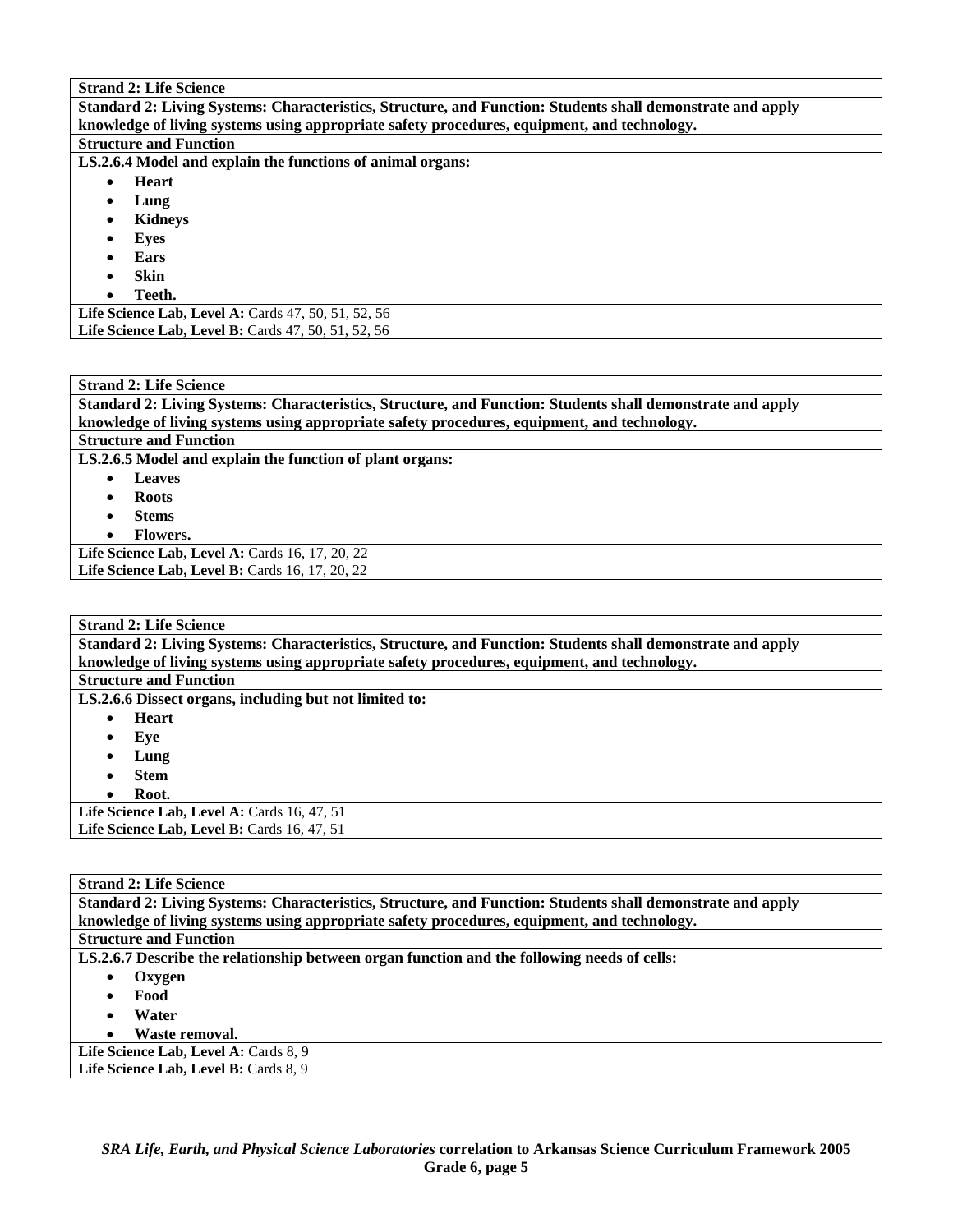**Standard 2: Living Systems: Characteristics, Structure, and Function: Students shall demonstrate and apply knowledge of living systems using appropriate safety procedures, equipment, and technology. Structure and Function LS.2.6.8 Investigate careers, scientists, and historical breakthroughs related to tissues and organs. Life Science Lab, Level A: Cards 5, 46, 49** 

**Life Science Lab, Level B: Cards 5, 46, 49** 

# **Strand 2: Life Science**

**Standard 3: Life Cycles, Reproduction, and Heredity: Students shall demonstrate and apply knowledge of life cycles, reproduction, and heredity using appropriate safety procedures, equipment, and technology.** 

**Heredity and Reproduction** 

**LS.3.6.1 Describe characteristics of plants and animals through selective breeding.** 

Life Science Lab, Level A: Cards 65, 66

Life Science Lab, Level B: Cards 65, 66

# **Strand 2: Life Science**

**Standard 3: Life Cycles, Reproduction, and Heredity: Students shall demonstrate and apply knowledge of life cycles, reproduction, and heredity using appropriate safety procedures, equipment, and technology.** 

**Heredity and Reproduction** 

**LS.3.6.2 Predict the outcome of selective breeding practices over several generations.** 

Life Science Lab, Level A: Cards 65, 66 Life Science Lab, Level B: Cards 65, 66

### **Strand 2: Life Science**

**Standard 3: Life Cycles, Reproduction, and Heredity: Students shall demonstrate and apply knowledge of life cycles, reproduction, and heredity using appropriate safety procedures, equipment, and technology.** 

**Heredity and Reproduction** 

**LS.3.6.3 Relate the development of Earth's present-day complex species from earlier, distinctly different simpler species.** 

Life Science Lab, Level A: Cards 66, 67, 68 **Life Science Lab, Level B: Cards 66, 67, 68** 

**Earth Science Lab, Level A: Card 34 Earth Science Lab, Level B:** Card 34

**Strand 2: Life Science** 

**Standard 3: Life Cycles, Reproduction, and Heredity: Students shall demonstrate and apply knowledge of life cycles, reproduction, and heredity using appropriate safety procedures, equipment, and technology.** 

**Heredity and Reproduction** 

**LS.3.6.4 Investigate careers, scientists, and historical breakthroughs related to adaptations and selective breeding.** 

Life Science Lab, Level A: Cards 64, 69

Life Science Lab, Level B: Cards 64, 69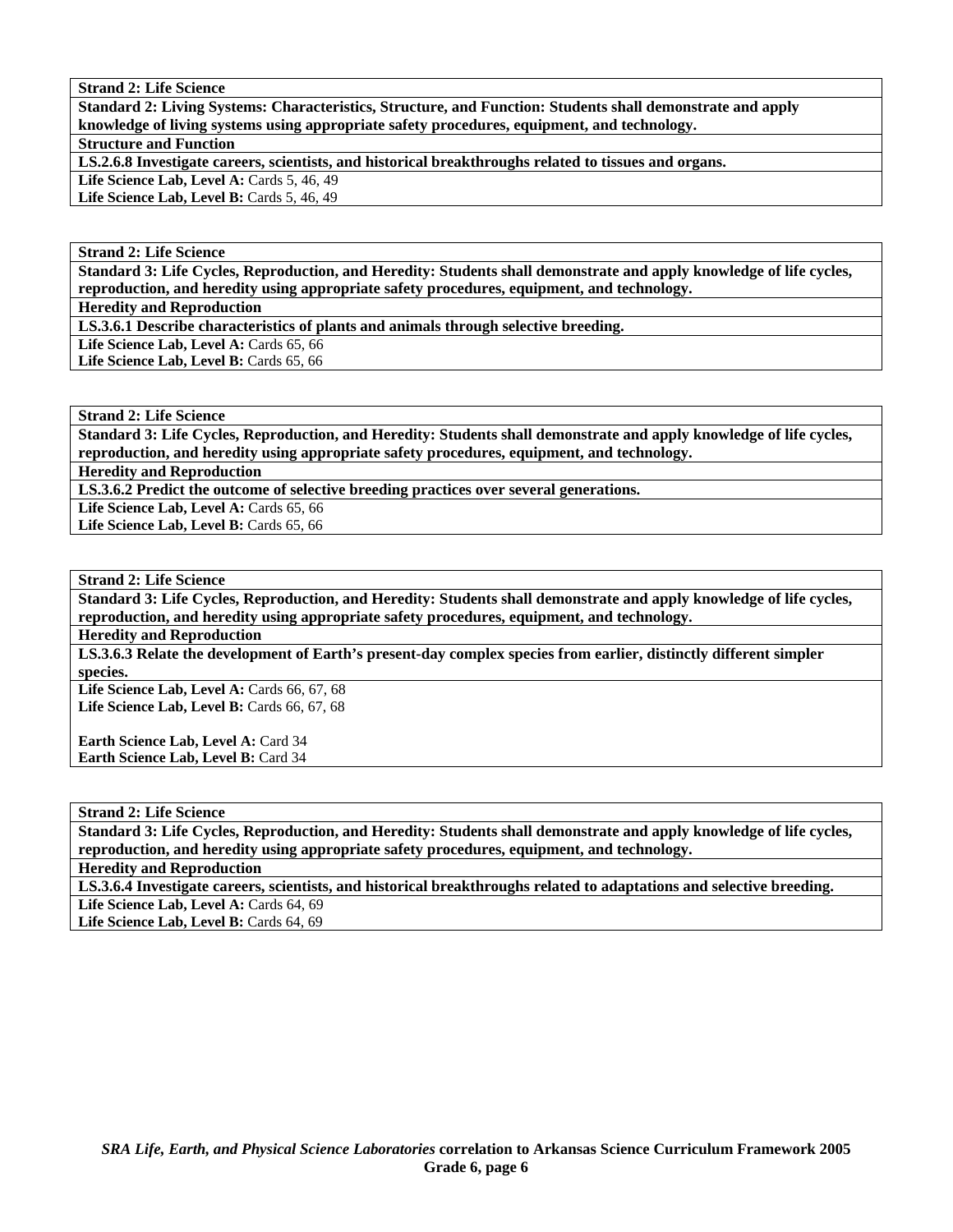| <b>Strand 2: Life Science</b>                                                                                       |  |  |  |  |  |  |
|---------------------------------------------------------------------------------------------------------------------|--|--|--|--|--|--|
| Standard 3: Life Cycles, Reproduction, and Heredity: Students shall demonstrate and apply knowledge of life cycles, |  |  |  |  |  |  |
| reproduction, and heredity using appropriate safety procedures, equipment, and technology.                          |  |  |  |  |  |  |
| <b>Heredity and Reproduction</b>                                                                                    |  |  |  |  |  |  |
| LS.3.6.5 Describe behavioral adaptations of organisms to the environment:                                           |  |  |  |  |  |  |
| <b>Hibernation</b>                                                                                                  |  |  |  |  |  |  |
| <b>Estivation</b>                                                                                                   |  |  |  |  |  |  |
| <b>Tropism</b>                                                                                                      |  |  |  |  |  |  |
| <b>Territorial behavior</b>                                                                                         |  |  |  |  |  |  |
| Migration.<br>$\bullet$                                                                                             |  |  |  |  |  |  |
| Life Science Lab, Level A: Cards $24, 36, 43, 83$                                                                   |  |  |  |  |  |  |
| Life Science Lab, Level B: Cards 24, 36, 43, 83                                                                     |  |  |  |  |  |  |
|                                                                                                                     |  |  |  |  |  |  |

| <b>Strand 2: Life Science</b>                                                                                       |  |  |  |  |  |  |
|---------------------------------------------------------------------------------------------------------------------|--|--|--|--|--|--|
| Standard 3: Life Cycles, Reproduction, and Heredity: Students shall demonstrate and apply knowledge of life cycles, |  |  |  |  |  |  |
| reproduction, and heredity using appropriate safety procedures, equipment, and technology.                          |  |  |  |  |  |  |
| <b>Heredity and Reproduction</b>                                                                                    |  |  |  |  |  |  |
| LS.3.6.6 Differentiate between innate behaviors:                                                                    |  |  |  |  |  |  |
| <b>Migration</b><br>٠                                                                                               |  |  |  |  |  |  |
| Web spinning<br>٠                                                                                                   |  |  |  |  |  |  |
| Defensive posture<br>٠                                                                                              |  |  |  |  |  |  |
| <b>Communication</b><br>$\bullet$                                                                                   |  |  |  |  |  |  |
| <b>Imprinting</b>                                                                                                   |  |  |  |  |  |  |
| and learned behaviors:                                                                                              |  |  |  |  |  |  |
| Speaking a language<br>٠                                                                                            |  |  |  |  |  |  |
| <b>Using tools</b><br>$\bullet$                                                                                     |  |  |  |  |  |  |
| Hunting skills.                                                                                                     |  |  |  |  |  |  |
| Life Science Lab, Level A: Card 43                                                                                  |  |  |  |  |  |  |
| Life Science Lab, Level B: Card 43                                                                                  |  |  |  |  |  |  |
|                                                                                                                     |  |  |  |  |  |  |

**Standard 3: Life Cycles, Reproduction, and Heredity: Students shall demonstrate and apply knowledge of life cycles, reproduction, and heredity using appropriate safety procedures, equipment, and technology. Heredity and Reproduction** 

**LS.3.6.7 Describe the following structural adaptations for survival in the environment:** 

- **Coloration**
- **Mimicry**
- **Odor glands**
- **Beaks**
- **Feet**
- **Wings**
- **Fur**
- **Ears**
- **Spines**
- **Teeth**
- **Thorns**
- **Characteristics of seeds.**

Life Science Lab, Level A: Cards 23, 41, 73

Life Science Lab, Level B: Cards 23, 41, 73

**Life Science Lab Teacher's Handbook:** Hands-On Activity 3, *Investigating Arthropods,* pages 85-87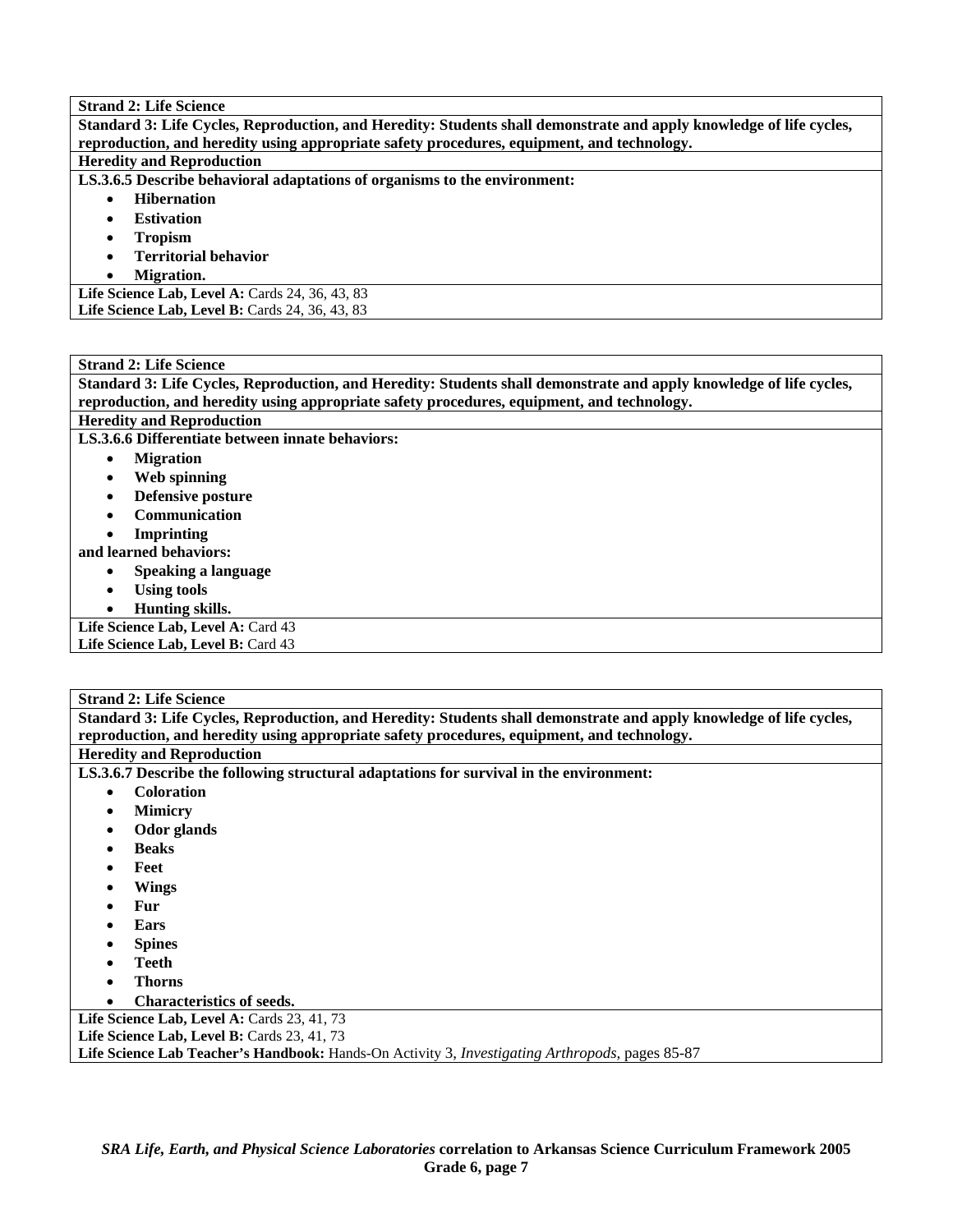**Standard 3: Life Cycles, Reproduction, and Heredity: Students shall demonstrate and apply knowledge of life cycles, reproduction, and heredity using appropriate safety procedures, equipment, and technology.** 

**Heredity and Reproduction** 

**LS.3.6.8 Investigate careers, scientists, and historical breakthroughs related to learned and innate behaviors.** 

Life Science Lab, Level A: Cards 24, 43 Life Science Lab, Level B: Cards 24, 43

**Strand 2: Life Science** 

**Standard 4: Populations and Ecosystems: Students shall demonstrate and apply knowledge of populations and ecosystems using appropriate safety procedures, equipment, and technology.** 

**Populations and Ecosystems** 

**LS.4.6.1 Identify environmental conditions that can affect the survival of individual organisms and entire species.** 

**Life Science Lab, Level A:** Cards 70, 80, 84, 86, 87, 88, 89, 90

**Life Science Lab, Level B:** Cards 70, 80, 84, 86, 87, 88, 89, 90

**Life Science Lab Teacher's Handbook:** Hands-On Activity 7, *The Effects of Acid Rain,* pages 101-103

**Earth Science Lab, Level A: Cards 37, 42, 59, 60, 61, 86 Earth Science Lab, Level B:** Cards 37, 42, 59, 60, 61, 86 **Earth Science Lab Teacher's Handbook:** Hands-On Activity 5, *What is in the Air?,* pages 89-91

**Strand 2: Life Science** 

**Standard 4: Populations and Ecosystems: Students shall demonstrate and apply knowledge of populations and ecosystems using appropriate safety procedures, equipment, and technology.** 

**Populations and Ecosystems** 

**LS.4.6.2 Conduct simulations demonstrating competition for resources within an ecosystem.** 

Life Science Lab, Level A: Cards 75, 76

Life Science Lab, Level B: Cards 75, 76

**Life Science Lab Teacher's Handbook:** Hands-On Activity 6, *How Much Does Energy Cost?,* pages 97-99

**Strand 2: Life Science** 

**Standard 4: Populations and Ecosystems: Students shall demonstrate and apply knowledge of populations and ecosystems using appropriate safety procedures, equipment, and technology.** 

**Populations and Ecosystems** 

**LS.4.6.3 Conduct simulations demonstrating natural selection.** 

Life Science Lab, Level A: Cards 65, 66

Life Science Lab, Level B: Cards 65, 66

**Strand 2: Life Science** 

**Standard 4: Populations and Ecosystems: Students shall demonstrate and apply knowledge of populations and ecosystems using appropriate safety procedures, equipment, and technology.** 

**Populations and Ecosystems** 

**LS.4.6.4 Analyze natural selection.** 

Life Science Lab, Level A: Cards 65, 66 Life Science Lab, Level B: Cards 65, 66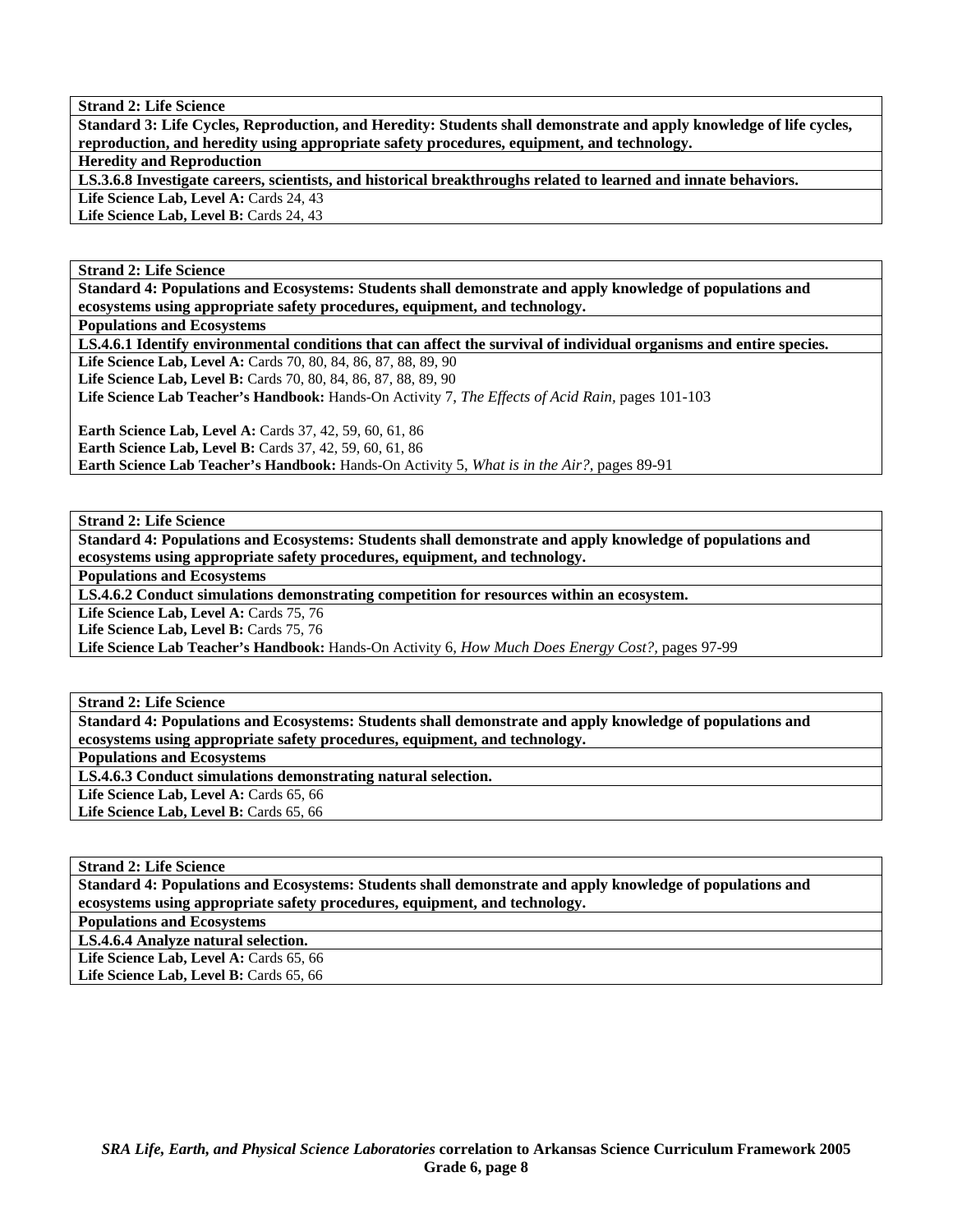**Standard 5: Matter: Properties and Changes: Students shall demonstrate and apply knowledge of matter, including properties and changes, using appropriate safety procedures, equipment, and technology.** 

# **Properties of Matter**

**PS.6.5.1 Identify common examples of chemical properties:** 

- **Ability to burn**
- **Ability to produce light**
- **Ability to react with other substances.**

**Physical Science Lab, Level A: Cards 9, 27, 28, 29, 30** 

**Physical Science Lab, Level B: Cards 9, 27, 28, 29, 30** 

**Physical Science Lab Teacher's Handbook:** Hands-On Activity 2, *Chemical Reaction Rates,* pages 81-83

**Strand 3: Physical Science** 

**Standard 5: Matter: Properties and Changes: Students shall demonstrate and apply knowledge of matter, including properties and changes, using appropriate safety procedures, equipment, and technology.** 

**Properties of Matter** 

**PS.6.5.2 Compare and contrast characteristics of physical and chemical properties.** 

**Physical Science Lab, Level A: Cards 1, 2, 5, 6, 7, 8, 9** 

**Physical Science Lab, Level B:** Cards 1, 2, 5, 6, 7, 8, 9

**Strand 3: Physical Science** 

**Standard 5: Matter: Properties and Changes: Students shall demonstrate and apply knowledge of matter, including properties and changes, using appropriate safety procedures, equipment, and technology.** 

**Properties of Matter** 

**PS.6.5.3 Conduct investigations using acid/base indicators.** 

Physical Science Lab, Level A: Cards 14, 15, 16

Physical Science Lab, Level B: Cards 14, 15, 16

**Physical Science Lab Teacher's Handbook:** Hands-On Activity 1, *Measuring pH of Acids and Bases,* pages 77-79

**Strand 3: Physical Science** 

**Standard 5: Matter: Properties and Changes: Students shall demonstrate and apply knowledge of matter, including properties and changes, using appropriate safety procedures, equipment, and technology.** 

**Properties of Matter** 

**PS.6.5.4 Apply skills of scientific investigation to determine density using SI units.** 

Physical Science Lab, Level A: Cards 2, 61

**Physical Science Lab, Level B: Cards 2, 61** 

**Strand 3: Physical Science** 

**Standard 5: Matter: Properties and Changes: Students shall demonstrate and apply knowledge of matter, including properties and changes, using appropriate safety procedures, equipment, and technology.** 

**Properties of Matter** 

**PS.6.5.5 Construct a density column using a minimum of four different liquids (e.g., alcohol, colored water, syrup, oil).**  Physical Science Lab, Level A: Cards 2, 61

Physical Science Lab, Level B: Cards 2, 61

**Strand 3: Physical Science** 

**Standard 5: Matter: Properties and Changes: Students shall demonstrate and apply knowledge of matter, including properties and changes, using appropriate safety procedures, equipment, and technology.** 

**Properties of Matter** 

**PS.6.5.6 Use a density column to test the density of various solid objects (e.g., piece of candy, candle, paper clip, egg). Physical Science Lab, Level A: Cards 2, 61** 

Physical Science Lab, Level B: Cards 2, 61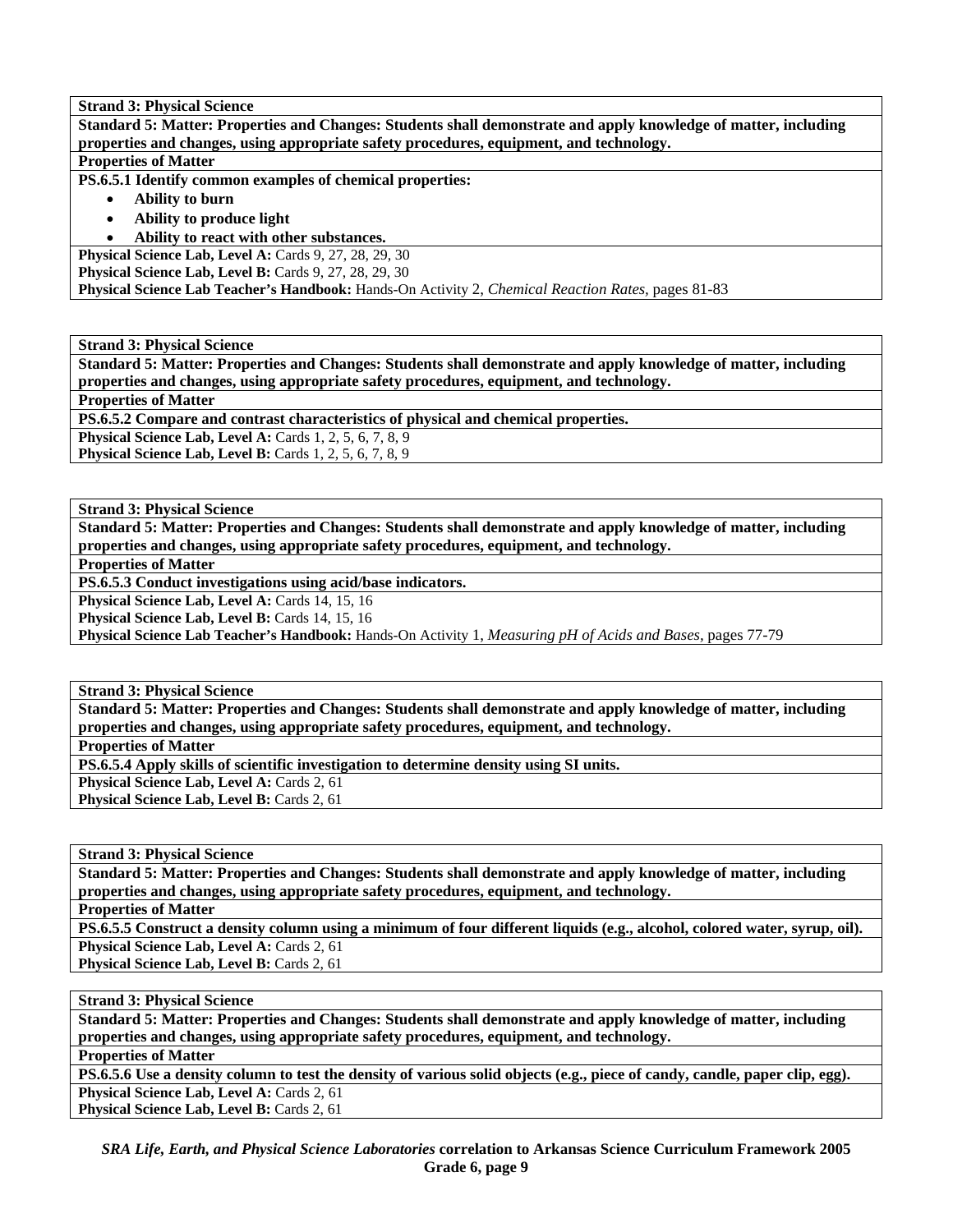**Standard 5: Matter: Properties and Changes: Students shall demonstrate and apply knowledge of matter, including properties and changes, using appropriate safety procedures, equipment, and technology. Properties of Matter** 

**PS.6.5.7 Identify characteristics of chemical changes:** 

- **Burning**
- **Production of a new substance**
- **Production of light**
- **Color change**
- **Endothermic and exothermic reactions**
- **Reactivity.**

**Physical Science Lab, Level A: Cards 9, 27, 28, 29, 30** 

**Physical Science Lab, Level B: Cards 9, 27, 28, 29, 30** 

**Physical Science Lab Teacher's Handbook:** Hands-On Activity 2, *Chemical Reaction Rates,* pages 81-83

**Strand 3: Physical Science** 

**Standard 5: Matter: Properties and Changes: Students shall demonstrate and apply knowledge of matter, including properties and changes, using appropriate safety procedures, equipment, and technology.** 

**Properties of Matter** 

**PS.6.5.8 Conduct investigations comparing and contrasting physical and chemical changes.** 

**Physical Science Lab, Level A: Cards 8, 9, 27, 28, 29, 30** 

**Physical Science Lab, Level B:** Cards 8, 9, 27, 28, 29, 30

**Physical Science Lab Teacher's Handbook:** Hands-On Activity 2, *Chemical Reaction Rates,* pages 81-83

**Strand 3: Physical Science** 

**Standard 5: Matter: Properties and Changes: Students shall demonstrate and apply knowledge of matter, including properties and changes, using appropriate safety procedures, equipment, and technology.** 

**Properties of Matter** 

**PS.6.5.9 Demonstrate the law of conservation of matter.** 

**Physical Science Lab, Level A: Cards 9, 27, 28** 

Physical Science Lab, Level B: Cards 9, 27, 28

**Physical Science Lab Teacher's Handbook:** Hands-On Activity 2, *Chemical Reaction Rates,* pages 81-83

**Strand 3: Physical Science** 

**Standard 5: Matter: Properties and Changes: Students shall demonstrate and apply knowledge of matter, including properties and changes, using appropriate safety procedures, equipment, and technology.** 

**Properties of Matter** 

**PS.6.5.10 Investigate scientists, careers, and historical breakthroughs related to chemical properties and chemical changes.** 

Physical Science Lab, Level A: Cards 33, 34

Physical Science Lab, Level B: Cards 33, 34

**Strand 3: Physical Science** 

**Standard 6: Motion and Forces: Students shall demonstrate and apply knowledge of motion and forces using appropriate safety procedures, equipment, and technology.** 

**Motion and Forces** 

**PS.6.6.1 Compare and contrast simple machines and compound machines.** 

**Physical Science Lab, Level A: Cards 41, 63, 64** 

Physical Science Lab, Level B: Cards 41, 63, 64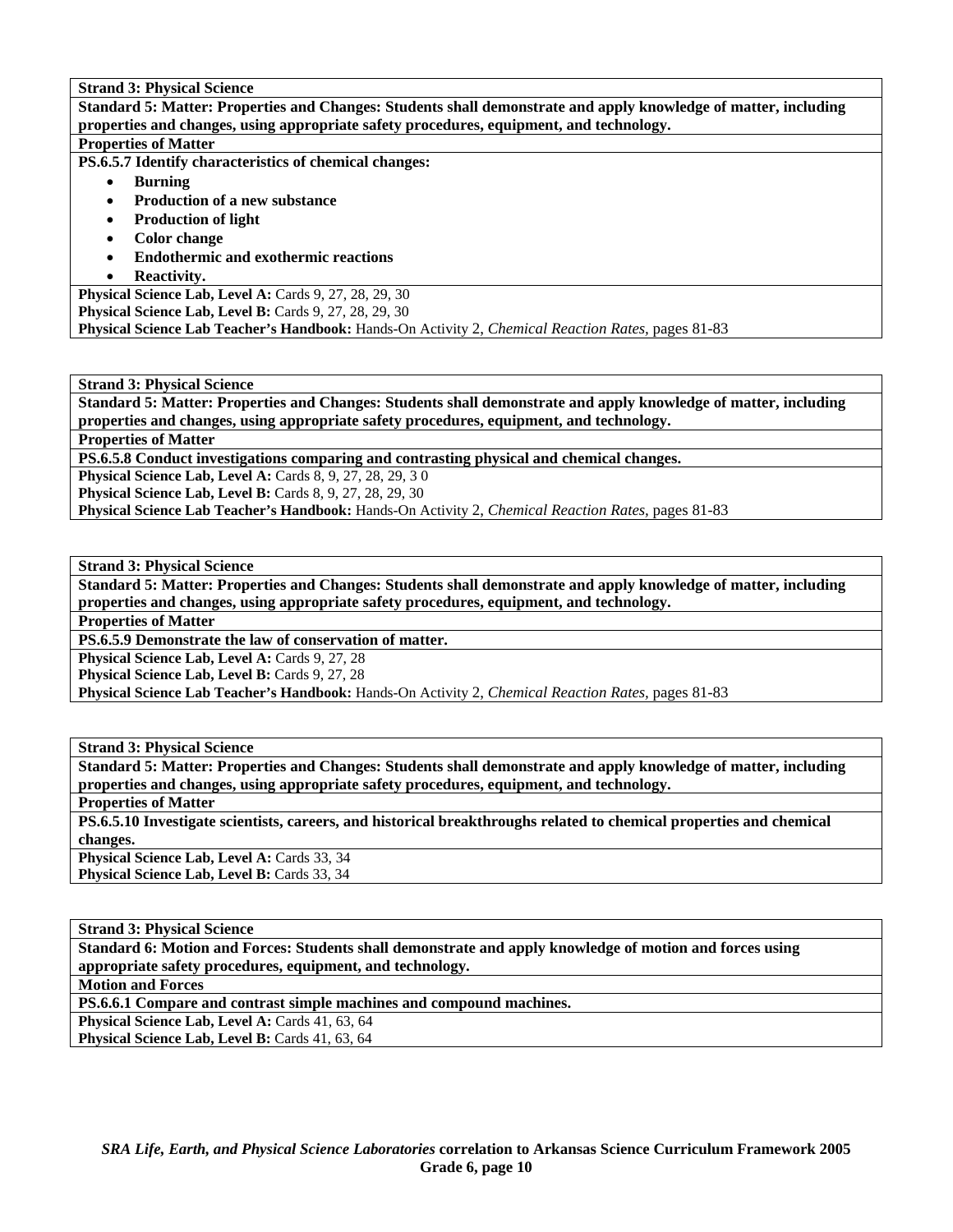**Standard 6: Motion and Forces: Students shall demonstrate and apply knowledge of motion and forces using appropriate safety procedures, equipment, and technology.** 

**Motion and Forces** 

**PS.6.6.2 Identify and analyze the simple machines that make up a compound machine.** 

Physical Science Lab, Level A: Cards 41, 63, 64

Physical Science Lab, Level B: Cards 41, 63, 64

**Strand 3: Physical Science** 

**Standard 6: Motion and Forces: Students shall demonstrate and apply knowledge of motion and forces using appropriate safety procedures, equipment, and technology.** 

**Motion and Forces** 

**PS.6.6.3 Conduct investigations of various forces using SI units (newton).** 

**Physical Science Lab, Level A: Card 54** Physical Science Lab, Level B: Card 54

**Strand 3: Physical Science** 

**Standard 6: Motion and Forces: Students shall demonstrate and apply knowledge of motion and forces using appropriate safety procedures, equipment, and technology.** 

**Motion and Forces** 

**PS.6.6.4 Recognize and give examples of different types of forces:** 

- **Gravitational forces**
- **Magnetic forces**
- **Friction.**

**Physical Science Lab, Level A:** Cards 57, 58, 59, 74, 75, 76

**Physical Science Lab, Level B:** Cards 57, 58, 59, 74, 75, 76

**Physical Science Lab Teacher's Handbook:** Hands-On Activity 4, *Reducing Friction,* pages 89-91

**Strand 3: Physical Science** 

**Standard 6: Motion and Forces: Students shall demonstrate and apply knowledge of motion and forces using appropriate safety procedures, equipment, and technology.** 

**Motion and Forces** 

**PS.6.6.5 Understand why objects have weight.** 

**Physical Science Lab, Level A: Card 57 Physical Science Lab, Level B:** Card 57

**Strand 3: Physical Science Standard 6: Motion and Forces: Students shall demonstrate and apply knowledge of motion and forces using appropriate safety procedures, equipment, and technology. Motion and Forces PS.6.6.6 Compare and contrast weight and mass. Physical Science Lab, Level A: Card 57 Physical Science Lab, Level B: Card 57**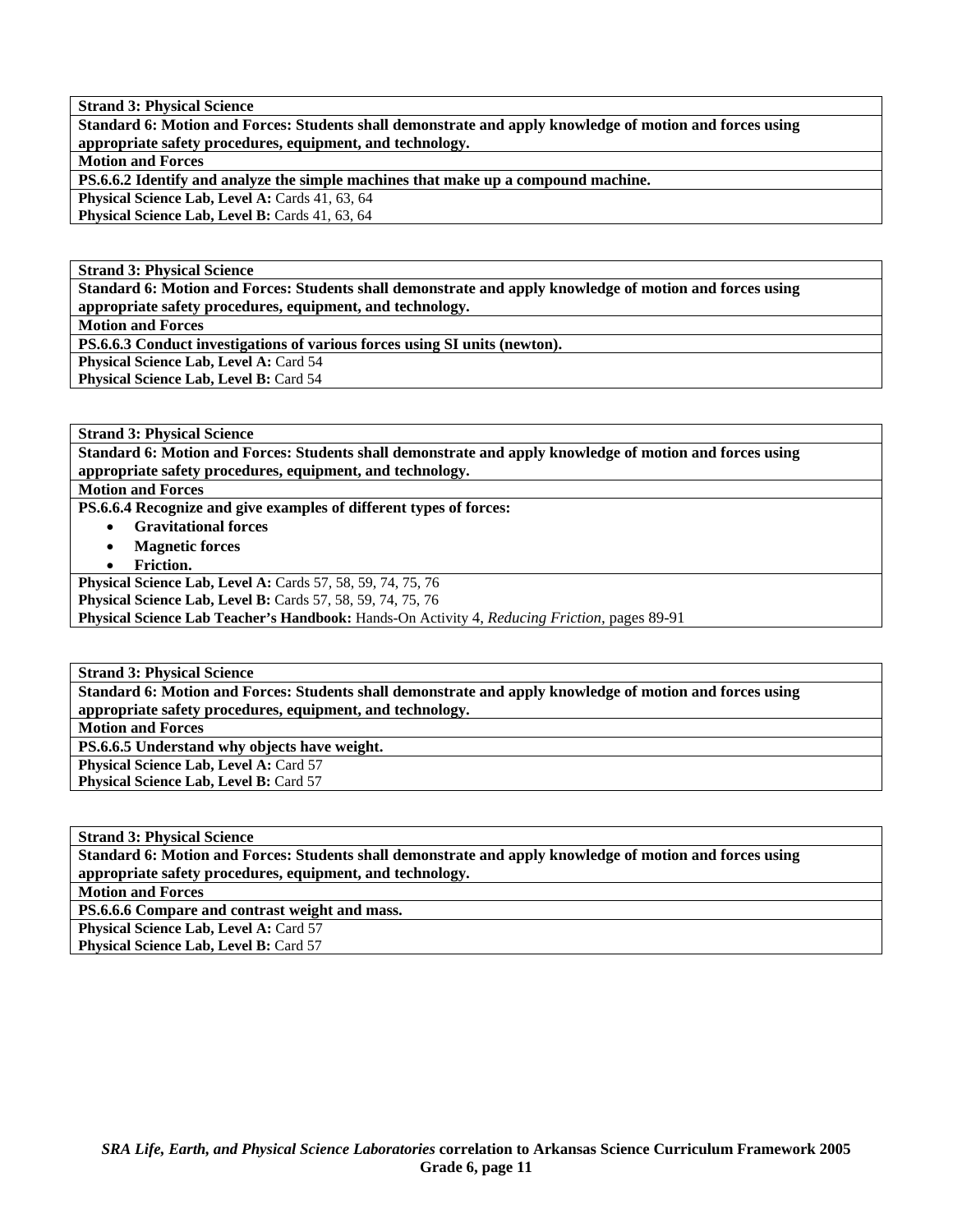**Standard 6: Motion and Forces: Students shall demonstrate and apply knowledge of motion and forces using appropriate safety procedures, equipment, and technology.** 

**Motion and Forces** 

**PS.6.6.7 Describe the effects of force:** 

- **Move a stationary object**
- **Speed up, slow down, or change the direction of motion**
- **Change the shape of objects.**

**Physical Science Lab, Level A:** Cards 54, 55, 56, 58, 59, 63, 64 **Physical Science Lab, Level B:** Cards 54, 55, 56, 58, 59, 63, 64

**Strand 3: Physical Science** 

**Standard 6: Motion and Forces: Students shall demonstrate and apply knowledge of motion and forces using appropriate safety procedures, equipment, and technology.** 

**Motion and Forces** 

**PS.6.6.8 Conduct investigations to demonstrate change in direction caused by force.** 

**Physical Science Lab, Level A:** Cards 54, 55, 56, 58, 59, 63, 64

**Physical Science Lab, Level B:** Cards 54, 55, 56, 58, 59, 63, 64

**Physical Science Lab Teacher's Handbook:** Hands-On Activity 4, *Reducing Friction,* pages 89-91

**Strand 3: Physical Science** 

**Standard 6: Motion and Forces: Students shall demonstrate and apply knowledge of motion and forces using appropriate safety procedures, equipment, and technology.** 

**Motion and Forces** 

**PS.6.6.9 Conduct investigations to calculate the change in speed caused by applying forces to an object.** 

**Physical Science Lab, Level A: Cards 51, 52** 

**Physical Science Lab, Level B: Cards 51, 52** 

**Strand 3: Physical Science** 

**Standard 6: Motion and Forces: Students shall demonstrate and apply knowledge of motion and forces using appropriate safety procedures, equipment, and technology.** 

**Motion and Forces** 

**PS.6.6.10 Investigate careers, scientists, and historical breakthroughs related to compound machines and forces.** 

**Physical Science Lab, Level A: Cards 41, 55, 63, 64 Physical Science Lab, Level B:** Cards 41, 55, 63, 64

**Strand 3: Physical Science** 

**Standard 7: Energy and Transfer of Energy: Students shall demonstrate and apply knowledge of energy and transfer of energy using appropriate safety procedures, equipment, and technology.** 

**Energy** 

**PS.7.6.1 Classify examples of energy forms:** 

- **Chemical**
- **Electromagnetic**
- **Mechanical**
- **Thermal**
- **Nuclear.**

Physical Science Lab, Level A: Cards 34, 41, 42, 45, 46, 4, 66, 67, 76 **Physical Science Lab, Level B:** Cards 34, 41, 42, 45, 46, 66, 67, 76 **Physical Science Lab Teacher's Handbook:** Hands-On Activity 5, *Making a Potato Battery,* pages 93-95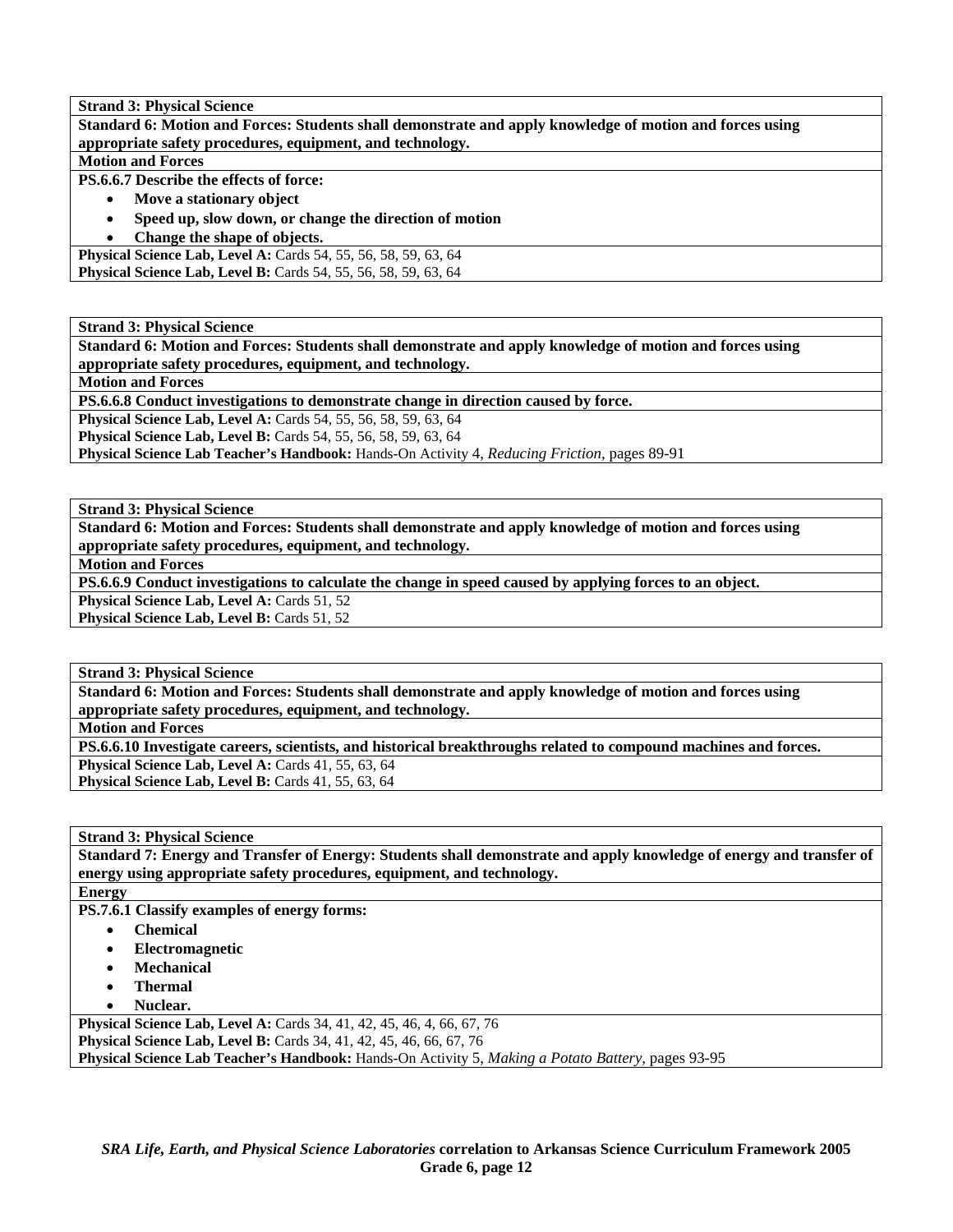**Standard 7: Energy and Transfer of Energy: Students shall demonstrate and apply knowledge of energy and transfer of energy using appropriate safety procedures, equipment, and technology.** 

#### **Energy**

**PS.7.6.2 Summarize the application of the law of conservation of energy in real world situations:** 

- **Electrical energy into mechanical energy**
- **Electrical energy into heat**
- **Chemical energy into mechanical energy**
- **Chemical energy into light.**

**Physical Science Lab, Level A:** Cards 37, 45, 66, 67, 68, 69 **Physical Science Lab, Level B:** Cards 37, 45, 66, 67, 68, 69 **Physical Science Lab Teacher's Handbook:** Hands-On Activity 5, *Making a Potato Battery,* pages 93-95

**Strand 3: Physical Science** 

**Standard 7: Energy and Transfer of Energy: Students shall demonstrate and apply knowledge of energy and transfer of energy using appropriate safety procedures, equipment, and technology.** 

**Energy** 

**PS.7.6.3 Conduct investigations demonstrating how energy can be converted from one form to another.** 

**Physical Science Lab, Level A:** Cards 36, 37, 41, 45, 46, 47, 48, 70, 76, 80

**Physical Science Lab, Level B:** Cards 36, 37, 41, 45, 46, 47, 48, 70, 76, 80

**Physical Science Lab Teacher's Handbook:** Hands-On Activity 3, *Energy Conversion,* pages 85-87; Hands-On Activity 5, *Making a Potato Battery,* pages 93-95; Hands-On Activity 6, *Making Sound,* pages 97-99

**Strand 3: Physical Science** 

**Standard 7: Energy and Transfer of Energy: Students shall demonstrate and apply knowledge of energy and transfer of energy using appropriate safety procedures, equipment, and technology.** 

**Energy** 

**PS.7.6.4 Investigate the transfer of energy in real world situations:** 

- **Conduction**
- **Convection**
- **Radiation.**

**Earth Science Lab, Level A: Card 38 Earth Science Lab, Level B:** Card 38

Physical Science Lab, Level A: Cards 43, 44, 46 Physical Science Lab, Level B: Cards 43, 44, 46

**Strand 3: Physical Science** 

**Standard 7: Energy and Transfer of Energy: Students shall demonstrate and apply knowledge of energy and transfer of energy using appropriate safety procedures, equipment, and technology.** 

**Energy** 

**PS.7.6.5 Investigate careers, scientists, and historical breakthroughs related to energy forms and conversions.** 

**Physical Science Lab, Level A: Cards 76, 81, 84, 90** 

**Physical Science Lab, Level B: Cards 76, 81, 84, 90**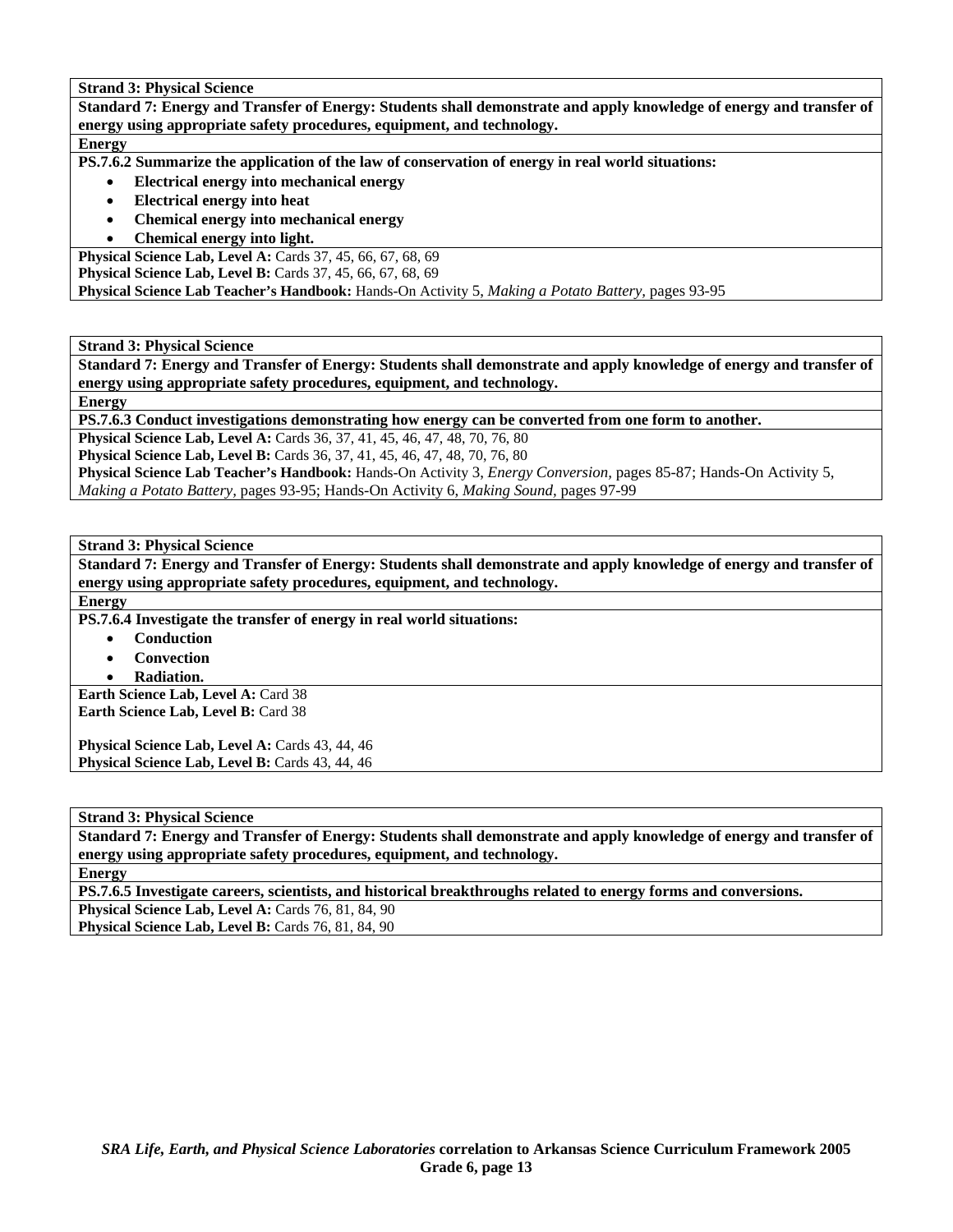**Standard 8: Earth Systems: Students shall demonstrate and apply knowledge of Earth's structure and properties using appropriate safety procedures, equipment, and technology.** 

## **Structure and Properties**

**ESS.8.6.1 Identify and diagram the layers of the Earth:** 

- **Crust** 
	- **Mantle**

• **Inner and outer core.** 

**Earth Science Lab, Level A: Cards 1, 2** Earth Science Lab, Level B: Cards 1, 2

**Strand 4: Earth and Space Science** 

**Standard 8: Earth Systems: Students shall demonstrate and apply knowledge of Earth's structure and properties using appropriate safety procedures, equipment, and technology.** 

**Structure and Properties** 

**ESS.8.6.2 Model the layers of the Earth.** 

**Earth Science Lab, Level A: Cards 1, 2** Earth Science Lab, Level B: Cards 1, 2

**Strand 4: Earth and Space Science** 

**Standard 8: Earth Systems: Students shall demonstrate and apply knowledge of Earth's structure and properties using appropriate safety procedures, equipment, and technology.** 

**Structure and Properties** 

**ESS.8.6.3 Model how convection currents in the mantle affect lithosphere movement.** 

**Earth Science Lab, Level A: Cards 10, 11, 12, 13, 14** 

**Earth Science Lab, Level B: Cards 10, 11, 12, 13, 14** 

**Earth Science Lab Teacher's Handbook:** Hands-On Activity 2, *Plate Boundaries in Action,* pages 77-79;

**Strand 4: Earth and Space Science** 

**Standard 8: Earth Systems: Students shall demonstrate and apply knowledge of Earth's structure and properties using appropriate safety procedures, equipment, and technology.** 

**Structure and Properties** 

**ESS.8.6.4 Conduct investigations to identify the variables within volcanoes that cause different types of eruptions. Earth Science Lab, Level A: Card 17** 

**Earth Science Lab, Level B: Card 17** 

**Strand 4: Earth and Space Science** 

**Standard 8: Earth Systems: Students shall demonstrate and apply knowledge of Earth's structure and properties using appropriate safety procedures, equipment, and technology.** 

**Structure and Properties** 

**ESS.8.6.5 Diagram and explain how volcanoes work.** 

**Earth Science Lab, Level A: Card 17** 

**Earth Science Lab, Level B: Card 17** 

**Strand 4: Earth and Space Science** 

**Standard 8: Earth Systems: Students shall demonstrate and apply knowledge of Earth's structure and properties using appropriate safety procedures, equipment, and technology.** 

**Structure and Properties** 

**ESS.8.6.6 Explain how volcanic activity relates to mountain formation.** 

**Earth Science Lab, Level A: Cards 17, 21** 

Earth Science Lab, Level B: Cards 17, 21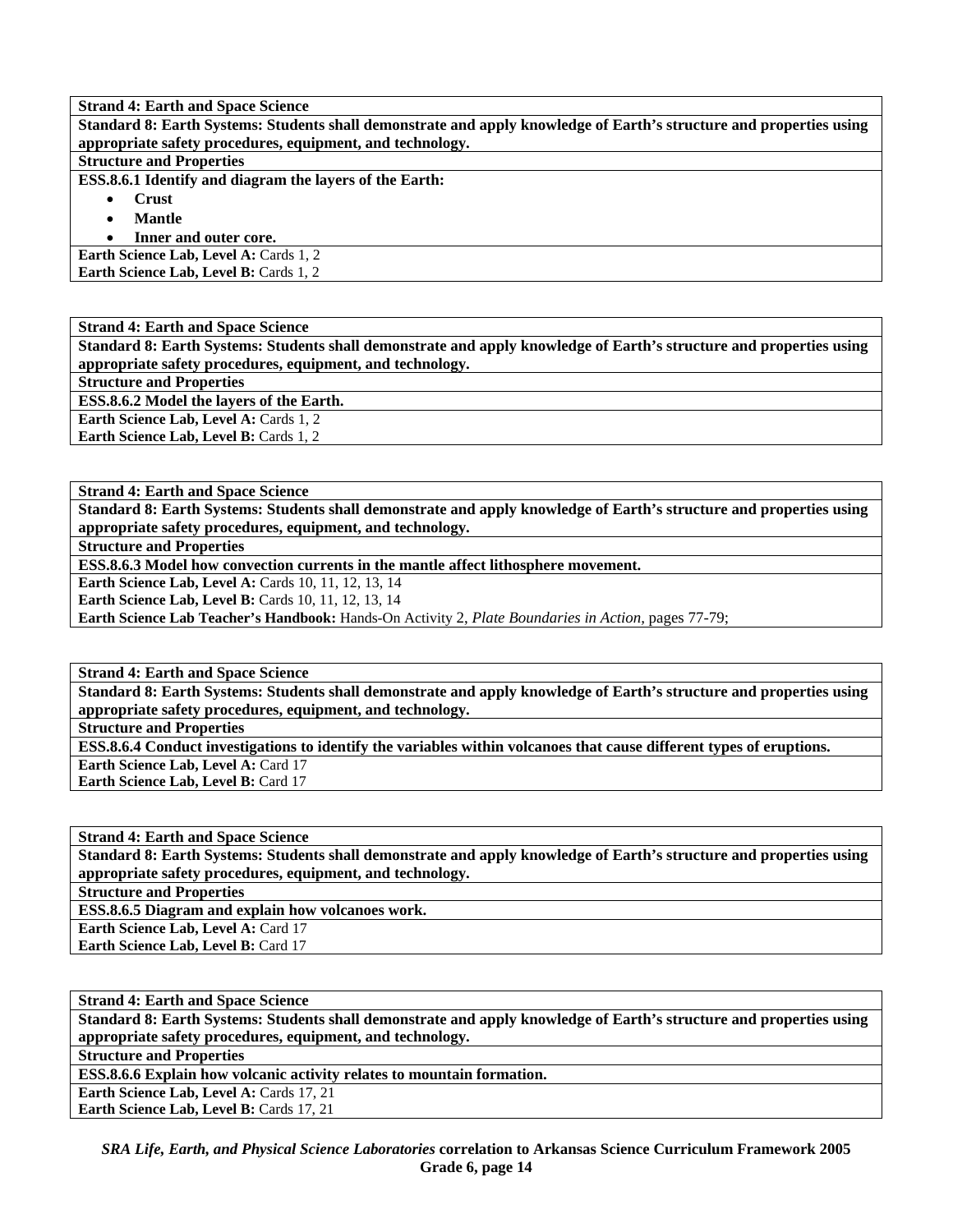**Standard 8: Earth Systems: Students shall demonstrate and apply knowledge of Earth's structure and properties using appropriate safety procedures, equipment, and technology.** 

# **Structure and Properties**

**ESS.8.6.7 Connect short-term changes in climate with volcanic activity.** 

**Earth Science Lab, Level A: Cards 17, 59, 60** 

**Earth Science Lab, Level B: Cards 17, 59, 60** 

#### **Strand 4: Earth and Space Science**

**Standard 8: Earth Systems: Students shall demonstrate and apply knowledge of Earth's structure and properties using appropriate safety procedures, equipment, and technology.** 

### **Structure and Properties**

**ESS.8.6.8 Compare and contrast the different land forms caused by Earth's internal forces:** 

- **Mountains**
- **Plateaus**
- **Trenches**
- **Islands.**

**Earth Science Lab, Level A: Cards 12, 17, 21, 88 Earth Science Lab, Level B: Cards 12, 17, 21, 88** 

#### **Strand 4: Earth and Space Science**

**Standard 8: Earth Systems: Students shall demonstrate and apply knowledge of Earth's structure and properties using appropriate safety procedures, equipment, and technology.** 

#### **Structure and Properties**

**ESS.8.6.9 Research local, regional, and state landforms created by internal forces in the earth:** 

- **Ozark Plateau**
- **Crater of Diamonds**
- **Ouachita Mountains**
- **New Madrid Fault.**

**Earth Science Lab, Level A:** Cards 14, 15, 16, 17, 21 **Earth Science Lab, Level B:** Cards 14, 15, 16, 17, 21

#### **Strand 4: Earth and Space Science**

**Standard 8: Earth Systems: Students shall demonstrate and apply knowledge of Earth's structure and properties using appropriate safety procedures, equipment, and technology.** 

### **Structure and Properties**

**ESS.8.6.10 Identify the effects of earthquakes on Earth's surface:** 

- **Tsunamis**
- **Floods**
- **Changes in natural and man-made structures.**

**Earth Science Lab, Level A: Cards 15, 16** 

**Earth Science Lab, Level B: Cards 15, 16** 

**Strand 4: Earth and Space Science** 

**Standard 8: Earth Systems: Students shall demonstrate and apply knowledge of Earth's structure and properties using appropriate safety procedures, equipment, and technology.** 

**Structure and Properties** 

**ESS.8.6.11 Investigate and map patterns of earthquake and volcanic activity.** 

Earth Science Lab, Level A: Cards 15, 16, 17

Earth Science Lab, Level B: Cards 15, 16, 17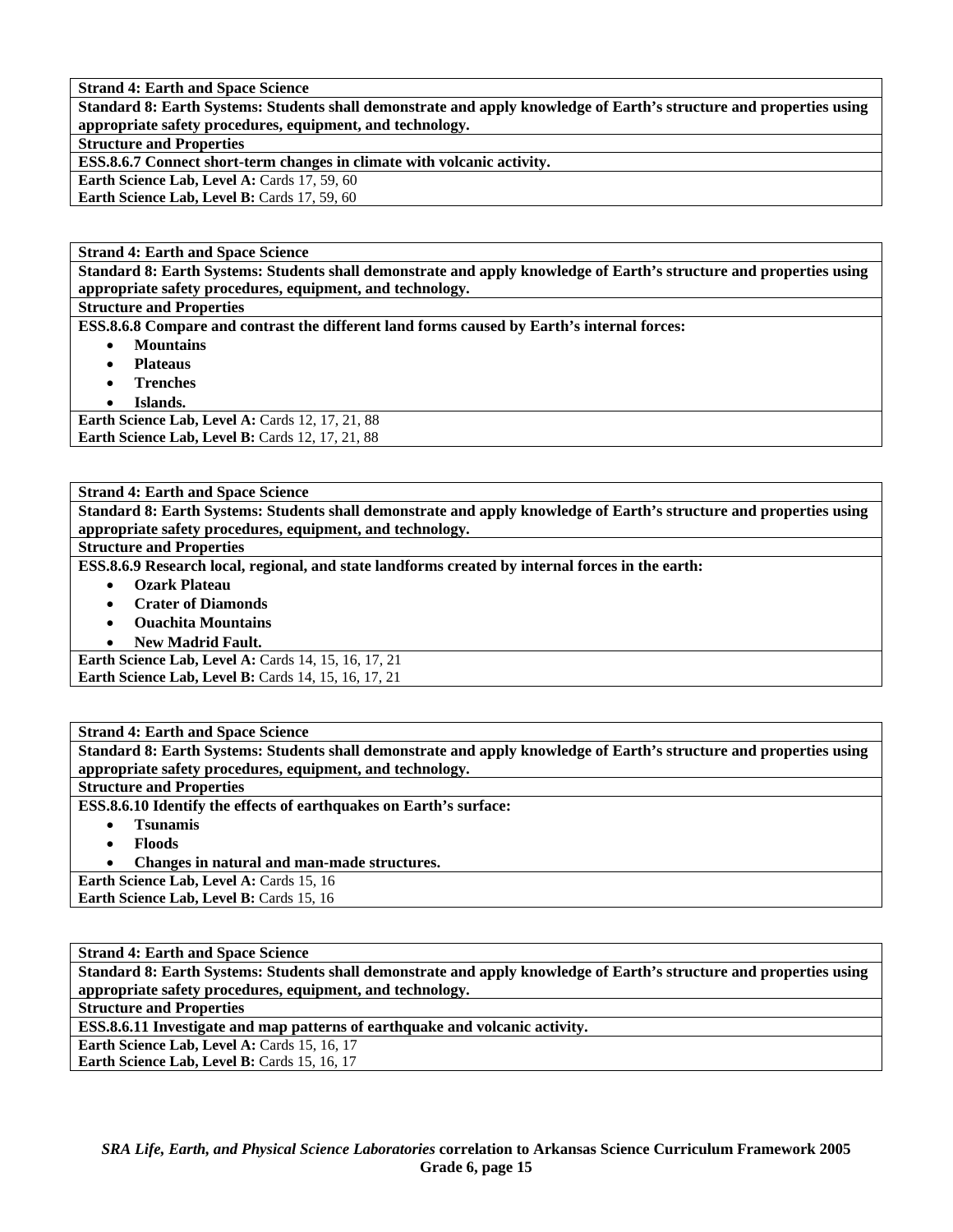**Standard 8: Earth Systems: Students shall demonstrate and apply knowledge of Earth's structure and properties using appropriate safety procedures, equipment, and technology.** 

### **Structure and Properties**

**ESS.8.6.12 Locate earthquake belts on Earth:** 

- **Mediterranean-Trans-Asiatic**
- **Circum-Pacific (Ring of Fire).**

**Earth Science Lab, Level A: Cards 15, 16 Earth Science Lab, Level B: Cards 15, 16** 

**Strand 4: Earth and Space Science** 

**Standard 8: Earth Systems: Students shall demonstrate and apply knowledge of Earth's structure and properties using appropriate safety procedures, equipment, and technology.** 

**Structure and Properties** 

**ESS.8.6.13 Analyze how earthquake occurrences are recorded (seismograph) and measured (Richter scale).** 

**Earth Science Lab, Level A: Cards 15, 16** 

**Earth Science Lab, Level B: Cards 15, 16** 

**Strand 4: Earth and Space Science** 

**Standard 8: Earth Systems: Students shall demonstrate and apply knowledge of Earth's structure and properties using appropriate safety procedures, equipment, and technology.** 

# **Structure and Properties**

**ESS.8.6.14 Model the effect of major geological events on land and ocean features:** 

- **Mountain building**
- **Ocean trenches**
- **Island formation**
- **Mid-ocean ridges.**

**Earth Science Lab, Level A: Cards 12, 17, 21, 88 Earth Science Lab, Level B: Cards 12, 17, 21, 88** 

# **Strand 4: Earth and Space Science**

**Standard 8: Earth Systems: Students shall demonstrate and apply knowledge of Earth's structure and properties using appropriate safety procedures, equipment, and technology.** 

**Structure and Properties** 

**ESS.8.6.15 Investigate careers, scientists, and historical breakthroughs related to internal forces that change the Earth. Earth Science Lab, Level A: Cards 10, 16 Earth Science Lab, Level B: Cards 10, 16** 

**Strand 4: Earth and Space Science** 

**Standard 9: Earth's History: Students shall demonstrate and apply knowledge of Earth's history using appropriate safety procedures, equipment, and technology.** 

# **Earth's History**

**ESS.9.6.1 Research methods of determining geologic time:** 

- **Fossil record.**
- **Mountain building**
- **Rock sequencing.**

Life Science Lab, Level A: Card 67 **Life Science Lab, Level B:** Card 67

**Earth Science Lab, Level A: Cards 7, 30, 31, 34 Earth Science Lab, Level B:** Cards 7, 30, 31, 34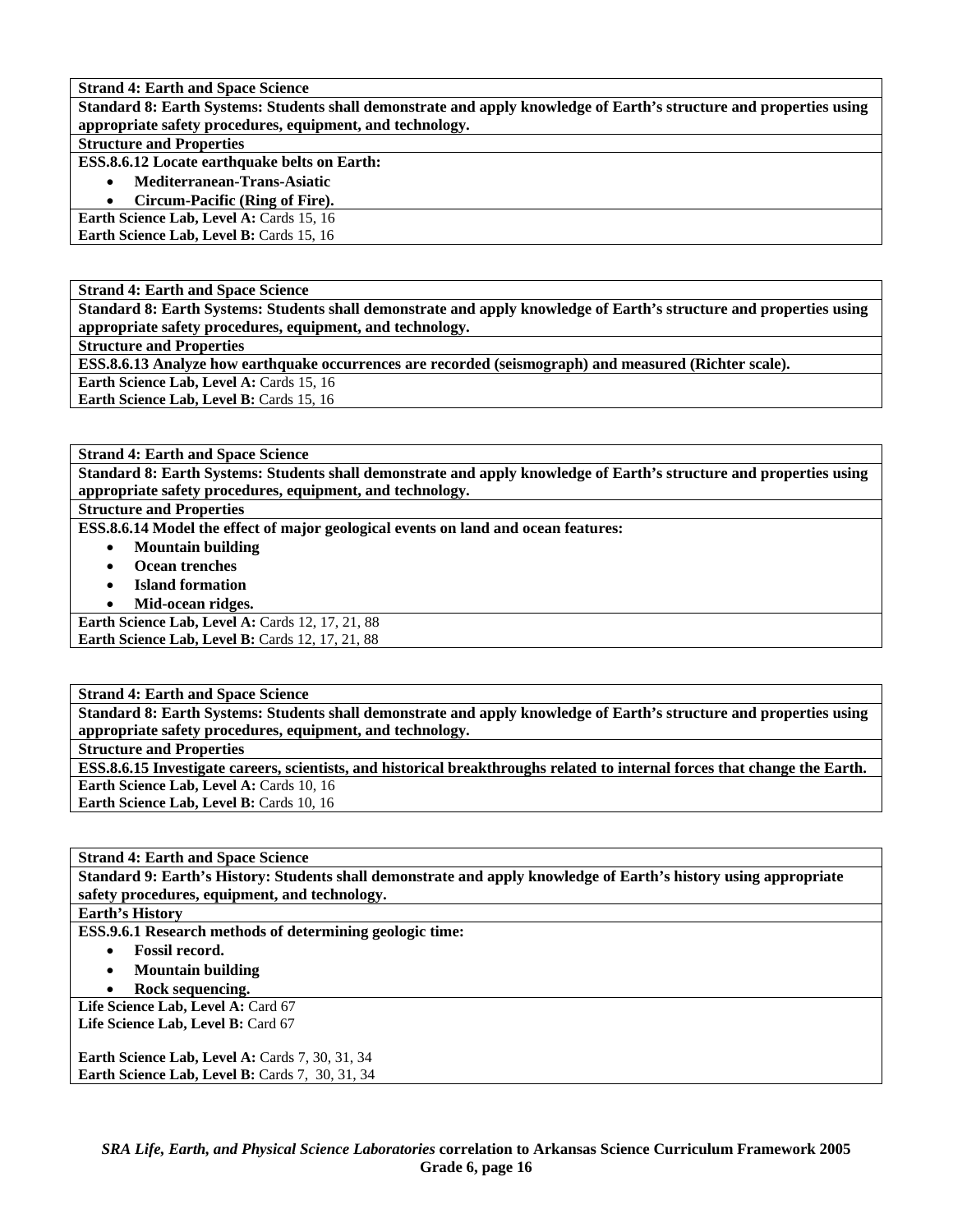**Standard 9: Earth's History: Students shall demonstrate and apply knowledge of Earth's history using appropriate safety procedures, equipment, and technology.** 

**Earth's History** 

**ESS.9.6.2 Model rock layer sequencing based on characteristics of fossils.** 

**Earth Science Lab, Level A: Cards 7, 9, 30, 34** 

**Earth Science Lab, Level B: Cards 7, 9, 30, 34** 

**Strand 4: Earth and Space Science** 

**Standard 9: Earth's History: Students shall demonstrate and apply knowledge of Earth's history using appropriate safety procedures, equipment, and technology.** 

**Earth's History** 

**ESS.9.6.3 Analyze evidence that supports the theory of plate tectonics:** 

- **Matching coastlines**
- **Similar rock types**
- **Fossil record.**

**Earth Science Lab, Level A: Cards 10, 11, 12, 13, 30, 34 Earth Science Lab, Level B:** Cards 10, 11, 12, 13, 30, 34

**Strand 4: Earth and Space Science** 

**Standard 10: Objects in the Universe: Students shall demonstrate and apply knowledge of objects in the universe using appropriate safety procedures, equipment, and technology.** 

**Solar System: Sun, Earth, Moons, Planets, Galaxies** 

**ESS.10.6.1 Explain how planets seem to wander against the background of the stars.** 

**Earth Science Lab, Level A: Cards 69, 70, 71, 72, 75** Earth Science Lab, Level B: Cards 69, 70, 71, 72, 75

**Strand 4: Earth and Space Science** 

**Standard 10: Objects in the Universe: Students shall demonstrate and apply knowledge of objects in the universe using appropriate safety procedures, equipment, and technology.** 

**Solar System: Sun, Earth, Moons, Planets, Galaxies** 

**ESS.10.6.2 Compare the distance of the following:** 

• **From the sun to Earth (light minutes)** 

• **From the nearest star to Earth (light years).** 

Earth Science Lab, Level A: Cards 67, 74

**Earth Science Lab, Level B: Cards 67, 74** 

**Earth Science Lab Teacher's Handbook:** Hands-On Activity 7, *Sizes in the Solar System,* pages 97-99

**Strand 4: Earth and Space Science** 

**Standard 10: Objects in the Universe: Students shall demonstrate and apply knowledge of objects in the universe using appropriate safety procedures, equipment, and technology.** 

**Solar System: Sun, Earth, Moons, Planets, Galaxies** 

**ESS.10.6.3 Describe how astronomers measure distance to stars.** 

**Earth Science Lab, Level A: Card 74** 

**Earth Science Lab, Level B:** Card 74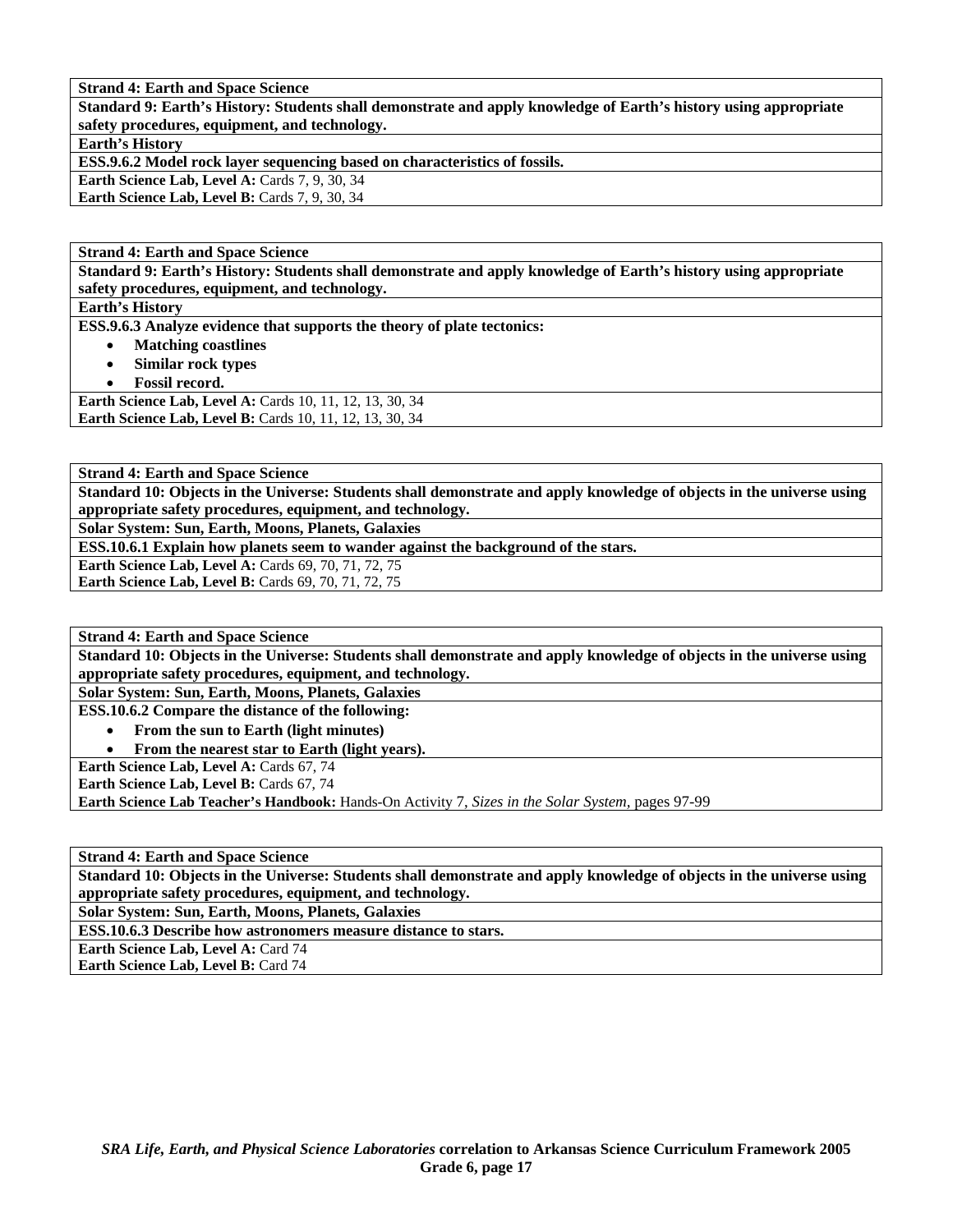**Strand 4: Earth and Space Science Standard 10: Objects in the Universe: Students shall demonstrate and apply knowledge of objects in the universe using appropriate safety procedures, equipment, and technology.** 

**Solar System: Sun, Earth, Moons, Planets, Galaxies** 

**ESS.10.6.4 Calculate the rate at which we would have to travel to other stars and planets in our solar system using current technology.** 

**Earth Science Lab, Level A: Card 74 Earth Science Lab, Level B:** Card 74

**Earth Science Lab Teacher's Handbook:** Hands-On Activity 7, *Sizes in the Solar System,* pages 97-99

**Strand 4: Earth and Space Science** 

**Standard 10: Objects in the Universe: Students shall demonstrate and apply knowledge of objects in the universe using appropriate safety procedures, equipment, and technology.** 

**Solar System: Sun, Earth, Moons, Planets, Galaxies** 

**ESS.10.6.5 Explain the effect of the sun on comets.** 

**Earth Science Lab, Level A:** Card 73

**Earth Science Lab, Level B: Card 73** 

**Strand 4: Earth and Space Science** 

**Standard 10: Objects in the Universe: Students shall demonstrate and apply knowledge of objects in the universe using appropriate safety procedures, equipment, and technology.** 

**Solar System: Sun, Earth, Moons, Planets, Galaxies** 

**ESS.10.6.6 Compare and contrast comets, meteors, and asteroids by:** 

- **Size**
- **Orbits**
- **Nucleus**
- **Mass.**

Earth Science Lab, Level A: Card 73 **Earth Science Lab, Level B: Card 73** 

**Strand 4: Earth and Space Science** 

**Standard 10: Objects in the Universe: Students shall demonstrate and apply knowledge of objects in the universe using appropriate safety procedures, equipment, and technology.** 

**Solar System: Sun, Earth, Moons, Planets, Galaxies** 

**ESS.10.6.7 Model moon phases demonstrating the position of Earth, moon, and sun.** 

**Earth Science Lab, Level A:** Card 64 **Earth Science Lab, Level B:** Card 64

**Strand 4: Earth and Space Science** 

**Standard 10: Objects in the Universe: Students shall demonstrate and apply knowledge of objects in the universe using appropriate safety procedures, equipment, and technology.** 

**Solar System: Sun, Earth, Moons, Planets, Galaxies** 

**ESS.10.6.8 Compare and contrast solar eclipse and lunar eclipse.** 

Earth Science Lab, Level A: Card 65

Earth Science Lab, Level B: Card 65

**Strand 4: Earth and Space Science** 

**Standard 10: Objects in the Universe: Students shall demonstrate and apply knowledge of objects in the universe using appropriate safety procedures, equipment, and technology.** 

**Solar System: Sun, Earth, Moons, Planets, Galaxies** 

**ESS.10.6.9 Investigate careers, scientists, and historical breakthroughs related to the sun and space travel.** 

**Earth Science Lab, Level A:** Cards 68, 72, 78, 79, 80, 81 **Earth Science Lab, Level B:** Cards 68, 72, 78, 79, 80, 81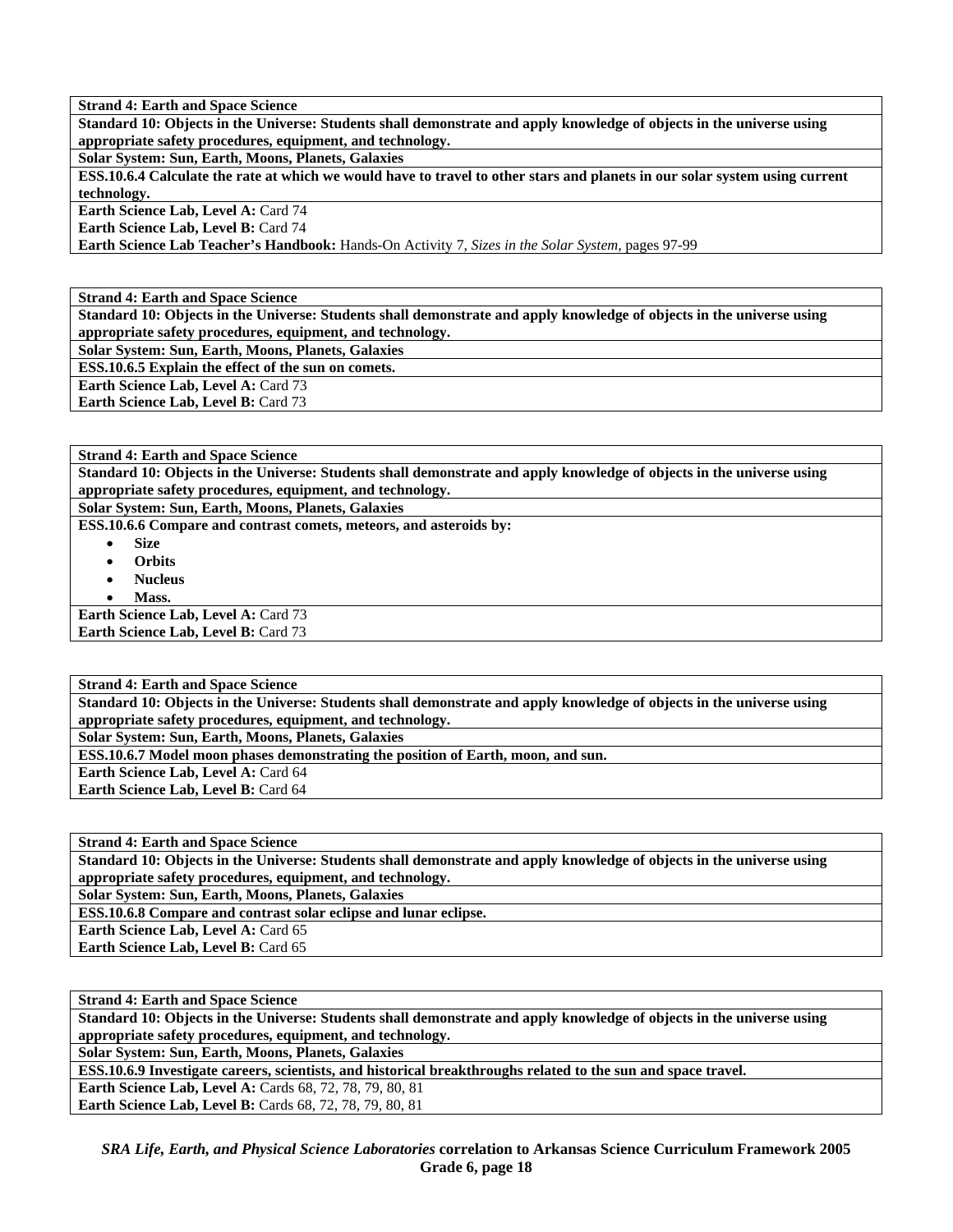# *SRA Life, Earth, and Physical Science Laboratories*  **correlation to Arkansas Science Curriculum Framework 2005 Grade 7**

*SRA Life, Earth, and Physical Science Laboratories* provide core science content in an alternate reading format. Each *SRA Science Lab* contains 180 Science Cards covering key science concepts and vocabulary. Each lab covers 90 different science topics presented at two different reading levels to meet varied student abilities. The *Teacher's Handbook* includes hands-on inquiry activities as well as vocabulary building exercises. The *Classroom Resource CD-ROM* includes Writing Strategies in Science along with tests and vocabulary games.

**Strand 1: Nature of Science** 

**Standard 1: Characteristics and Processes of Science: Students shall demonstrate and apply knowledge of the characteristics and processes of science using appropriate safety procedures, equipment, and technology.** 

**Processes of Science** 

**NS.1.7.1 Interpret evidence based on observations.** 

**Life Science Lab Teacher's Handbook:** Hands-On Activity 1, *Examining Cells,* pages 77-79; Hands-On Activity 2, *Culturing Bacteria,* pages 81-83; Hands-On Activity 3, *Investigating Arthropods,* pages 85-87; Hands-On Activity 4, *Your Cardiovascular System,* pages 89-91; Hands-On Activity 5, *Making Fossils,* pages 93-95; Hands-On Activity 6, *How Much Does Energy Cost?,* pages 97-99; Hands-On Activity 7, *The Effects of Acid Rain,* pages 101-103

**Earth Science Lab Teacher's Handbook:** Hands-On Activity 1, *Identifying Minerals with the Mohs Scale,* pages 73-75; Hands-On Activity 2, *Plate Boundaries in Action,* pages 77-79; Hands-On Activity 3, *Interpreting a Topographic Map,* pages 81-83; Hands-On Activity 4, *Using Sound Waves,* pages 85-87; Hands-On Activity 5, *What is in the Air?,* pages 89-91; Hands-On Activity 6, *Modeling a Tornado,* pages 93-95; Hands-On Activity 7, *Sizes in the Solar System,* pages 97-99; Hands-On Activity 8, *Temperature, Salinity, and Water Density,* pages 101-103

**Physical Science Lab Teacher's Handbook:** Hands-On Activity 1, *Measuring pH of Acids and Bases,* pages 77-79; Hands-On Activity 2, *Chemical Reaction Rates,* pages 81-83; Hands-On Activity 3, *Energy Conversion,* pages 85-87; Hands-On Activity 4, *Reducing Friction,* pages 89-91; Hands-On Activity 5, *Making a Potato Battery,* pages 93-95; Hands-On Activity 6, *Making Sound,* pages 97-99

**Classroom Resource CD-ROM:** Writing Strategy 11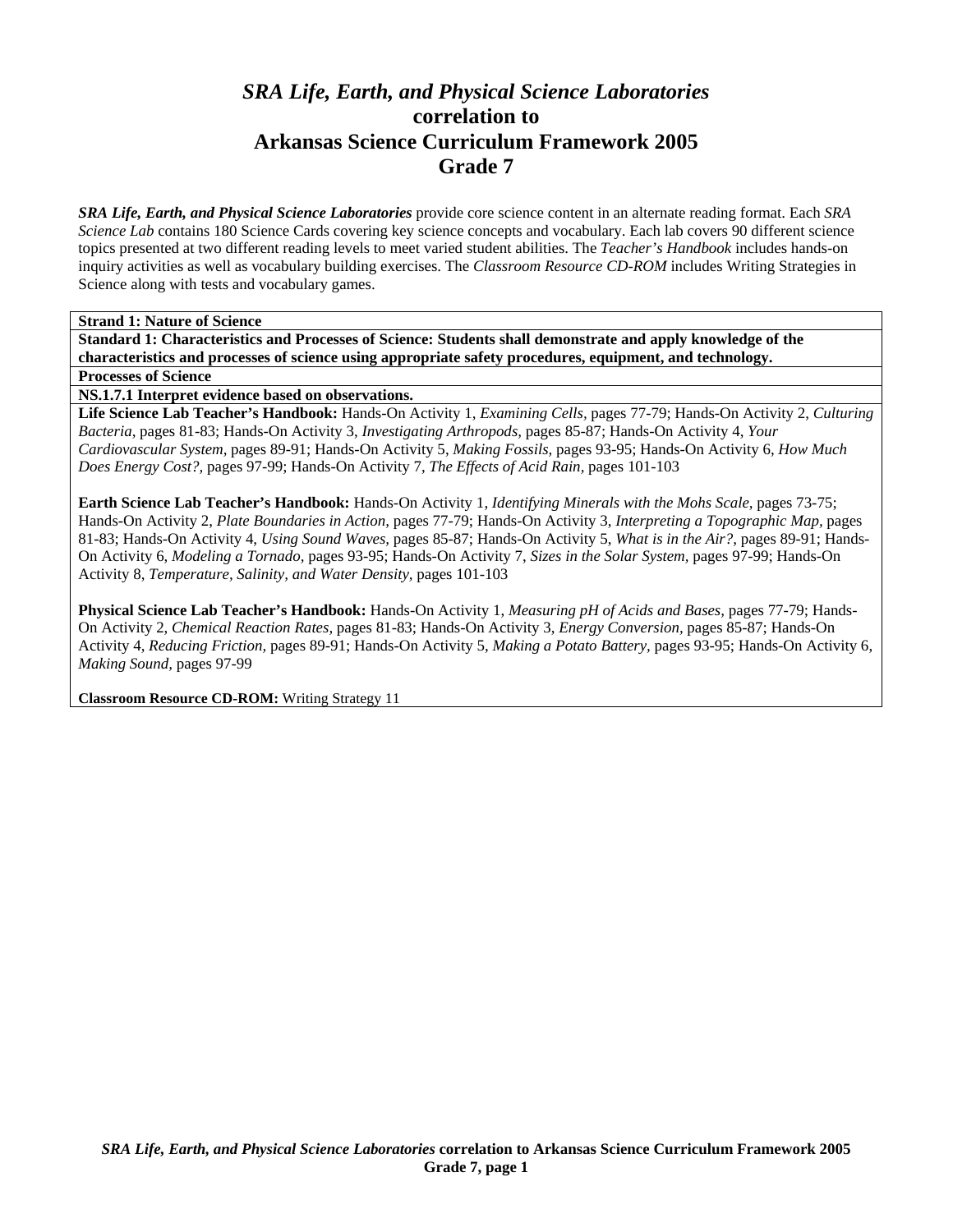**Standard 1: Characteristics and Processes of Science: Students shall demonstrate and apply knowledge of the characteristics and processes of science using appropriate safety procedures, equipment, and technology. Processes of Science** 

**NS.1.7.2 Analyze components of experimental design used to produce empirical evidence :** 

- **Hypothesis**
- **Replication**
- **Sample size**
- **Appropriate use of control**
- **Use of standardized variables.**

**Life Science Lab Teacher's Handbook:** Hands-On Activity 1, *Examining Cells,* pages 77-79; Hands-On Activity 2, *Culturing Bacteria,* pages 81-83; Hands-On Activity 3, *Investigating Arthropods,* pages 85-87; Hands-On Activity 4, *Your Cardiovascular System,* pages 89-91; Hands-On Activity 5, *Making Fossils,* pages 93-95; Hands-On Activity 6, *How Much Does Energy Cost?,* pages 97-99; Hands-On Activity 7, *The Effects of Acid Rain,* pages 101-103

**Earth Science Lab Teacher's Handbook:** Hands-On Activity 1, *Identifying Minerals with the Mohs Scale,* pages 73-75; Hands-On Activity 2, *Plate Boundaries in Action,* pages 77-79; Hands-On Activity 3, *Interpreting a Topographic Map,* pages 81-83; Hands-On Activity 4, *Using Sound Waves,* pages 85-87; Hands-On Activity 5, *What is in the Air?,* pages 89-91; Hands-On Activity 6, *Modeling a Tornado,* pages 93-95; Hands-On Activity 7, *Sizes in the Solar System,* pages 97-99; Hands-On Activity 8, *Temperature, Salinity, and Water Density,* pages 101-103

**Physical Science Lab Teacher's Handbook:** Hands-On Activity 1, *Measuring pH of Acids and Bases,* pages 77-79; Hands-On Activity 2, *Chemical Reaction Rates,* pages 81-83; Hands-On Activity 3, *Energy Conversion,* pages 85-87; Hands-On Activity 4, *Reducing Friction,* pages 89-91; Hands-On Activity 5, *Making a Potato Battery,* pages 93-95; Hands-On Activity 6, *Making Sound,* pages 97-99

**Classroom Resource CD-ROM:** Writing Strategy 11

**Strand 1: Nature of Science** 

**Standard 1: Characteristics and Processes of Science: Students shall demonstrate and apply knowledge of the characteristics and processes of science using appropriate safety procedures, equipment, and technology.** 

**Processes of Science** 

**NS.1.7.3 Interpret scientific data using mean, median, mode, and range using SI units.** 

**Life Science Lab Teacher's Handbook:** Hands-On Activity 2, *Culturing Bacteria,* pages 81-83; Hands-On Activity 4, *Your Cardiovascular System,* pages 89-91; Hands-On Activity 6, *How Much Does Energy Cost?,* pages 97-99

**Physical Science Lab Teacher's Handbook:** Hands-On Activity 3, *Energy Conversion,* pages 85-87

**Strand 1: Nature of Science** 

**Standard 1: Characteristics and Processes of Science: Students shall demonstrate and apply knowledge of the characteristics and processes of science using appropriate safety procedures, equipment, and technology.** 

**Processes of Science** 

**NS.1.7.4 Construct and interpret scientific data using:** 

- **Histograms**
- **Circle graphs**
- **Scatter plots**
- **Double line graphs**
- Line graphs by approximating line of best fit.

**Life Science Lab Teacher's Handbook:** Hands-On Activity 4, *Your Cardiovascular System,* pages 89-91

**Earth Science Lab Teacher's Handbook:** Hands-On Activity 3, *Energy Conversion,* pages 85-87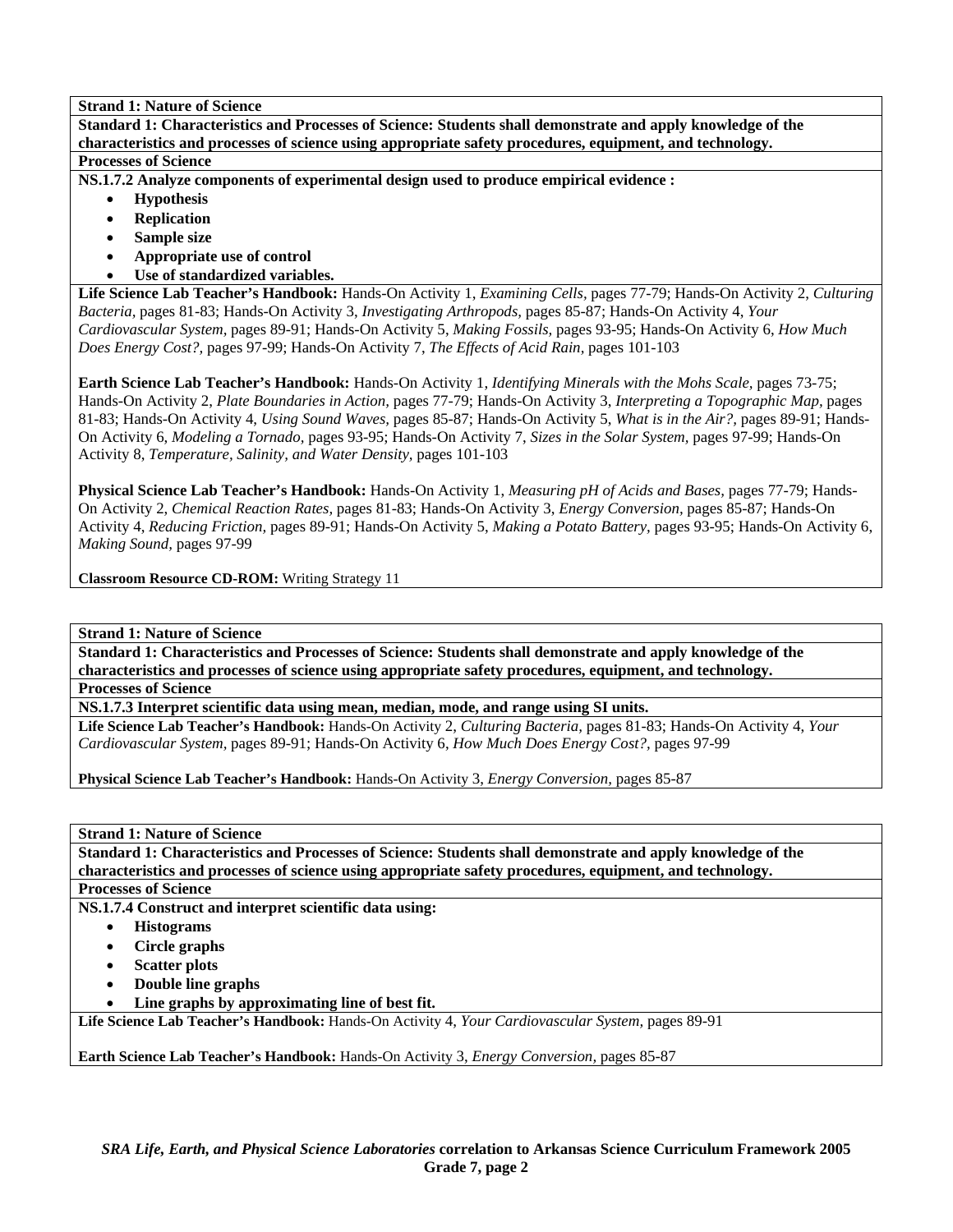**Standard 1: Characteristics and Processes of Science: Students shall demonstrate and apply knowledge of the characteristics and processes of science using appropriate safety procedures, equipment, and technology. Processes of Science** 

**NS.1.7.5 Communicate results and conclusions from scientific inquiry.** 

**Life Science Lab Teacher's Handbook:** Hands-On Activity 1, *Examining Cells,* pages 77-79; Hands-On Activity 2, *Culturing Bacteria,* pages 81-83; Hands-On Activity 3, *Investigating Arthropods,* pages 85-87; Hands-On Activity 4, *Your Cardiovascular System,* pages 89-91; Hands-On Activity 5, *Making Fossils,* pages 93-95; Hands-On Activity 6, *How Much Does Energy Cost?,* pages 97-99; Hands-On Activity 7, *The Effects of Acid Rain,* pages 101-103

**Earth Science Lab Teacher's Handbook:** Hands-On Activity 1, *Identifying Minerals with the Mohs Scale,* pages 73-75; Hands-On Activity 2, *Plate Boundaries in Action,* pages 77-79; Hands-On Activity 3, *Interpreting a Topographic Map,* pages 81-83; Hands-On Activity 4, *Using Sound Waves,* pages 85-87; Hands-On Activity 5, *What is in the Air?,* pages 89-91; Hands-On Activity 6, *Modeling a Tornado,* pages 93-95; Hands-On Activity 7, *Sizes in the Solar System,* pages 97-99; Hands-On Activity 8, *Temperature, Salinity, and Water Density,* pages 101-103

**Physical Science Lab Teacher's Handbook:** Hands-On Activity 1, *Measuring pH of Acids and Bases,* pages 77-79; Hands-On Activity 2, *Chemical Reaction Rates,* pages 81-83; Hands-On Activity 3, *Energy Conversion,* pages 85-87; Hands-On Activity 4, *Reducing Friction,* pages 89-91; Hands-On Activity 5, *Making a Potato Battery,* pages 93-95; Hands-On Activity 6, *Making Sound,* pages 97-99

**Classroom Resource CD-ROM:** Writing Strategy 18

**Strand 1: Nature of Science** 

**Standard 1: Characteristics and Processes of Science: Students shall demonstrate and apply knowledge of the characteristics and processes of science using appropriate safety procedures, equipment, and technology. Processes of Science** 

**NS.1.7.6 Develop and implement strategies for long-term, accurate data collection.** 

**Life Science Lab Teacher's Handbook:** Hands-On Activity 2, *Culturing Bacteria,* pages 81-83; Hands-On Activity 3, *Investigating Arthropods,* pages 85-87; Hands-On Activity 4, *Your Cardiovascular System,* pages 89-91; Hands-On Activity 5, *Making Fossils,* pages 93-95; Hands-On Activity 6, *How Much Does Energy Cost?,* pages 97-99; Hands-On Activity 7, *The Effects of Acid Rain,* pages 101-103

**Earth Science Lab Teacher's Handbook:** Hands-On Activity 3, *Interpreting a Topographic Map,* pages 81-83; Hands-On Activity 5, *What is in the Air?,* pages 89-91; Hands-On Activity 8, *Temperature, Salinity, and Water Density,* pages 101-103

**Physical Science Lab Teacher's Handbook:** Hands-On Activity 1, *Measuring pH of Acids and Bases,* pages 77-79; Hands-On Activity 2, *Chemical Reaction Rates,* pages 81-83; Hands-On Activity 3, *Energy Conversion,* pages 85-87; Hands-On Activity 6, *Making Sound,* pages 97-99

**Classroom Resource CD-ROM:** Writing Strategy 22, 24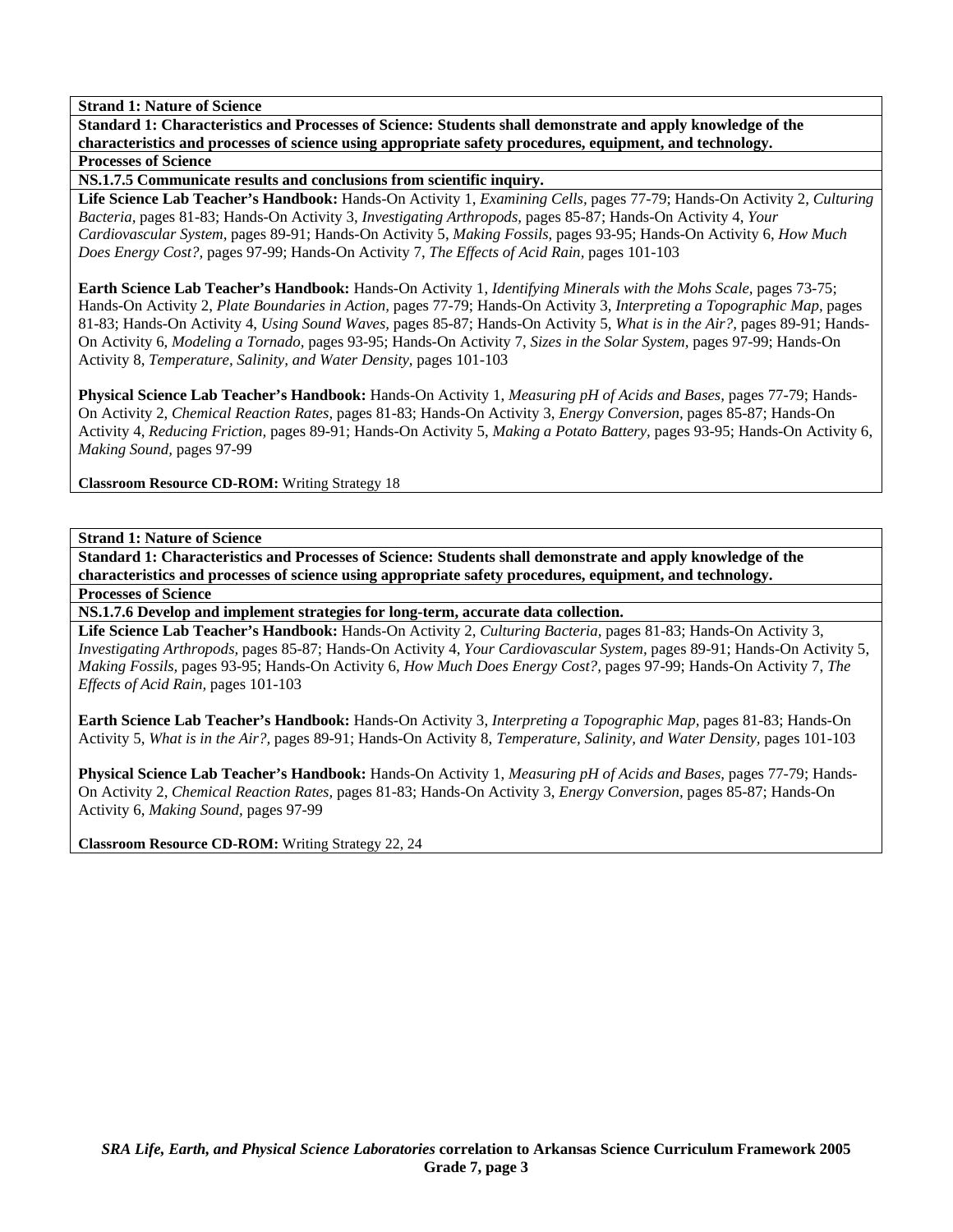**Standard 1: Characteristics and Processes of Science: Students shall demonstrate and apply knowledge of the characteristics and processes of science using appropriate safety procedures, equipment, and technology. Characteristics of Science** 

**NS.1.7.7 Distinguish between questions that can and cannot be answered by science.** 

**Life Science Lab Teacher's Handbook:** Hands-On Activity 1, *Examining Cells,* pages 77-79; Hands-On Activity 2, *Culturing Bacteria,* pages 81-83; Hands-On Activity 3, *Investigating Arthropods,* pages 85-87; Hands-On Activity 4, *Your Cardiovascular System,* pages 89-91; Hands-On Activity 5, *Making Fossils,* pages 93-95; Hands-On Activity 6, *How Much Does Energy Cost?,* pages 97-99; Hands-On Activity 7, *The Effects of Acid Rain,* pages 101-103

**Earth Science Lab Teacher's Handbook:** Hands-On Activity 1, *Identifying Minerals with the Mohs Scale,* pages 73-75; Hands-On Activity 2, *Plate Boundaries in Action,* pages 77-79; Hands-On Activity 3, *Interpreting a Topographic Map,* pages 81-83; Hands-On Activity 4, *Using Sound Waves,* pages 85-87; Hands-On Activity 5, *What is in the Air?,* pages 89-91; Hands-On Activity 6, *Modeling a Tornado,* pages 93-95; Hands-On Activity 7, *Sizes in the Solar System,* pages 97-99; Hands-On Activity 8, *Temperature, Salinity, and Water Density,* pages 101-103

**Physical Science Lab Teacher's Handbook:** Hands-On Activity 1, *Measuring pH of Acids and Bases,* pages 77-79; Hands-On Activity 2, *Chemical Reaction Rates,* pages 81-83; Hands-On Activity 3, *Energy Conversion,* pages 85-87; Hands-On Activity 4, *Reducing Friction,* pages 89-91; Hands-On Activity 5, *Making a Potato Battery,* pages 93-95; Hands-On Activity 6, *Making Sound,* pages 97-99

**Strand 1: Nature of Science** 

**Standard 1: Characteristics and Processes of Science: Students shall demonstrate and apply knowledge of the characteristics and processes of science using appropriate safety procedures, equipment, and technology. Characteristics of Science** 

**NS.1.7.8 Explain the role of testability and modification in the development of a theory.** 

**Life Science Lab Teacher's Handbook:** Hands-On Activity 1, *Examining Cells,* pages 77-79; Hands-On Activity 2, *Culturing Bacteria,* pages 81-83; Hands-On Activity 3, *Investigating Arthropods,* pages 85-87; Hands-On Activity 4, *Your Cardiovascular System,* pages 89-91; Hands-On Activity 5, *Making Fossils,* pages 93-95; Hands-On Activity 6, *How Much Does Energy Cost?,* pages 97-99; Hands-On Activity 7, *The Effects of Acid Rain,* pages 101-103

**Earth Science Lab Teacher's Handbook:** Hands-On Activity 1, *Identifying Minerals with the Mohs Scale,* pages 73-75; Hands-On Activity 2, *Plate Boundaries in Action,* pages 77-79; Hands-On Activity 3, *Interpreting a Topographic Map,* pages 81-83; Hands-On Activity 4, *Using Sound Waves,* pages 85-87; Hands-On Activity 5, *What is in the Air?,* pages 89-91; Hands-On Activity 6, *Modeling a Tornado,* pages 93-95; Hands-On Activity 7, *Sizes in the Solar System,* pages 97-99; Hands-On Activity 8, *Temperature, Salinity, and Water Density,* pages 101-103

**Physical Science Lab Teacher's Handbook:** Hands-On Activity 1, *Measuring pH of Acids and Bases,* pages 77-79; Hands-On Activity 2, *Chemical Reaction Rates,* pages 81-83; Hands-On Activity 3, *Energy Conversion,* pages 85-87; Hands-On Activity 4, *Reducing Friction,* pages 89-91; Hands-On Activity 5, *Making a Potato Battery,* pages 93-95; Hands-On Activity 6, *Making Sound,* pages 97-99

# **Strand 1: Nature of Science**

**Standard 1: Characteristics and Processes of Science: Students shall demonstrate and apply knowledge of the characteristics and processes of science using appropriate safety procedures, equipment, and technology.** 

**Characteristics of Science** 

**NS.1.7.9 Compare and contrast hypotheses, laws, and theories.** 

Life Science Lab, Level A: Cards 5, 65

Life Science Lab, Level B: Cards 5, 65 **Earth Science Lab, Level A: Cards 10, 68, 72, 78** 

**Earth Science Lab, Level B: Cards 10, 68, 72, 78** 

**Physical Science Lab, Level A: Cards 3, 9, 37, 53, 55, 59, 63** 

**Physical Science Lab, Level B:** Cards 3, 9, 37, 53, 55, 59, 63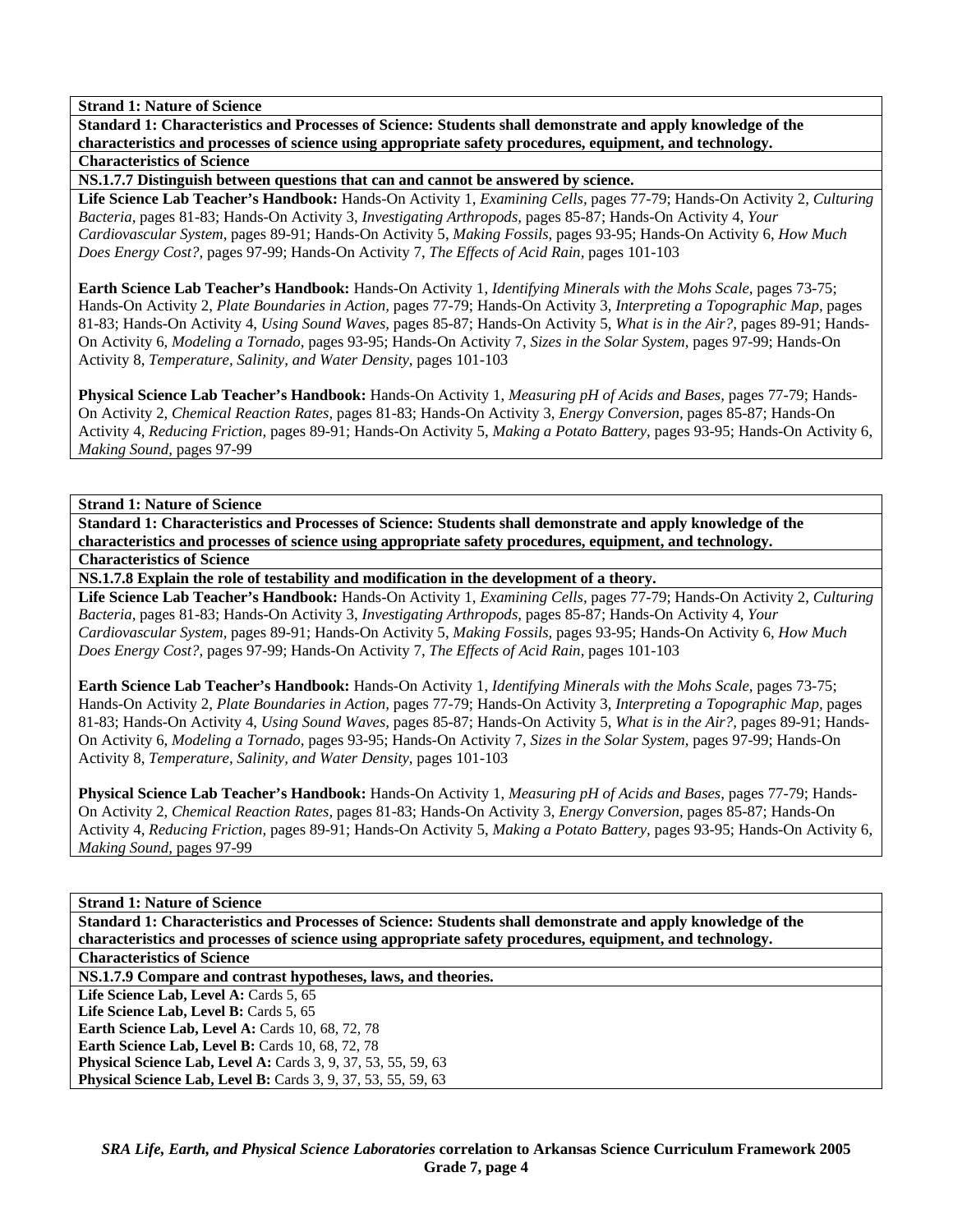**Standard 2: Living Systems: Characteristics, Structure, and Function: Students shall demonstrate and apply knowledge of living systems using appropriate safety procedures, equipment, and technology. Structure and Function** 

**LS.2.7.1 Illustrate the hierarchical relationships of cells, tissues, organs, and organ systems.** 

Life Science Lab, Level A: Card 44

Life Science Lab, Level B: Card 44

# **Strand 2: Life Science**

**Standard 2: Living Systems: Characteristics, Structure, and Function: Students shall demonstrate and apply knowledge of living systems using appropriate safety procedures, equipment, and technology.** 

**Structure and Function** 

**LS.2.7.2 Analyze how two or more organs work together to perform a function (e.g., mouth and stomach to digest food).**  Life Science Lab, Level A: Cards 47, 48, 49, 50, 51, 52, 53, 54, 55, 56, 57, 58

Life Science Lab, Level B: Cards 47, 48, 49, 50, 51, 52, 53, 54, 55, 56, 57, 58

**Life Science Lab Teacher's Handbook:** Hands-On Activity 4, *Your Cardiovascular System,* pages 89-91

**Strand 2: Life Science** 

**Standard 2: Living Systems: Characteristics, Structure, and Function: Students shall demonstrate and apply knowledge of living systems using appropriate safety procedures, equipment, and technology.** 

**Structure and Function** 

**LS.2.7.3 Identify organ systems in vertebrates and plants.** 

**Life Science Lab, Level A:** Cards 16, 17, 19, 20, 21, 22, 47, 48, 49, 50, 51, 52, 53, 54, 55, 56, 57, 58 **Life Science Lab, Level B:** Cards 16, 17, 19, 20, 21, 22, 47, 48, 49, 50, 51, 52, 53, 54, 55, 56, 57, 58 **Life Science Lab Teacher's Handbook:** Hands-On Activity 4, *Your Cardiovascular System,* pages 89-91

**Strand 2: Life Science** 

**Standard 2: Living Systems: Characteristics, Structure, and Function: Students shall demonstrate and apply knowledge of living systems using appropriate safety procedures, equipment, and technology.** 

**Structure and Function** 

**LS.2.7.4 Analyze the structure and functions of tissues, organs, and organ systems of a vertebrate and an angiosperm using various models or methods of dissection.** 

Life Science Lab, Level A: Cards 16, 17, 22, 47, 48, 49, 50, 51, 52, 53, 54, 55, 56, 57, 58 Life Science Lab, Level B: Cards 16, 17, 22, 47, 48,4 9, 50, 51, 52, 53, 54, 55, 56, 57, 58 **Life Science Lab Teacher's Handbook:** Hands-On Activity 4, *Your Cardiovascular System,* pages 89-91

**Strand 2: Life Science** 

**Standard 2: Living Systems: Characteristics, Structure, and Function: Students shall demonstrate and apply knowledge of living systems using appropriate safety procedures, equipment, and technology.** 

**Structure and Function** 

**LS.2.7.5 Compare and contrast vertebrate systems and plant organ systems.** 

Life Science Lab, Level A: Cards 16, 17, 22, 47, 48, 49, 50, 51, 52, 53, 54, 55, 56, 57, 58 Life Science Lab, Level B: Cards 16, 17, 22, 47, 48,4 9, 50, 51, 52, 53, 54, 55, 56, 57, 58

**Life Science Lab Teacher's Handbook:** Hands-On Activity 4, *Your Cardiovascular System,* pages 89-91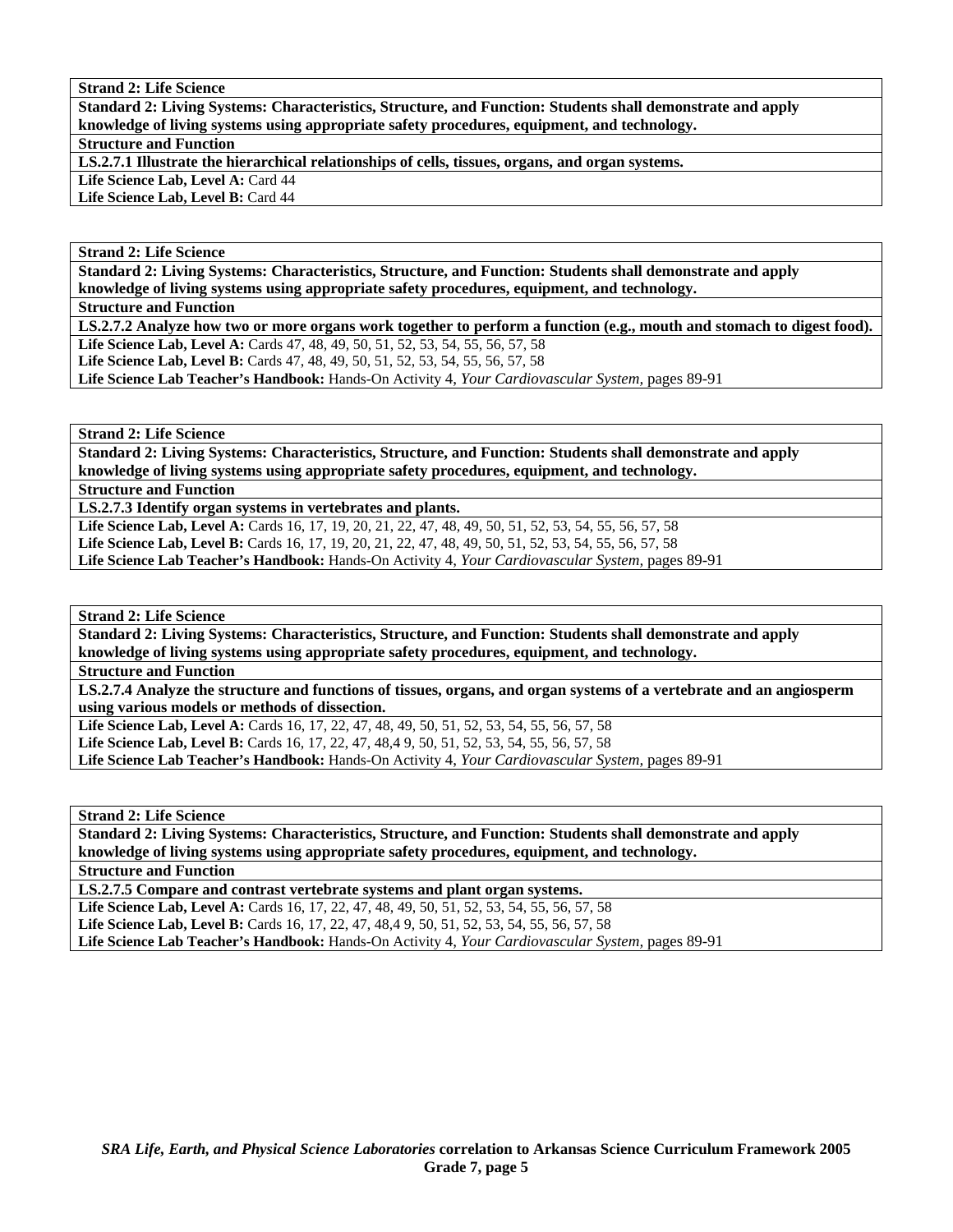| <b>Strand 2: Life Science</b>                                                                                    |
|------------------------------------------------------------------------------------------------------------------|
| Standard 2: Living Systems: Characteristics, Structure, and Function: Students shall demonstrate and apply       |
| knowledge of living systems using appropriate safety procedures, equipment, and technology.                      |
| <b>Structure and Function</b>                                                                                    |
| LS.2.7.6 Identify human body systems:                                                                            |
| <b>Nervous</b>                                                                                                   |
| <b>Digestive</b>                                                                                                 |
| <b>Circulatory</b>                                                                                               |
| <b>Respiratory</b>                                                                                               |
| <b>Excretory</b>                                                                                                 |
| <b>Integumentary</b>                                                                                             |
| Skeletal/muscular                                                                                                |
| <b>Endocrine</b>                                                                                                 |
| Reproductive.                                                                                                    |
| <b>Life Science Lab, Level A:</b> Cards 47, 48, 49, 50, 51, 52, 53, 54, 55, 56, 57, 58                           |
| <b>Life Science Lab, Level B:</b> Cards 47, 48,4 9, 50, 51, 52, 53, 54, 55, 56, 57, 58                           |
| <b>Life Science Lab Teacher's Handbook:</b> Hands-On Activity 4, <i>Your Cardiovascular System</i> , pages 89-91 |

**Standard 2: Living Systems: Characteristics, Structure, and Function: Students shall demonstrate and apply knowledge of living systems using appropriate safety procedures, equipment, and technology.** 

**Structure and Function** 

**LS.2.7.7 Relate the structure of vertebrate and plant body systems to their functions.** 

Life Science Lab, Level A: Cards 16, 17, 22, 47, 48, 49, 50, 51, 52, 53, 54, 55, 56, 57, 58

**Life Science Lab, Level B:** Cards 16, 17, 22, 47, 48,4 9, 50, 51, 52, 53, 54, 55, 56, 57, 58

**Life Science Lab Teacher's Handbook:** Hands-On Activity 4, *Your Cardiovascular System,* pages 89-91

**Strand 2: Life Science** 

**Standard 2: Living Systems: Characteristics, Structure, and Function: Students shall demonstrate and apply knowledge of living systems using appropriate safety procedures, equipment, and technology.** 

**Structure and Function** 

**LS.2.7.8 Investigate functions of human body systems.** 

**Life Science Lab, Level A:** Cards 47, 48, 49, 50, 51, 52, 53, 54, 55, 56, 57, 58 **Life Science Lab, Level B:** Cards 47, 48,4 9, 50, 51, 52, 53, 54, 55, 56, 57, 58 **Life Science Lab Teacher's Handbook:** Hands-On Activity 4, *Your Cardiovascular System,* pages 89-91

**Strand 2: Life Science** 

**Standard 2: Living Systems: Characteristics, Structure, and Function: Students shall demonstrate and apply knowledge of living systems using appropriate safety procedures, equipment, and technology.** 

**Structure and Function** 

**LS.2.7.9 Describe interactions between major organ systems.**  Life Science Lab, Level A: Cards 47, 48, 49, 50, 51, 52, 53, 54, 55, 56, 57, 58 **Life Science Lab, Level B:** Cards 47, 48,4 9, 50, 51, 52, 53, 54, 55, 56, 57, 58 **Life Science Lab Teacher's Handbook:** Hands-On Activity 4, *Your Cardiovascular System,* pages 89-91

**Strand 2: Life Science** 

**Standard 2: Living Systems: Characteristics, Structure, and Function: Students shall demonstrate and apply knowledge of living systems using appropriate safety procedures, equipment, and technology.** 

**Structure and Function** 

**LS.2.7.10 Investigate careers, scientists, and historical breakthroughs related to life systems.** 

Life Science Lab, Level A: Cards 46, 49, 64, 69 Life Science Lab, Level B: Cards 46, 49, 64, 69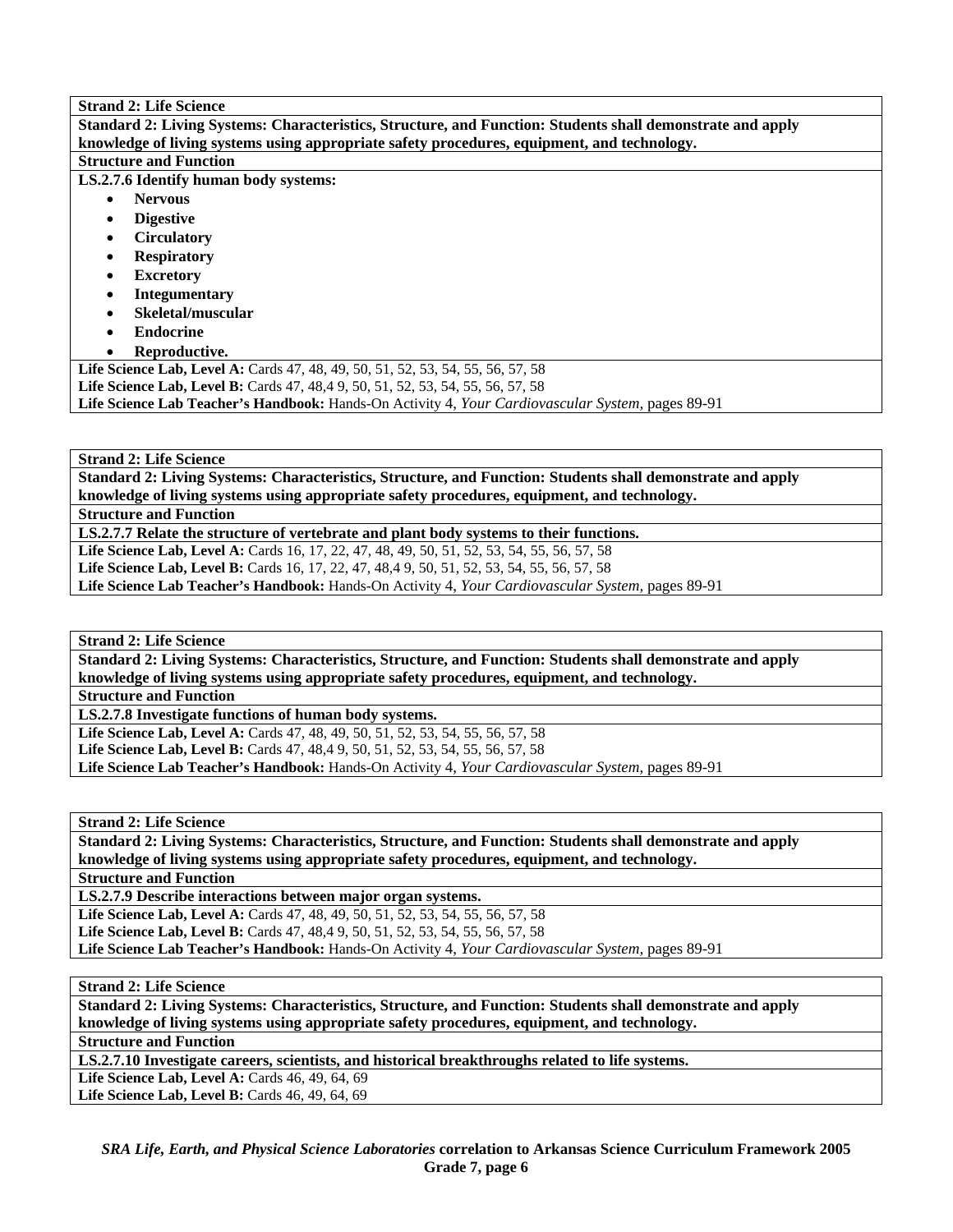**Standard 3: Life Cycles, Reproduction, and Heredity: Students shall demonstrate and apply knowledge of life cycles, reproduction, and heredity using appropriate safety procedures, equipment, and technology.** 

# **Heredity and Reproduction**

**LS.3.7.1 Explain that the fertilized egg cell carries genetic information from each parent and multiplies to form a complete organisms.** 

Life Science Lab, Level A: Cards 58, 61

Life Science Lab, Level B: Cards 58, 61

### **Strand 2: Life Science**

**Standard 3: Life Cycles, Reproduction, and Heredity: Students shall demonstrate and apply knowledge of life cycles, reproduction, and heredity using appropriate safety procedures, equipment, and technology.** 

**Heredity and Reproduction** 

**LS.3.7.2 Distinguish between sperm cells and egg cells.** 

Life Science Lab, Level A: Cards 58, 61

Life Science Lab, Level B: Cards 58, 61

# **Strand 2: Life Science**

**Standard 3: Life Cycles, Reproduction, and Heredity: Students shall demonstrate and apply knowledge of life cycles, reproduction, and heredity using appropriate safety procedures, equipment, and technology.** 

**Heredity and Reproduction** 

**LS.3.7.3 Compare and contrast the structure and function of the sperm cell and the egg cell in vertebrates and plants and their role in sexual reproduction.** 

**Life Science Lab, Level A:** Cards 21, 22, 61

Life Science Lab, Level B: Cards 22, 22, 61

## **Strand 2: Life Science**

**Standard 3: Life Cycles, Reproduction, and Heredity: Students shall demonstrate and apply knowledge of life cycles, reproduction, and heredity using appropriate safety procedures, equipment, and technology.** 

**Heredity and Reproduction** 

**LS.3.7.4 Investigate and analyze the development of embryos.** 

Life Science Lab, Level A: Cards 20, 40

Life Science Lab, Level B: Cards 20, 40

#### **Strand 2: Life Science**

**Standard 3: Life Cycles, Reproduction, and Heredity: Students shall demonstrate and apply knowledge of life cycles, reproduction, and heredity using appropriate safety procedures, equipment, and technology.** 

**Heredity and Reproduction** 

**LS.3.7.5 Dissect a poultry egg to analyze its structure (e.g., paper, plastic, or clay models; virtual dissection; or specimen dissection).** 

This concept is not covered at this level.

**Strand 2: Life Science** 

**Standard 3: Life Cycles, Reproduction, and Heredity: Students shall demonstrate and apply knowledge of life cycles, reproduction, and heredity using appropriate safety procedures, equipment, and technology.** 

**Heredity and Reproduction** 

**LS.3.7.6 Dissect a flower to analyze the reproductive system of angiosperms (e.g., paper, plastic, or clay models; virtual dissection; or specimen dissection).** 

Life Science Lab, Level A: Card 22 Life Science Lab, Level B: Card 22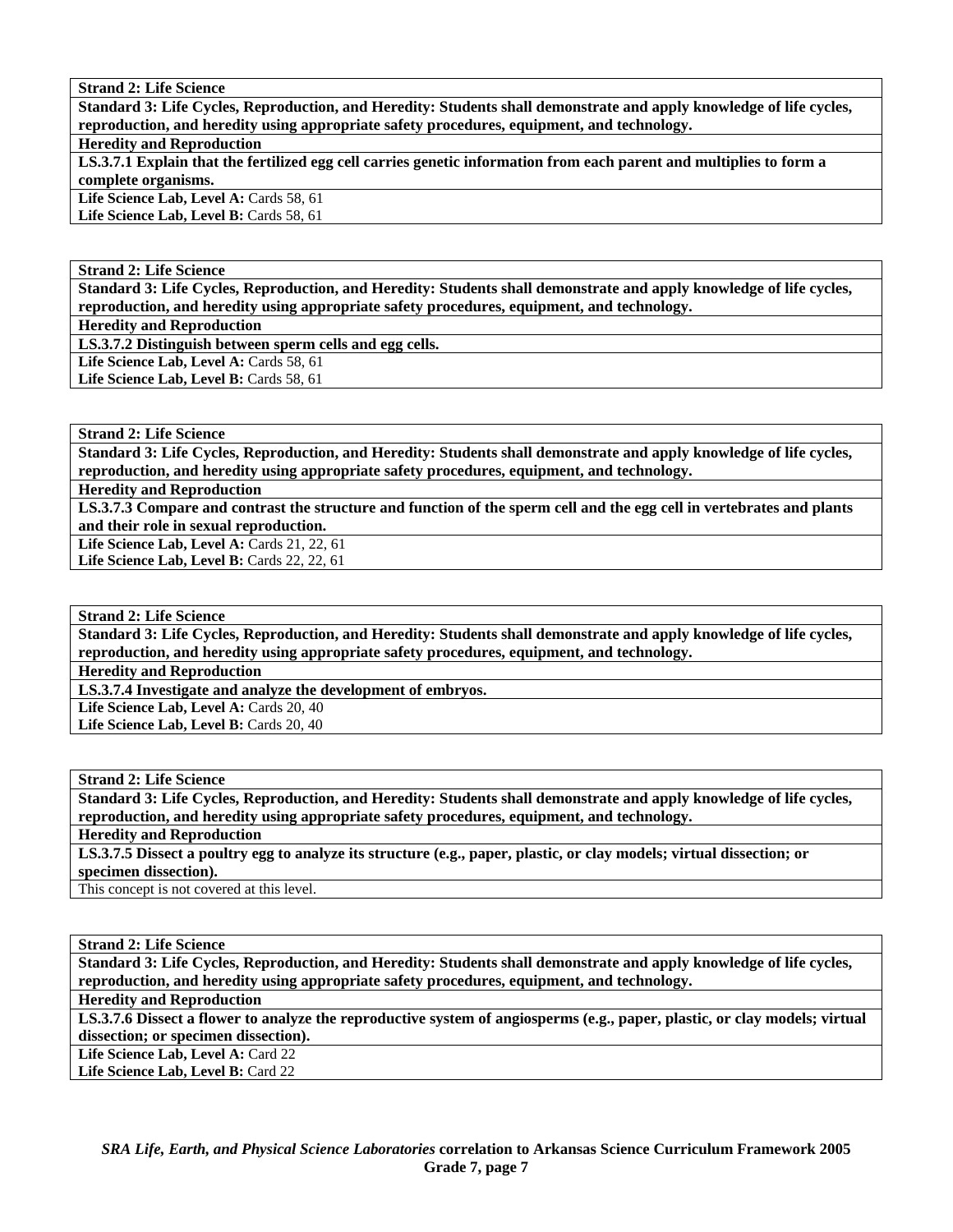**Standard 3: Life Cycles, Reproduction, and Heredity: Students shall demonstrate and apply knowledge of life cycles, reproduction, and heredity using appropriate safety procedures, equipment, and technology.** 

# **Heredity and Reproduction**

**LS.3.7.7 Differentiate between sexual and asexual reproduction in** 

- **Vertebrates**
- **Plants.**

Life Science Lab, Level A: Cards 60, 61

Life Science Lab, Level B: Cards 60, 61

**Strand 2: Life Science** 

**Standard 3: Life Cycles, Reproduction, and Heredity: Students shall demonstrate and apply knowledge of life cycles, reproduction, and heredity using appropriate safety procedures, equipment, and technology. Heredity and Reproduction** 

**LS.3.7.8 Identify the number and source of chromosomes in human body cells.** 

Life Science Lab, Level A: Cards 10, 61

Life Science Lab, Level B: Cards 10, 61

**Strand 2: Life Science** 

**Standard 3: Life Cycles, Reproduction, and Heredity: Students shall demonstrate and apply knowledge of life cycles, reproduction, and heredity using appropriate safety procedures, equipment, and technology.** 

**Heredity and Reproduction** 

**LS.3.7.9 Identify the number and source of chromosomes in human sex cells.** 

Life Science Lab, Level A: Card 61

Life Science Lab, Level B: Card 61

# **Strand 2: Life Science**

**Standard 3: Life Cycles, Reproduction, and Heredity: Students shall demonstrate and apply knowledge of life cycles, reproduction, and heredity using appropriate safety procedures, equipment, and technology.** 

**Heredity and Reproduction** 

**LS.3.7.10 Explain the role of cell division.** 

Life Science Lab, Level A: Cards 10, 60

Life Science Lab, Level B: Cards 10, 60

**Strand 2: Life Science** 

**Standard 3: Life Cycles, Reproduction, and Heredity: Students shall demonstrate and apply knowledge of life cycles, reproduction, and heredity using appropriate safety procedures, equipment, and technology.** 

**Heredity and Reproduction** 

**LS.3.7.11 Investigate careers, scientists, and historical breakthroughs related to reproduction.** 

Life Science Lab, Level A: Cards 64, 69

Life Science Lab, Level B: Cards 64, 69

**Strand 2: Life Science** 

**Standard 3: Life Cycles, Reproduction, and Heredity: Students shall demonstrate and apply knowledge of life cycles, reproduction, and heredity using appropriate safety procedures, equipment, and technology.** 

**Heredity and Reproduction** 

**LS.3.7.12 Summarize the interactions between organ systems in the maintenance of homeostasis.** 

Life Science Lab, Level A: Card 44

Life Science Lab, Level B: Card 44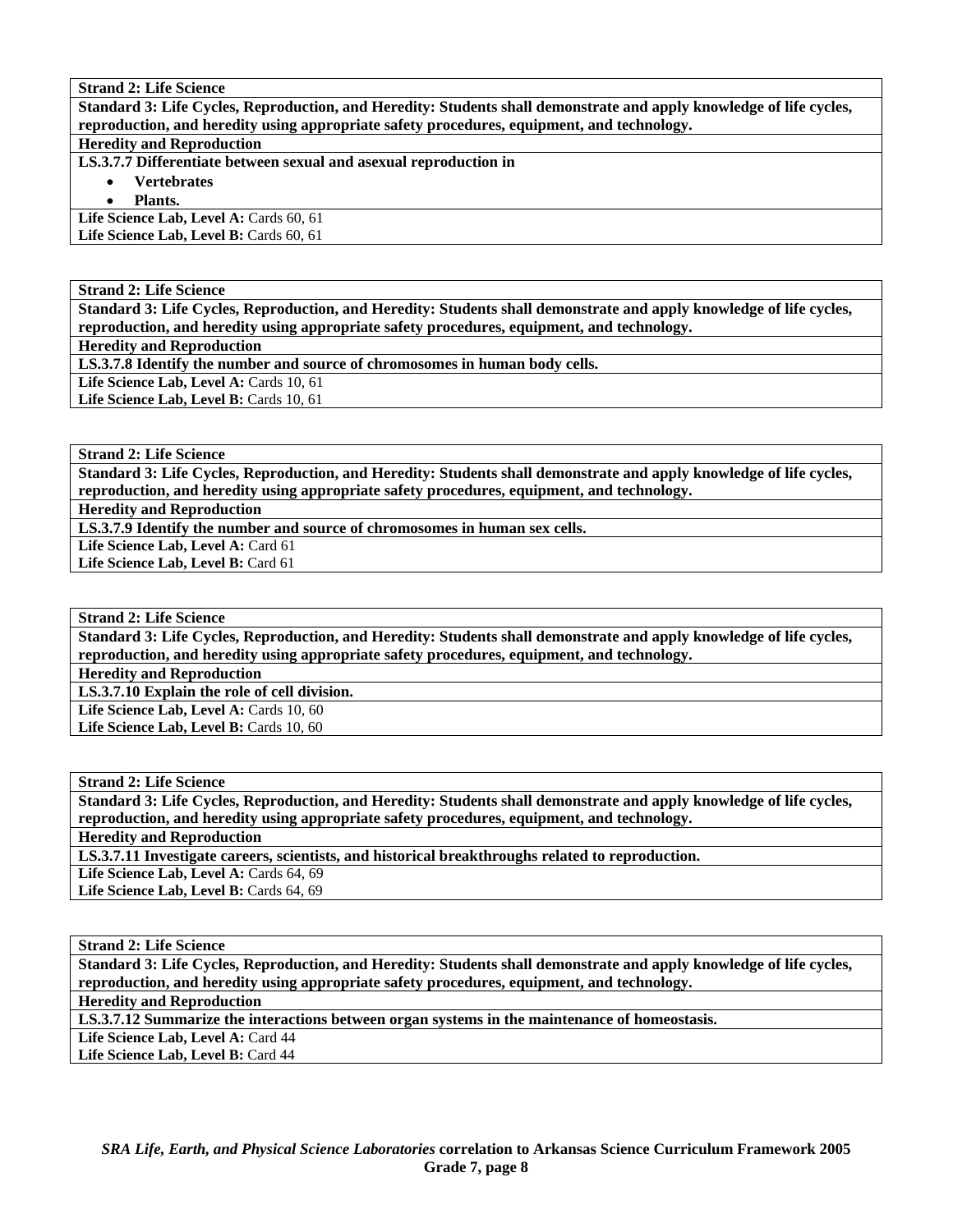**Standard 4: Populations and Ecosystems: Students shall demonstrate and apply knowledge of populations and ecosystems using appropriate safety procedures, equipment, and technology.** 

**Populations and Ecosystems** 

**LS.4.7.1 Explain the role of reproduction in the continuation of a species.** 

**Life Science Lab, Level A: Cards 1, 60, 61** 

Life Science Lab, Level B: Cards 1, 60, 61

**Strand 3: Physical Science** 

**Standard 5: Matter: Properties and Changes: Students shall demonstrate and apply knowledge of matter, including properties and changes, using appropriate safety procedures, equipment, and technology.** 

**Properties of Matter** 

**PS.5.7.1 Explain how a small number of naturally-occurring elements can result in the large variety of substances found in the world.** 

**Physical Science Lab, Level A:** Cards 10, 11, 17, 18, 19, 20, 21, 22, 23, 24, 25 **Physical Science Lab, Level B:** Cards 10, 11, 17, 18, 19, 20, 21, 22, 23, 24, 25

**Strand 3: Physical Science** 

**Standard 5: Matter: Properties and Changes: Students shall demonstrate and apply knowledge of matter, including properties and changes, using appropriate safety procedures, equipment, and technology.** 

**Properties of Matter** 

**PS.5.7.2 Create models of common compounds:** 

- **Water**
- **Carbon dioxide**
- **Salt**
- **Iron oxide**
- **Ammonia.**

**Physical Science Lab, Level A: Card 11 Physical Science Lab, Level B: Card 11** 

**Strand 3: Physical Science** 

**Standard 5: Matter: Properties and Changes: Students shall demonstrate and apply knowledge of matter, including properties and changes, using appropriate safety procedures, equipment, and technology. Properties of Matter PS.5.7.3 Identify compounds as substances consisting of two or more elements chemically combined. Physical Science Lab, Level A: Card 11 Physical Science Lab, Level B: Card 11** 

**Strand 3: Physical Science** 

**Standard 5: Matter: Properties and Changes: Students shall demonstrate and apply knowledge of matter, including properties and changes, using appropriate safety procedures, equipment, and technology. Properties of Matter** 

**PS.5.7.4 Compare and contrast properties of compounds to those of the elements that compose them:** 

- **Salt: odium, chlorine**
- **Water: hydrogen, oxygen**
- **Carbon dioxide: carbon, oxygen.**

**Physical Science Lab, Level A: Card 11** Physical Science Lab, Level B: Card 11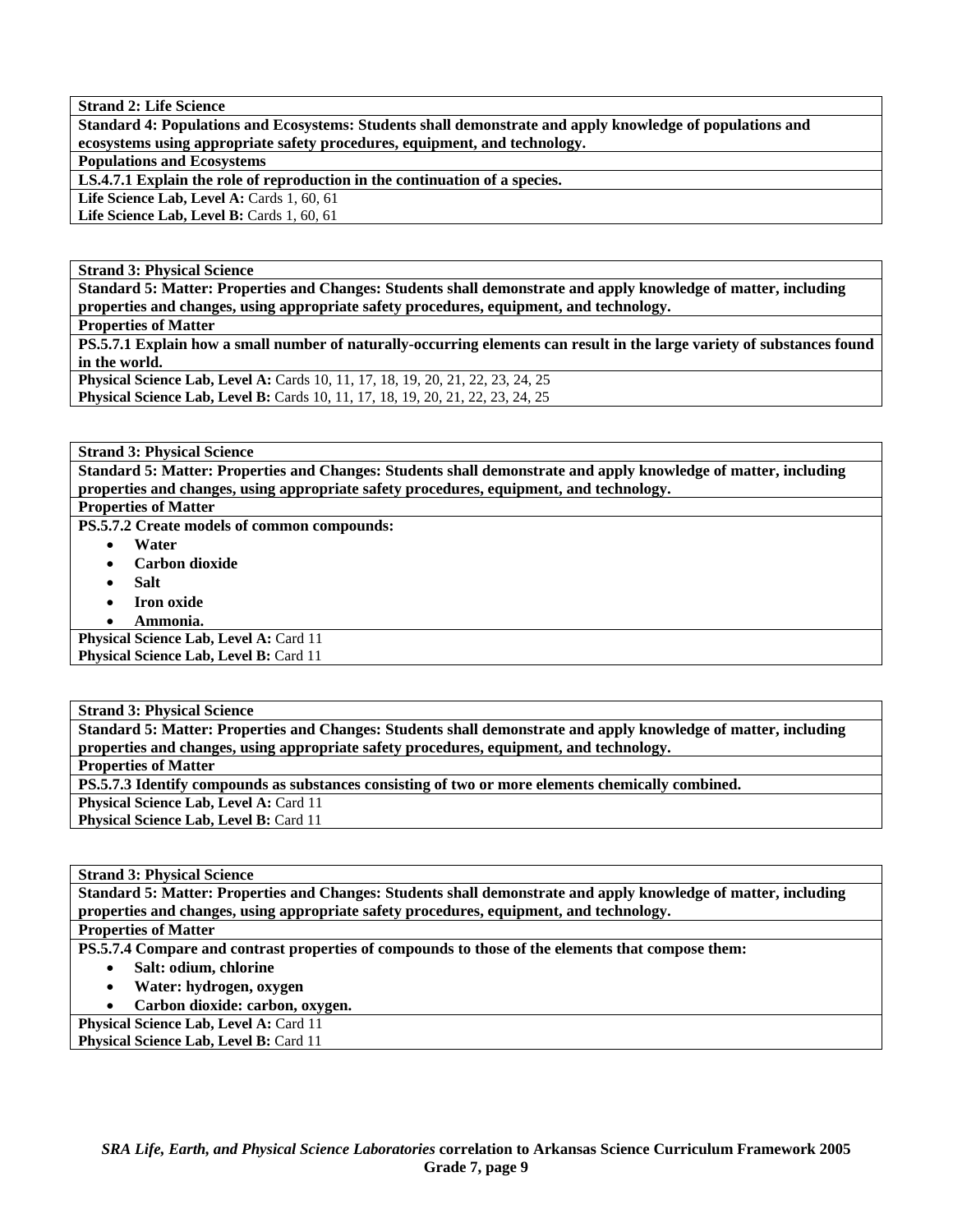| <b>Strand 3: Physical Science</b>                                                                               |  |  |  |  |  |  |
|-----------------------------------------------------------------------------------------------------------------|--|--|--|--|--|--|
| Standard 5: Matter: Properties and Changes: Students shall demonstrate and apply knowledge of matter, including |  |  |  |  |  |  |
| properties and changes, using appropriate safety procedures, equipment, and technology.                         |  |  |  |  |  |  |
| <b>Properties of Matter</b>                                                                                     |  |  |  |  |  |  |
| PS.5.7.5 Demonstrate techniques for forming and separating mixtures:                                            |  |  |  |  |  |  |
| <b>Mixing</b><br>٠                                                                                              |  |  |  |  |  |  |
| <b>Magnetic attraction</b><br>$\bullet$                                                                         |  |  |  |  |  |  |
| <b>Evaporation</b><br>$\bullet$                                                                                 |  |  |  |  |  |  |
| <b>Filtration</b><br>$\bullet$                                                                                  |  |  |  |  |  |  |
| Chromatography<br>$\bullet$                                                                                     |  |  |  |  |  |  |
| Settling.<br>$\bullet$                                                                                          |  |  |  |  |  |  |
| <b>Physical Science Lab, Level A: Card 12</b>                                                                   |  |  |  |  |  |  |
| Physical Science Lab, Level B: Card 12                                                                          |  |  |  |  |  |  |

**Strand 3: Physical Science Standard 5: Matter: Properties and Changes: Students shall demonstrate and apply knowledge of matter, including properties and changes, using appropriate safety procedures, equipment, and technology.** 

**Properties of Matter** 

**PS.5.7.6 Classify substances as:** 

- **Elements**
- **Compounds**
- **Mixtures.**

Physical Science Lab, Level A: Cards 10, 11, 12 **Physical Science Lab, Level B: Cards 10, 11, 12** 

**Strand 3: Physical Science** 

**Standard 5: Matter: Properties and Changes: Students shall demonstrate and apply knowledge of matter, including properties and changes, using appropriate safety procedures, equipment, and technology.** 

**Properties of Matter** 

**PS.5.7.7 Distinguish among solvent, solute, and solution.** 

**Physical Science Lab, Level A: Card 13** 

**Physical Science Lab, Level B: Card 13** 

**Strand 3: Physical Science Standard 5: Matter: Properties and Changes: Students shall demonstrate and apply knowledge of matter, including properties and changes, using appropriate safety procedures, equipment, and technology. Properties of Matter PS.5.7.8 Investigate the effect of variables on solubility rates. Physical Science Lab, Level A: Card 13 Physical Science Lab, Level B: Card 13** 

**Strand 3: Physical Science** 

**Standard 5: Matter: Properties and Changes: Students shall demonstrate and apply knowledge of matter, including properties and changes, using appropriate safety procedures, equipment, and technology. Properties of Matter** 

**PS.5.7.9 Interpret solubility graphs.** 

Physical Science Lab, Level A: Card 13 Physical Science Lab, Level B: Card 13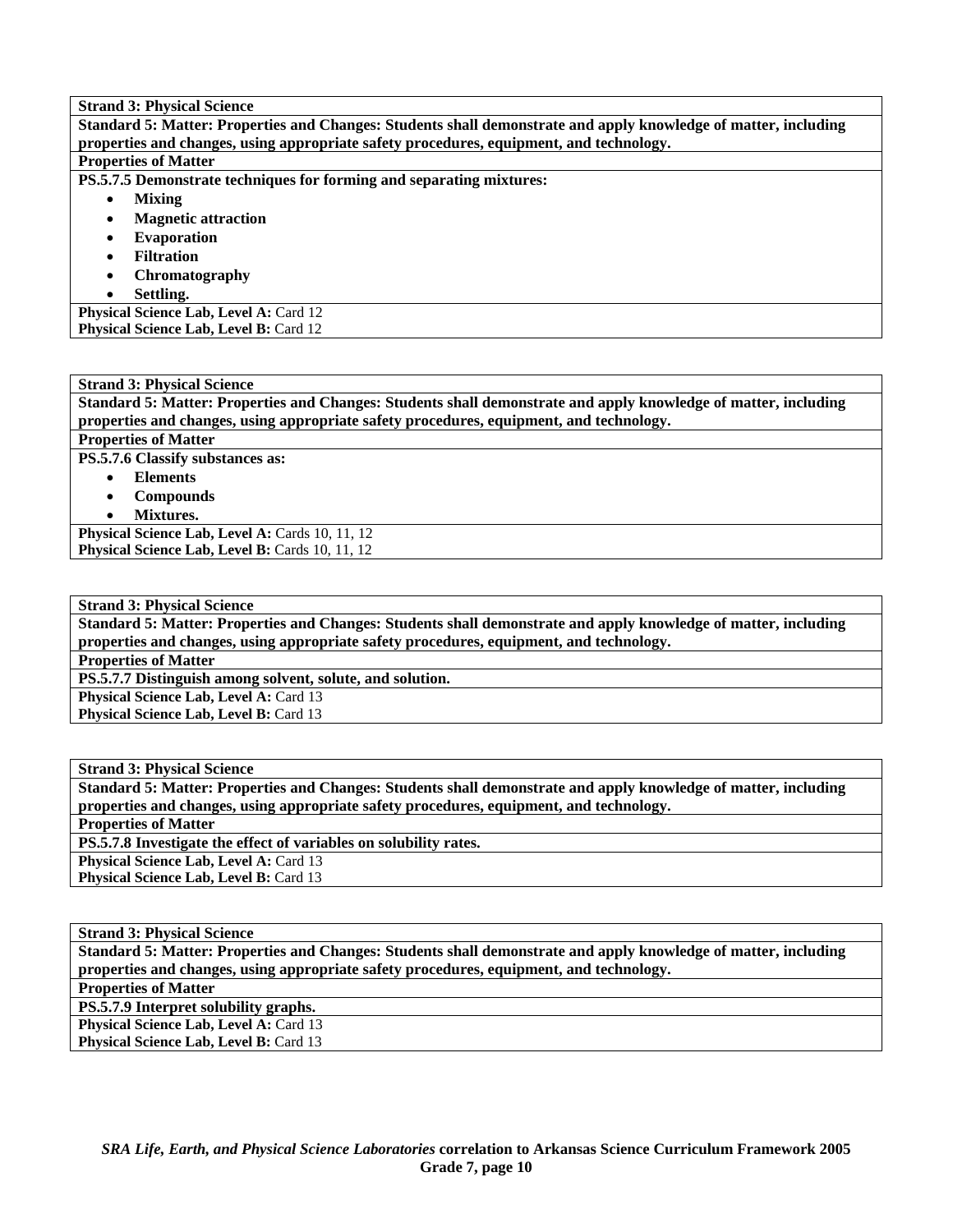**Standard 5: Matter: Properties and Changes: Students shall demonstrate and apply knowledge of matter, including properties and changes, using appropriate safety procedures, equipment, and technology.** 

**Properties of Matter** 

**PS.5.7.10 Investigate scientists, careers, and historical breakthroughs related to elements, mixtures, and compounds. Physical Science Lab, Level A: Cards 3, 7, 17, 31, 34, 35 Physical Science Lab, Level B:** Cards 3, 7, 17, 31, 34, 35

**Strand 3: Physical Science** 

**Standard 6: Motion and Forces: Students shall demonstrate and apply knowledge of motion and forces using appropriate safety procedures, equipment, and technology.** 

**Motion and Forces** 

**PS.6.7.1 Compare and contrast Newton's three laws of motion.** 

**Physical Science Lab, Level A: Card 55 Physical Science Lab, Level B: Card 55** 

**Strand 3: Physical Science** 

**Standard 6: Motion and Forces: Students shall demonstrate and apply knowledge of motion and forces using appropriate safety procedures, equipment, and technology.** 

**Motion and Forces** 

**PS.6.7.2 Conduct investigations demonstrating Newton's first law of motion.** 

**Physical Science Lab, Level A: Card 55** 

Physical Science Lab, Level B: Card 55

**Strand 3: Physical Science** 

**Standard 6: Motion and Forces: Students shall demonstrate and apply knowledge of motion and forces using appropriate safety procedures, equipment, and technology.** 

**Motion and Forces** 

**PS.6.7.3 Demonstrate Newton's second law of motion.** 

**Physical Science Lab, Level A: Card 55** 

**Physical Science Lab, Level B: Card 55** 

**Strand 3: Physical Science** 

**Standard 6: Motion and Forces: Students shall demonstrate and apply knowledge of motion and forces using appropriate safety procedures, equipment, and technology.** 

**Motion and Forces** 

**PS.7.6.4 Conduct investigations of Newton's third law of motion.** 

Physical Science Lab, Level A: Card 55

Physical Science Lab, Level B: Card 55

**Strand 3: Physical Science** 

**Standard 6: Motion and Forces: Students shall demonstrate and apply knowledge of motion and forces using appropriate safety procedures, equipment, and technology.** 

**Motion and Forces** 

**PS.6.7.5 Explain how Newton's three laws of motion apply to real world situations (e.g., sports, transportation). Physical Science Lab, Level A: Card 55 Physical Science Lab, Level B: Card 55**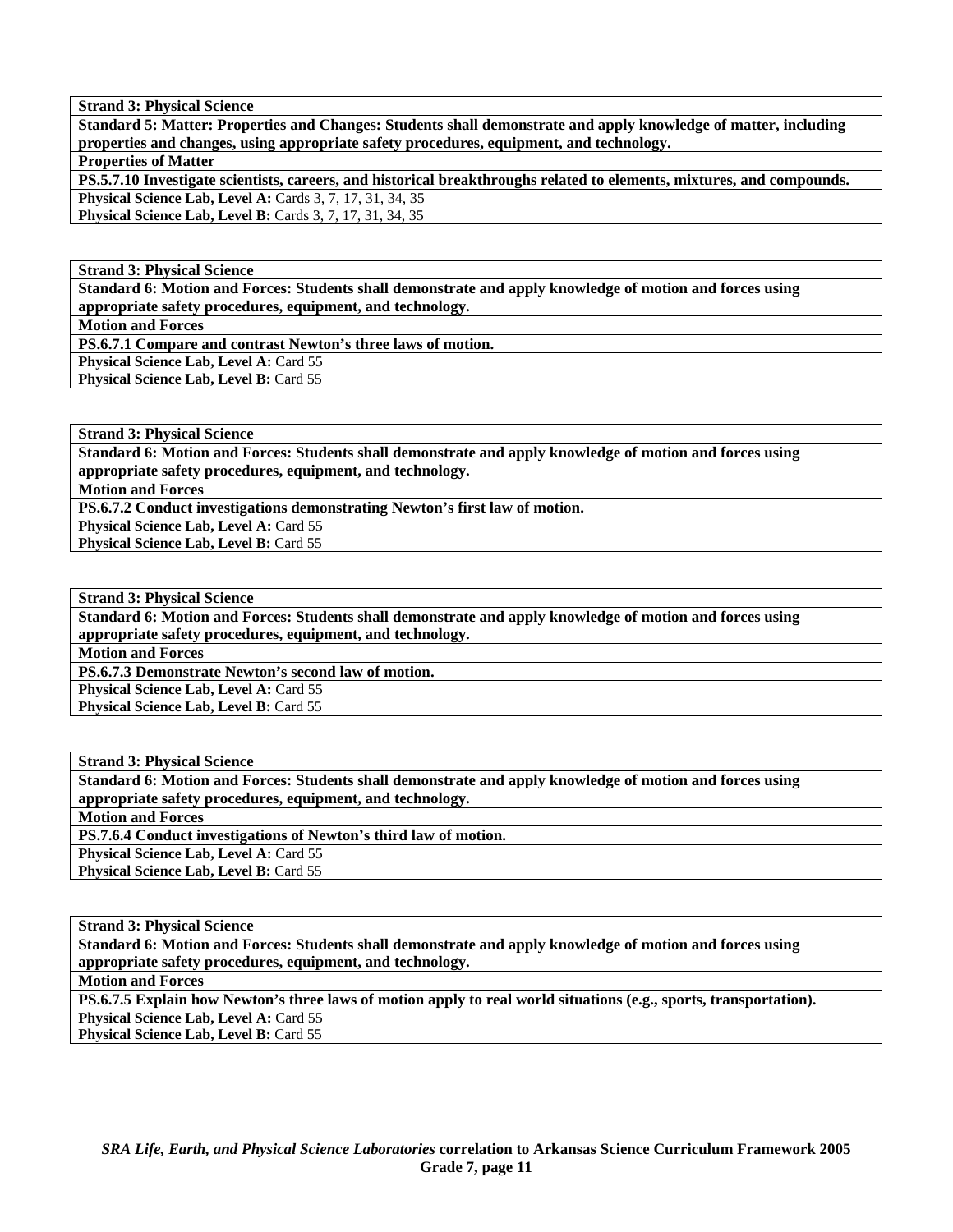**Standard 6: Motion and Forces: Students shall demonstrate and apply knowledge of motion and forces using appropriate safety procedures, equipment, and technology.** 

**Motion and Forces** 

**PS.6.7.6 Investigate careers, scientists, and historical breakthroughs related to laws of motion.** 

Physical Science Lab, Level A: Cards 53, 55, 59

Physical Science Lab, Level B: Cards 53, 55, 59

**Strand 3: Physical Science** 

**Standard 7: Energy and Transfer of Energy: Students shall demonstrate and apply knowledge of energy and transfer of energy using appropriate safety procedures, equipment, and technology.** 

**Energy** 

**PS.7.7.1 Identify natural resources used to supply energy needs.** 

Life Science Lab, Level A: Cards 84, 89 Life Science Lab, Level B: Cards 84,89

Earth Science Lab, Level A: Cards 35, 90 Earth Science Lab, Level B: Cards 35, 90

**Physical Science Lab, Level A: Cards 38, 46, 47, 48, 49 Physical Science Lab, Level B:** Cards 38, 46, 47, 48, 49

#### **Strand 3: Physical Science**

**Standard 7: Energy and Transfer of Energy: Students shall demonstrate and apply knowledge of energy and transfer of energy using appropriate safety procedures, equipment, and technology. Energy PS.7.7.2 Describe alternative to the use of fossil fuels:**  • **Solar energy**  • **Geothermal energy**  • **Wind**  • **Hydroelectric power**  • **Nuclear energy**  • **Biomass. Earth Science Lab, Level A: Card 90 Earth Science Lab, Level B: Card 90 Physical Science Lab, Level A: Cards 34, 46, 47, 48, 49 Physical Science Lab, Level B: Cards 34, 46, 47, 48, 49** 

**Strand 3: Physical Science** 

**Standard 7: Energy and Transfer of Energy: Students shall demonstrate and apply knowledge of energy and transfer of energy using appropriate safety procedures, equipment, and technology.** 

**Energy** 

**PS.7.7.3 Conduct investigations to identify types of potential energy and kinetic energy.** 

**Physical Science Lab, Level A: Cards 36, 37, 39, 40, 41, 42** 

**Physical Science Lab, Level B:** Cards 36, 37, 39, 40, 41, 42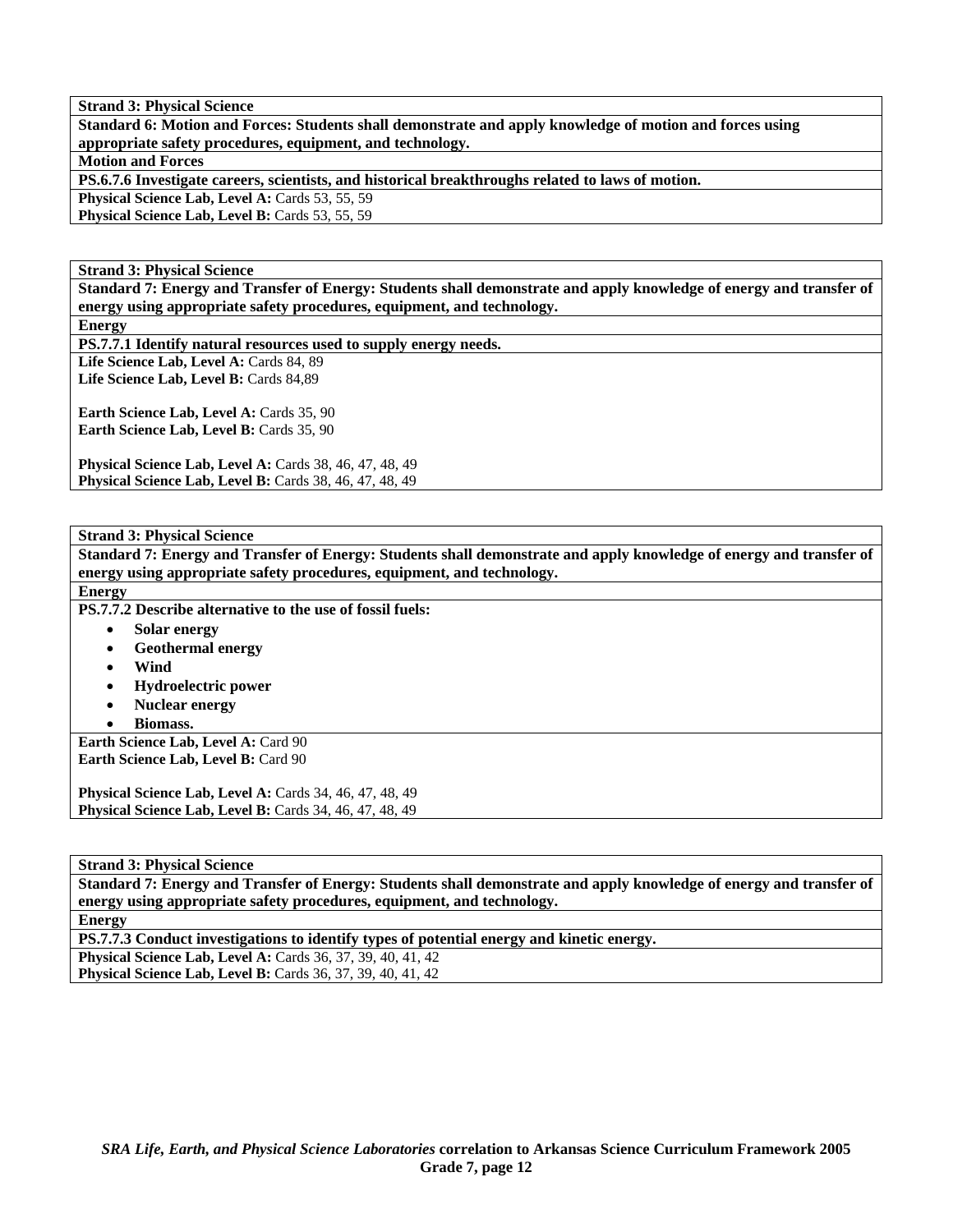**Standard 7: Energy and Transfer of Energy: Students shall demonstrate and apply knowledge of energy and transfer of energy using appropriate safety procedures, equipment, and technology. Energy** 

**PS.7.7.4 Investigate alternative energy sources.** 

**Earth Science Lab, Level A: Card 90 Earth Science Lab, Level B: Card 90** 

**Physical Science Lab, Level A: Cards 34, 46, 47, 48, 49 Physical Science Lab, Level B:** Cards 34, 46, 47, 48, 49

**Strand 3: Physical Science** 

**Standard 7: Energy and Transfer of Energy: Students shall demonstrate and apply knowledge of energy and transfer of energy using appropriate safety procedures, equipment, and technology.** 

**Energy** 

**PS.7.7.5 Investigate careers, scientists, and historical breakthroughs related to natural resources, alternative resources, electricity, and magnetism.** 

**Physical Science Lab, Level A:** Cards 46, 47, 48, 49, 69, 70, 72, 73, 76 **Physical Science Lab, Level B:** Cards 46, 47, 48, 49, 69, 70, 72, 73, 76

**Strand 4: Earth and Space Science** 

**Standard 8: Earth Systems: Students shall demonstrate and apply knowledge of Earth's structure and properties using appropriate safety procedures, equipment, and technology.** 

**Structure and Properties** 

**ESS.8.7.1 Describe the composition and physical characteristics of the atmosphere.** 

**Earth Science Lab, Level A: Cards 36, 37, 38, 39, 40, 41, 42** 

**Earth Science Lab, Level B:** Cards 36, 37, 38, 39, 40, 41, 42

**Earth Science Lab Teacher's Handbook:** Hands-On Activity 5, *What is in the Air?,* pages 89-91

**Strand 4: Earth and Space Science** 

**Standard 8: Earth Systems: Students shall demonstrate and apply knowledge of Earth's structure and properties using appropriate safety procedures, equipment, and technology.** 

**Structure and Properties** 

**ESS.8.7.2 Investigate the influence of global patterns on local weather:** 

- **Movement of air masses**
- **Coriolis effect**
- **Jet stream**
- **Global wind belts.**

Earth Science Lab, Level A: Cards 40, 45 **Earth Science Lab, Level B: Cards 40, 45** 

**Strand 4: Earth and Space Science Standard 8: Earth Systems: Students shall demonstrate and apply knowledge of Earth's structure and properties using appropriate safety procedures, equipment, and technology. Structure and Properties ESS.8.7.3 Conduct investigations demonstrating the effects of solar energy on the atmosphere.**  Life Science Lab, Level A: Card 89 Life Science Lab, Level B: Card 89 **Earth Science Lab, Level A: Cards 37, 38** Earth Science Lab, Level B: Cards 37, 38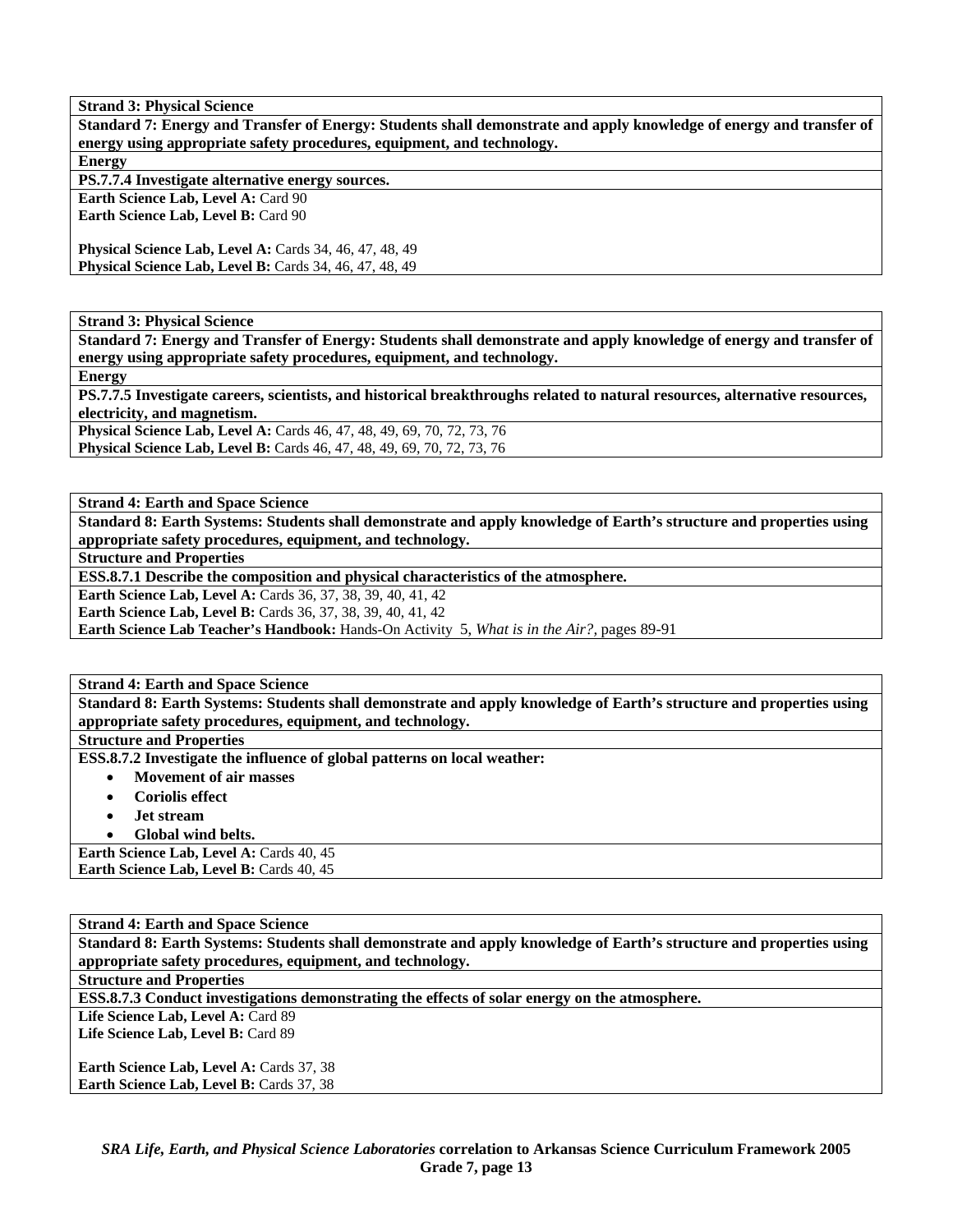**Standard 8: Earth Systems: Students shall demonstrate and apply knowledge of Earth's structure and properties using appropriate safety procedures, equipment, and technology.** 

# **Structure and Properties**

**ESS.8.7.4 Investigate the effect that oceans have on climate.** 

**Earth Science Lab, Level A: Cards 40, 41, 54, 55, 56, 57, 58, 60, 61, 87 Earth Science Lab, Level B:** Cards 40, 41, 54, 55, 56, 57, 58, 60, 61, 87

**Strand 4: Earth and Space Science** 

**Standard 8: Earth Systems: Students shall demonstrate and apply knowledge of Earth's structure and properties using appropriate safety procedures, equipment, and technology.** 

**Structure and Properties ESS.8.7.5 Identify elements of weather:** 

- **Temperature**
- **Air pressure**
- **Wind speed**
- **Wind direction**
- **Humidity.**

**Earth Science Lab, Level A:** Cards 39, 40, 41, 43, 44, 45, 46 **Earth Science Lab, Level B:** Cards 39, 40, 41, 43, 44, 45, 46

**Strand 4: Earth and Space Science** 

**Standard 8: Earth Systems: Students shall demonstrate and apply knowledge of Earth's structure and properties using appropriate safety procedures, equipment, and technology.** 

#### **Structure and Properties**

**ESS.8.7.6 Conduct investigations using weather measurement devices:** 

- **Anemometers**
- **Barometers**
- **Sling psychrometers**
- **Thermometers**
- **Weather charts.**

**Earth Science Lab, Level A: Cards 39, 43, 44, 49, 51 Earth Science Lab, Level B: Cards 39, 43, 44, 49, 51** 

**Strand 4: Earth and Space Science Standard 8: Earth Systems: Students shall demonstrate and apply knowledge of Earth's structure and properties using appropriate safety procedures, equipment, and technology.** 

**Structure and Properties** 

**ESS.8.7.7 Predict weather conditions using data on the following:** 

- **Temperature** 
	- **Air pressure: highs, lows, fronts**
- **Wind speed**
- **Wind direction**
- **Humidity.**

**Earth Science Lab, Level A: Cards 50, 51** Earth Science Lab, Level B: Cards 50, 51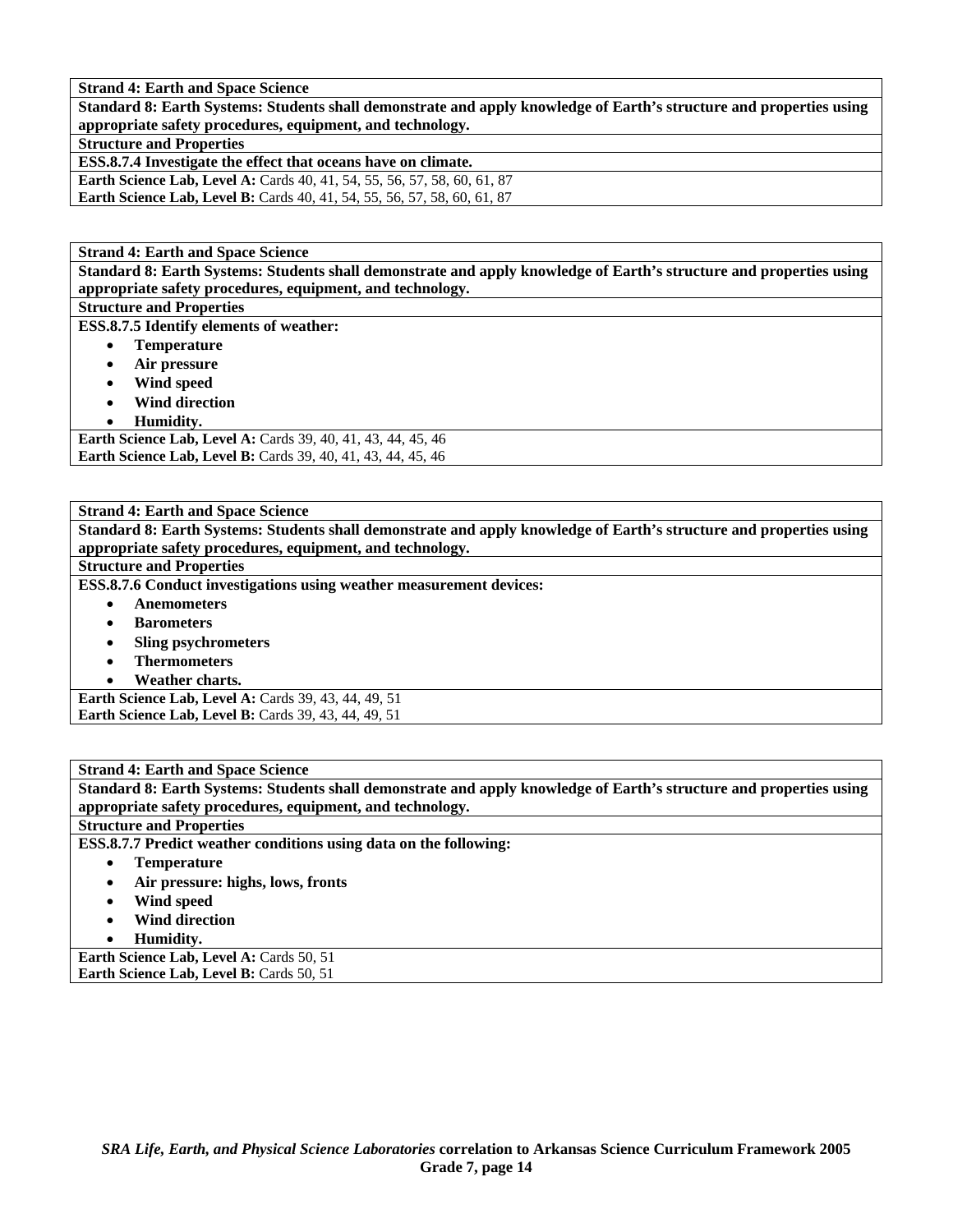**Standard 8: Earth Systems: Students shall demonstrate and apply knowledge of Earth's structure and properties using appropriate safety procedures, equipment, and technology.** 

# **Structure and Properties**

**ESS.8.7.8 Identify the causes and effects of weather-related phenomena:** 

#### • **Thunderstorms**

- **Tornadoes/hurricanes/cyclones/typhoons**
- **Drought**
- **Acid precipitation.**

Life Science Lab, Level A: Cards 7, 90 Life Science Lab, Level B: Cards 7, 90

**Earth Science Lab, Level A: Cards 42, 52, 53, 54** Earth Science Lab, Level B: Cards 42, 52, 53, 54

#### **Strand 4: Earth and Space Science**

**Standard 8: Earth Systems: Students shall demonstrate and apply knowledge of Earth's structure and properties using appropriate safety procedures, equipment, and technology.** 

**Structure and Properties** 

**ESS.8.7.9 Explain tornado belt weather patterns using a map of the United States.** 

**Earth Science Lab, Level A: Card 53** 

**Earth Science Lab, Level B: Card 53** 

**Strand 4: Earth and Space Science** 

**Standard 8: Earth Systems: Students shall demonstrate and apply knowledge of Earth's structure and properties using appropriate safety procedures, equipment, and technology.** 

**Structure and Properties** 

**ESS.8.7.10 Describe ways human beings protect themselves, others, and their property from adverse weather conditions.** 

**Physical Science Lab, Level A: Cards 52, 53, 54** Physical Science Lab, Level B: Cards 52, 53, 54

**Strand 4: Earth and Space Science** 

**Standard 8: Earth Systems: Students shall demonstrate and apply knowledge of Earth's structure and properties using appropriate safety procedures, equipment, and technology.** 

**Structure and Properties** 

**ESS.8.7.11 Describe and map climates of major Earth regions.** 

**Earth Science Lab, Level A: Cards 55, 58** 

Earth Science Lab, Level B: Cards 55, 58

**Strand 4: Earth and Space Science** 

**Standard 8: Earth Systems: Students shall demonstrate and apply knowledge of Earth's structure and properties using appropriate safety procedures, equipment, and technology.** 

**Structure and Properties** 

**ESS.8.7.12 Analyze the effect of the shape of Earth and the tilt of earth's axis on climate.** 

**Earth Science Lab, Level A: Cards 55, 58, 62** 

**Earth Science Lab, Level B: Cards 55, 58, 62**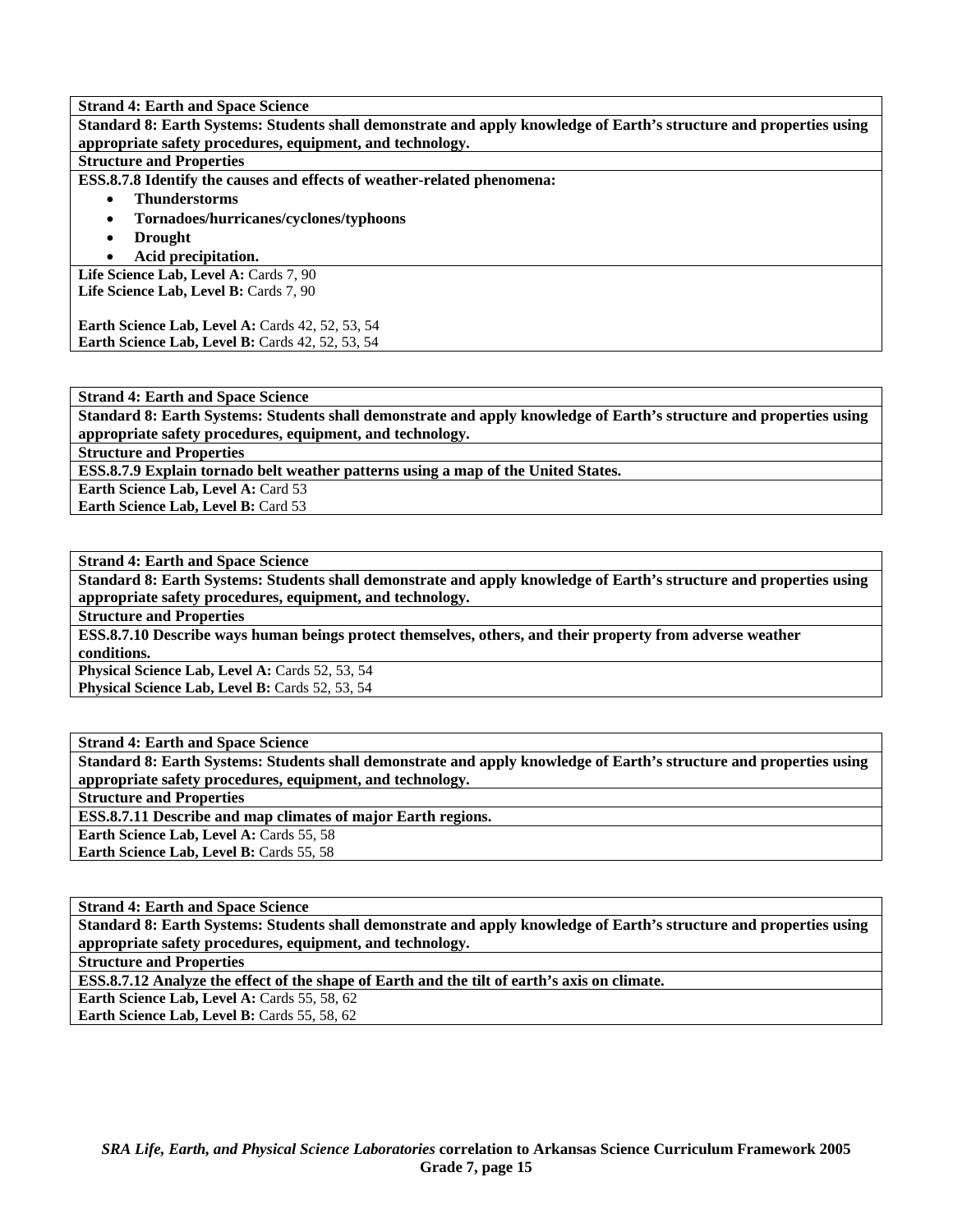**Standard 8: Earth Systems: Students shall demonstrate and apply knowledge of Earth's structure and properties using appropriate safety procedures, equipment, and technology.** 

**Structure and Properties** 

**ESS.8.7.13 Identify and explain the effects that human activities have on weather and atmosphere.** 

Life Science Lab, Level A: Cards 89, 90

Life Science Lab, Level B: Cards 89, 90

**Life Science Lab Teacher's Handbook:** Hands-On Activity 7, *The Effects of Acid Rain,* pages 101-103

**Earth Science Lab, Level A: Cards 37, 42, 59, 60, 61 Earth Science Lab, Level B: Cards 37, 42, 59, 60, 61** 

**Strand 4: Earth and Space Science** 

**Standard 8: Earth Systems: Students shall demonstrate and apply knowledge of Earth's structure and properties using appropriate safety procedures, equipment, and technology.** 

**Structure and Properties** 

**ESS.8.7.14 Describe causes and effects of acid precipitation.** 

Life Science Lab, Level A: Cards 89, 90

Life Science Lab, Level B: Cards 89, 90

**Life Science Lab Teacher's Handbook:** Hands-On Activity 7, *The Effects of Acid Rain,* pages 101-103

**Earth Science Lab, Level A: Card 42 Earth Science Lab, Level B: Card 42** 

**Strand 4: Earth and Space Science** 

**Standard 8: Earth Systems: Students shall demonstrate and apply knowledge of Earth's structure and properties using appropriate safety procedures, equipment, and technology.** 

**Structure and Properties** 

**ESS.8.7.15 Investigate careers, scientists, and historical breakthroughs related to atmosphere and weather.** 

Life Science Lab, Level A: Cards 89, 90 Life Science Lab, Level B: Cards 89, 90

**Earth Science Lab, Level A: Cards 50, 51, 54 Earth Science Lab, Level B: Cards 50, 51, 54** 

**Strand 4: Earth and Space Science** 

**Standard 8: Earth Systems: Students shall demonstrate and apply knowledge of Earth's structure and properties using appropriate safety procedures, equipment, and technology.** 

**Cycles** 

**ESS.8.7.16 Conduct investigates demonstrating the water cycle.** 

**Earth Science Lab, Level A: Card 47** 

**Earth Science Lab, Level B: Card 47** 

**Strand 4: Earth and Space Science** 

**Standard 8: Earth Systems: Students shall demonstrate and apply knowledge of Earth's structure and properties using appropriate safety procedures, equipment, and technology. Cycles** 

**ESS.8.7.17 Explain the relationship between the water cycles and ground water.** 

**Earth Science Lab, Level A:** Cards 47, 82, 83, 84

**Earth Science Lab, Level B: Cards 47, 82, 83, 84**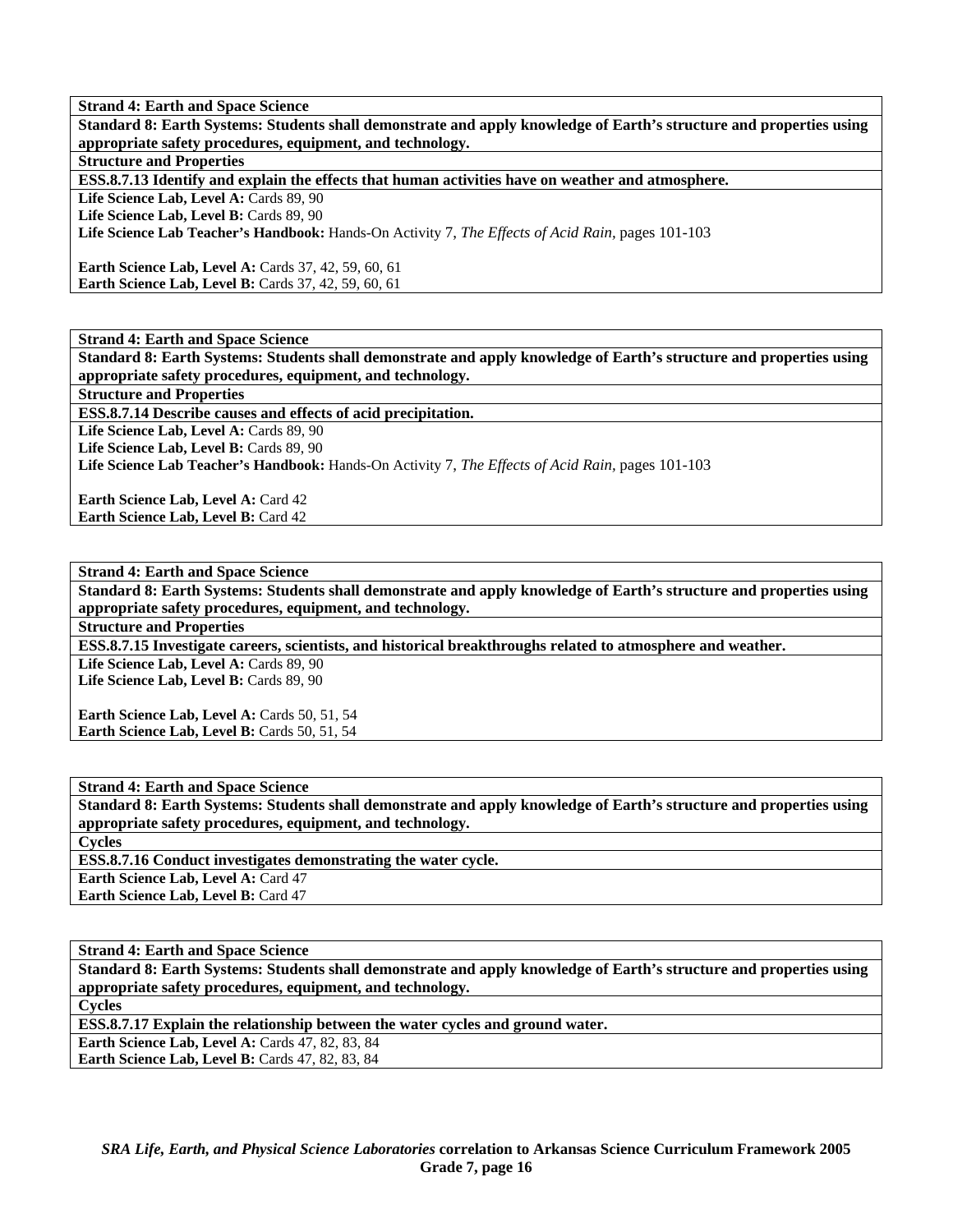**Standard 8: Earth Systems: Students shall demonstrate and apply knowledge of Earth's structure and properties using appropriate safety procedures, equipment, and technology. Cycles** 

**ESS.8.7.18 Investigate cloud formation.** 

**Earth Science Lab, Level A: Card 48** 

**Earth Science Lab, Level B:** Card 48

**Strand 4: Earth and Space Science** 

**Standard 8: Earth Systems: Students shall demonstrate and apply knowledge of Earth's structure and properties using appropriate safety procedures, equipment, and technology.** 

**Cycles** 

**ESS.8.7.19 Conduct investigations demonstrating the greenhouse effect.** 

Life Science Lab, Level A: Card 89 Life Science Lab, Level B: Card 89

**Earth Science Lab, Level A: Card 59 Earth Science Lab, Level B: Card 59** 

**Strand 4: Earth and Space Science** 

**Standard 8: Earth Systems: Students shall demonstrate and apply knowledge of Earth's structure and properties using appropriate safety procedures, equipment, and technology.** 

**Cycles** 

**ESS.8.7.20 Research how human activities may contribute to global warming.** 

Life Science Lab, Level A: Card 89

**Life Science Lab, Level B:** Card 89

**Earth Science Lab, Level A: Cards 59, 61 Earth Science Lab, Level B: Cards 59, 61** 

**Strand 4: Earth and Space Science** 

**Standard 8: Earth Systems: Students shall demonstrate and apply knowledge of Earth's structure and properties using appropriate safety procedures, equipment, and technology.** 

**Cycles** 

**ESS.8.7.21 Explain examples of actual events that cause temporary climate changes:** 

• **Volcanic dust** 

• **Drought** 

• **Meteor impact.** 

Earth Science Lab, Level A: Card 60 **Earth Science Lab, Level B: Card 60** 

**Strand 4: Earth and Space Science Standard 9: Earth's History: Students shall demonstrate and apply knowledge of Earth's history using appropriate safety procedures, equipment, and technology. Earth's History ESS.9.7.1 Analyze charts to infer past atmospheric conditions based on the organisms found in the fossil record. Earth Science Lab, Level A: Cards 32, 33, 34, 35 Earth Science Lab, Level B: Cards 32, 33, 34, 35**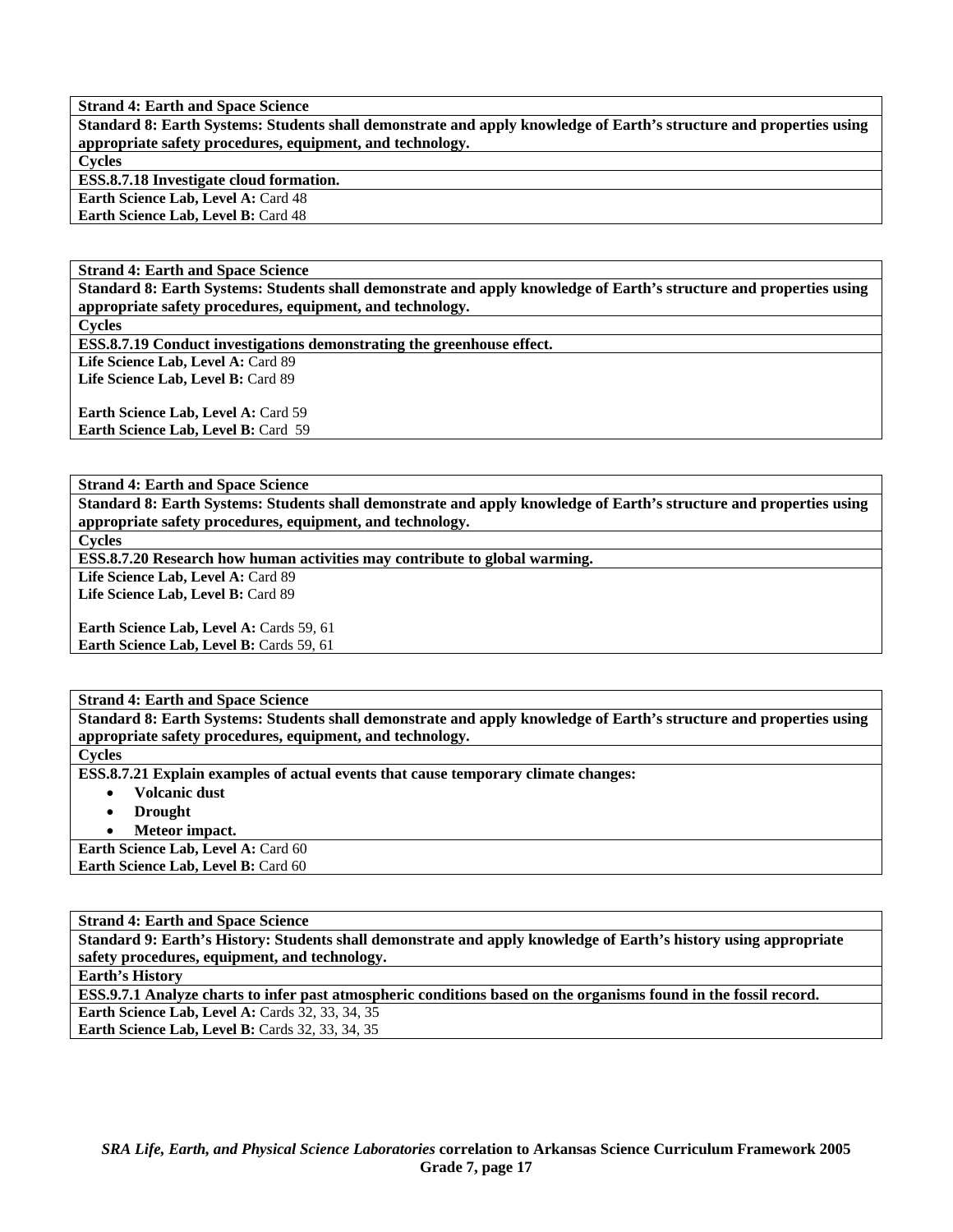**Standard 9: Earth's History: Students shall demonstrate and apply knowledge of Earth's history using appropriate safety procedures, equipment, and technology.** 

**Earth's History** 

**ESS.9.7.2 Demonstrate that Earth has a magnetic field that is detectible at the surface with a compass.** 

**Physical Science Lab, Level A: Card 75** Physical Science Lab, Level B: Card 75

**Strand 4: Earth and Space Science** 

**Standard 9: Earth's History: Students shall demonstrate and apply knowledge of Earth's history using appropriate safety procedures, equipment, and technology.** 

**Earth's History** 

**ESS.9.7.3 Compare and contrast Earth's magnetic field to those of natural or human-made magnets with:** 

- **North and South poles**
- **Lines of force.**

Physical Science Lab, Level A: Card 75

**Physical Science Lab, Level B: Card 75** 

**Strand 4: Earth and Space Science** 

**Standard 9: Earth's History: Students shall demonstrate and apply knowledge of Earth's history using appropriate safety procedures, equipment, and technology.** 

**Earth's History** 

**ESS.9.7.4 Analyze evidence of sea floor spreading:** 

- **Magnetic reversal**
- **Molten material**
- **Drilling samples.**

**Earth Science Lab, Level A: Cards 12, 88 Earth Science Lab, Level B: Cards 12, 88** 

**Strand 4: Earth and Space Science** 

**Standard 9: Earth's History: Students shall demonstrate and apply knowledge of Earth's history using appropriate safety procedures, equipment, and technology.** 

**Earth's History** 

**ESS.9.7.5 Research ways in which people have used compasses.** 

**Physical Science Lab, Level A: Card 75** 

**Physical Science Lab, Level B: Card 75** 

**Strand 4: Earth and Space Science** 

**Standard 10: Objects in the Universe: Students shall demonstrate and apply knowledge of objects in the universe using appropriate safety procedures, equipment, and technology.** 

**Solar System: Sun, Earth, Moons, Planets, Galaxies** 

**ESS.10.7.1 Identify and model the causes of night and day.** 

**Earth Science Lab, Level A: Card 62** 

**Earth Science Lab, Level B: Card 62** 

**Strand 4: Earth and Space Science** 

**Standard 10: Objects in the Universe: Students shall demonstrate and apply knowledge of objects in the universe using appropriate safety procedures, equipment, and technology.** 

**Solar System: Sun, Earth, Moons, Planets, Galaxies** 

**ESS.10.7.2 Compare and contrast Earth's day to those of other planets in our solar system.** 

**Earth Science Lab, Level A: Cards 62, 69, 70, 71**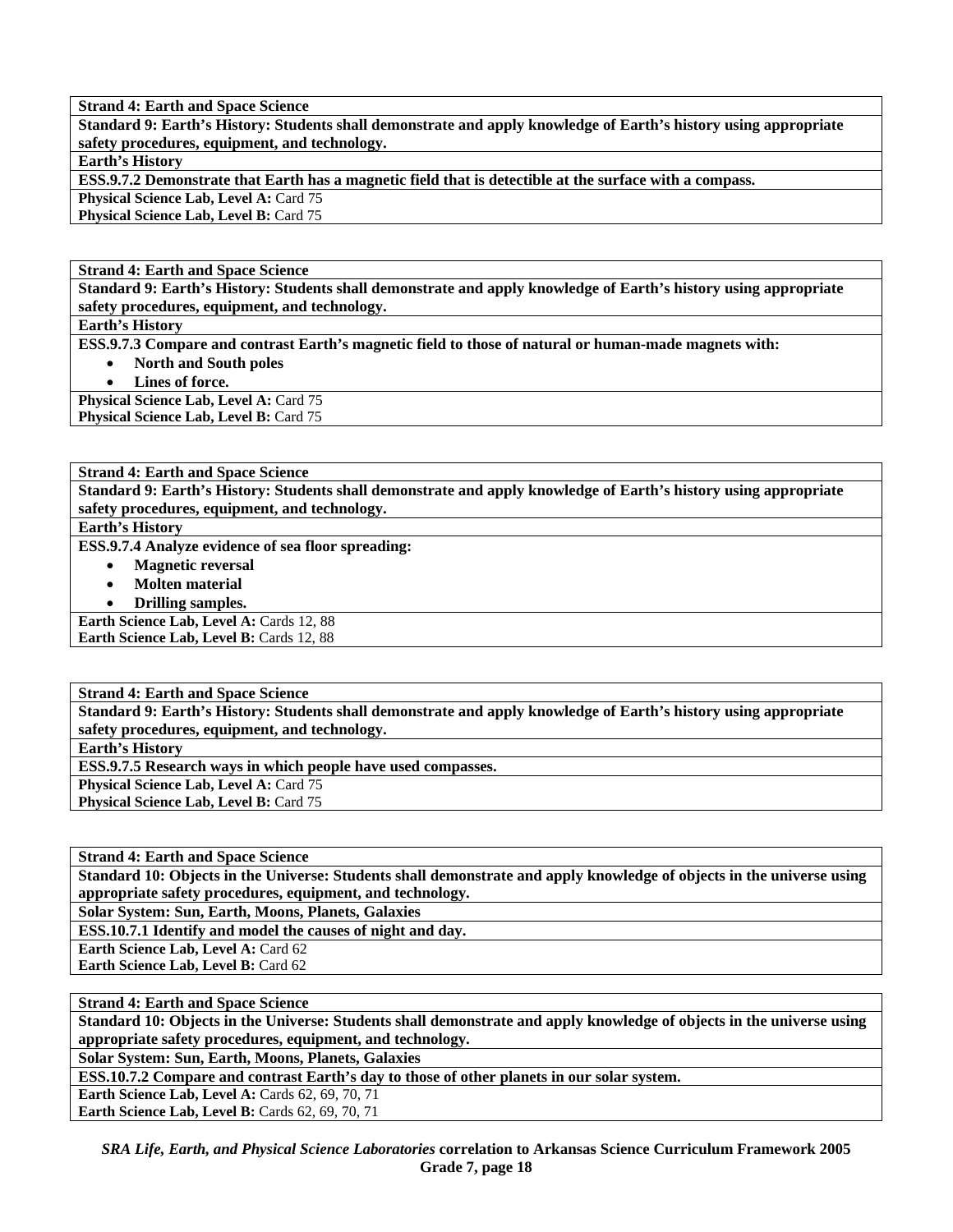**Standard 10: Objects in the Universe: Students shall demonstrate and apply knowledge of objects in the universe using appropriate safety procedures, equipment, and technology.** 

**Solar System: Sun, Earth, Moons, Planets, Galaxies** 

**ESS.10.7.3 Identify and model the cause of planetary years.** 

**Earth Science Lab, Level A: Cards 62, 69, 70, 71 Earth Science Lab, Level B: Cards 62, 69, 70, 71** 

**Strand 4: Earth and Space Science** 

**Standard 10: Objects in the Universe: Students shall demonstrate and apply knowledge of objects in the universe using appropriate safety procedures, equipment, and technology.** 

**Solar System: Sun, Earth, Moons, Planets, Galaxies** 

**ESS.10.7.4 Compare and contrast Earth's year to those of other planets in our solar system. Calculate the rate at which we would have to travel to other stars and planets ion our solar system using current technology.** 

**Earth Science Lab, Level A: Cards 62, 69, 70, 71, 74** 

Earth Science Lab, Level B: Cards 62, 69, 70, 71, 74

**Strand 4: Earth and Space Science** 

**Standard 10: Objects in the Universe: Students shall demonstrate and apply knowledge of objects in the universe using appropriate safety procedures, equipment, and technology.** 

**Solar System: Sun, Earth, Moons, Planets, Galaxies** 

**ESS.10.7.5 Identify and model the causes of seasons.** 

**Earth Science Lab, Level A: Card 62** 

**Earth Science Lab, Level B: Cards 62** 

**Strand 4: Earth and Space Science** 

**Standard 10: Objects in the Universe: Students shall demonstrate and apply knowledge of objects in the universe using appropriate safety procedures, equipment, and technology.** 

**Solar System: Sun, Earth, Moons, Planets, Galaxies** 

**ESS.10.7.6 Investigate careers, scientists, and historical breakthroughs related to rotations and revolutions of bodies in space.** 

**Earth Science Lab, Level A: Cards 68, 70, 72 Earth Science Lab, Level B: Cards 68, 70, 72** 

**Strand 4: Earth and Space Science** 

**Standard 10: Objects in the Universe: Students shall demonstrate and apply knowledge of objects in the universe using appropriate safety procedures, equipment, and technology.** 

**Solar System: Sun, Earth, Moons, Planets, Galaxies** 

**ESS.10.7.7 Model moon phases demonstrating the position of earth, moon, and sun.** 

**Earth Science Lab, Level A: Card 64 Earth Science Lab, Level B:** Card 64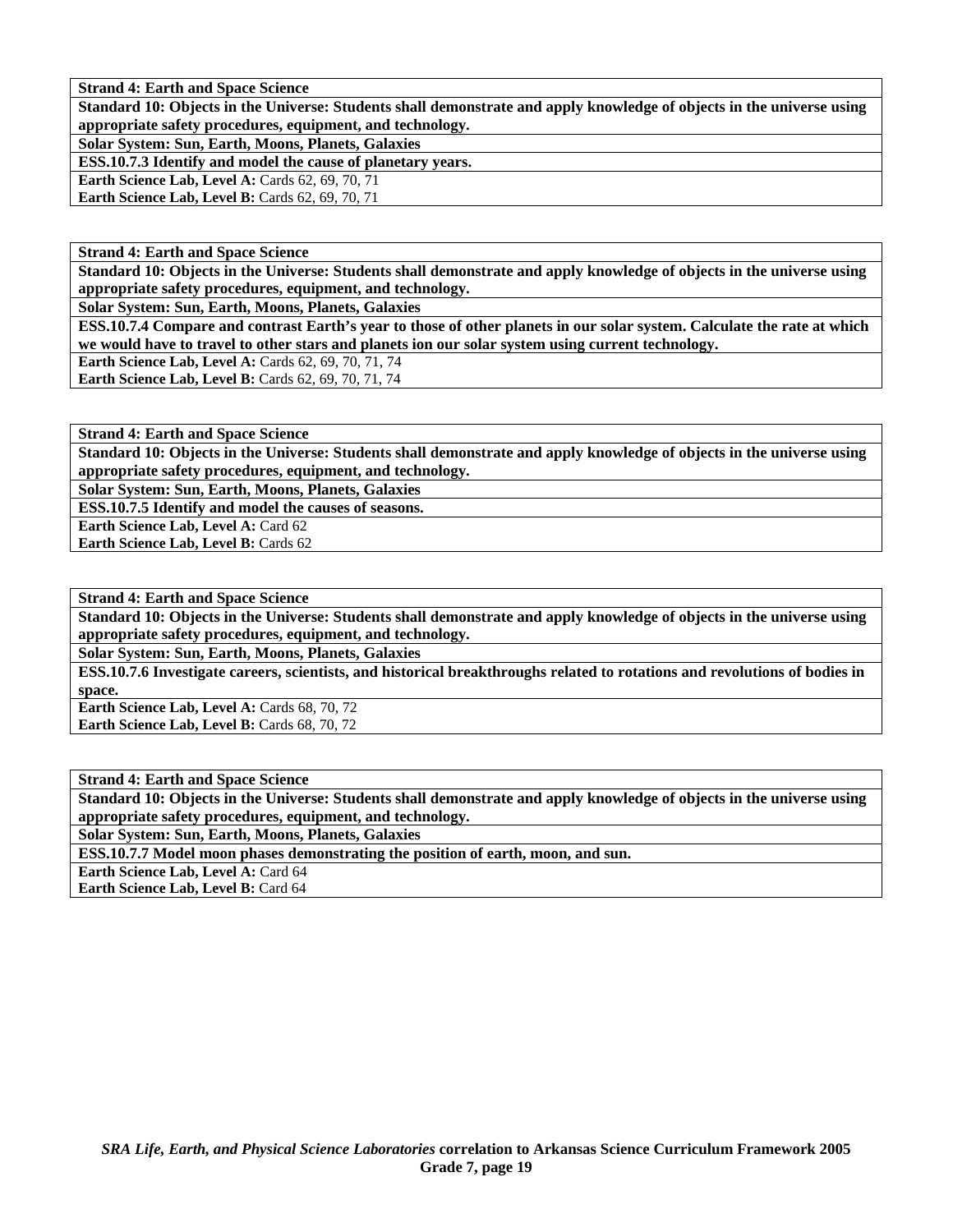# *SRA Life, Earth, and Physical Science Laboratories*  **correlation to Arkansas Science Curriculum Framework 2005 Grade 8**

*SRA Life, Earth, and Physical Science Laboratories* provide core science content in an alternate reading format. Each *SRA Science Lab* contains 180 Science Cards covering key science concepts and vocabulary. Each lab covers 90 different science topics presented at two different reading levels to meet varied student abilities. The *Teacher's Handbook* includes hands-on inquiry activities as well as vocabulary building exercises. The *Classroom Resource CD-ROM* includes Writing Strategies in Science along with tests and vocabulary games.

**Strand 1: Nature of Science** 

**Standard 1: Characteristics and Processes of Science: Students shall demonstrate and apply knowledge of the characteristics and processes of science using appropriate safety procedures, equipment, and technology.** 

**Processes of Science** 

**NS.1.8.1 Justify conclusions based on appropriate and unbiased observations.** 

**Life Science Lab Teacher's Handbook:** Hands-On Activity 1, *Examining Cells,* pages 77-79; Hands-On Activity 2, *Culturing Bacteria,* pages 81-83; Hands-On Activity 3, *Investigating Arthropods,* pages 85-87; Hands-On Activity 4, *Your Cardiovascular System,* pages 89-91; Hands-On Activity 5, *Making Fossils,* pages 93-95; Hands-On Activity 6, *How Much Does Energy Cost?,* pages 97-99; Hands-On Activity 7, *The Effects of Acid Rain,* pages 101-103

**Earth Science Lab Teacher's Handbook:** Hands-On Activity 1, *Identifying Minerals with the Mohs Scale,* pages 73-75; Hands-On Activity 2, *Plate Boundaries in Action,* pages 77-79; Hands-On Activity 3, *Interpreting a Topographic Map,* pages 81-83; Hands-On Activity 4, *Using Sound Waves,* pages 85-87; Hands-On Activity 5, *What is in the Air?,* pages 89-91; Hands-On Activity 6, *Modeling a Tornado,* pages 93-95; Hands-On Activity 7, *Sizes in the Solar System,* pages 97-99; Hands-On Activity 8, *Temperature, Salinity, and Water Density,* pages 101-103

**Physical Science Lab Teacher's Handbook:** Hands-On Activity 1, *Measuring pH of Acids and Bases,* pages 77-79; Hands-On Activity 2, *Chemical Reaction Rates,* pages 81-83; Hands-On Activity 3, *Energy Conversion,* pages 85-87; Hands-On Activity 4, *Reducing Friction,* pages 89-91; Hands-On Activity 5, *Making a Potato Battery,* pages 93-95; Hands-On Activity 6, *Making Sound,* pages 97-99

**Classroom Resource CD-ROM:** Writing Strategy 11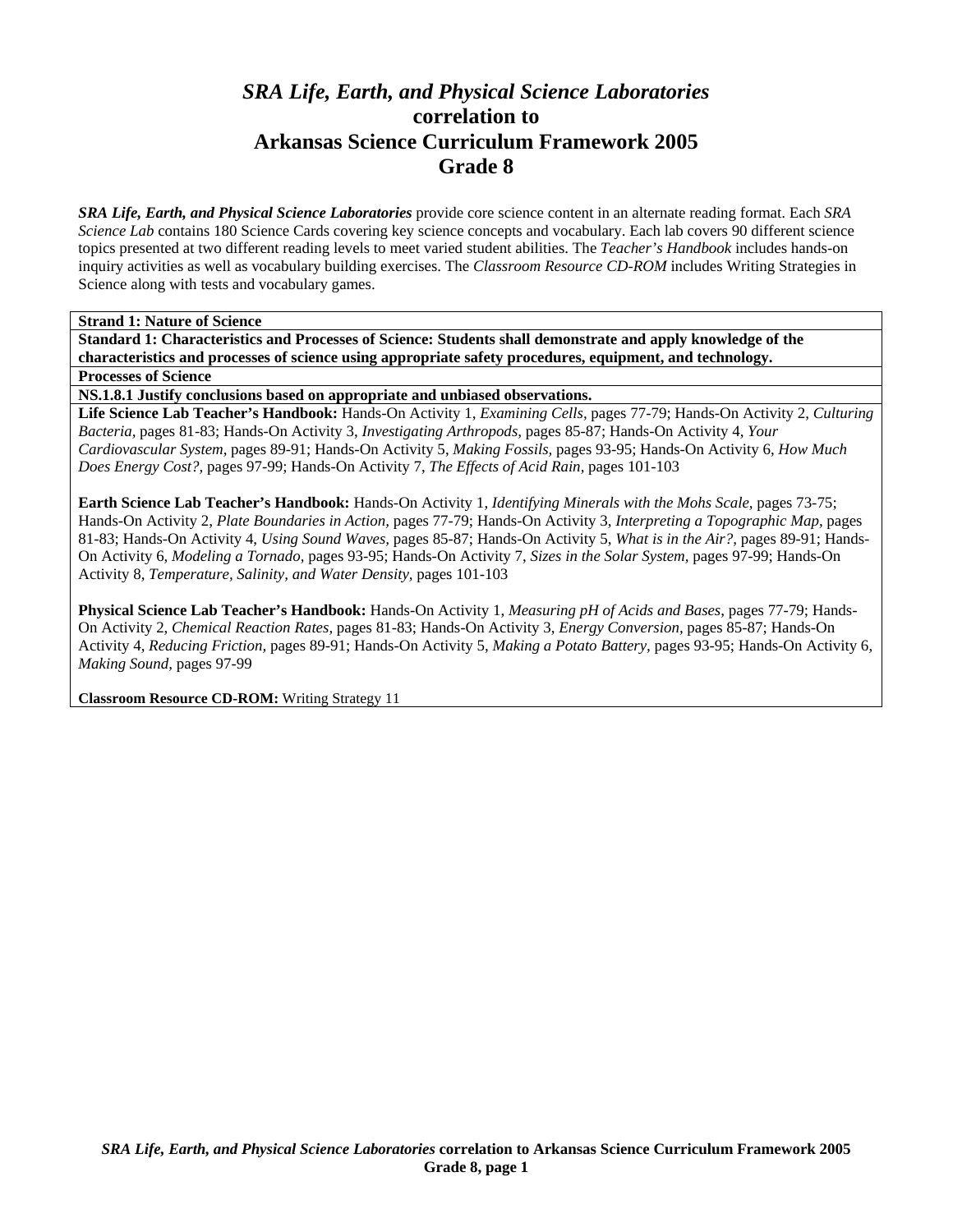**Standard 1: Characteristics and Processes of Science: Students shall demonstrate and apply knowledge of the characteristics and processes of science using appropriate safety procedures, equipment, and technology. Processes of Science** 

**NS.1.8.2 Evaluate the merits of empirical evidence based on experimental design:** 

- **Hypothesis**
- **Replication**
- **Sample size**
- **Appropriate use of control**
- **Use of standardized independent and dependent variables.**

**Life Science Lab Teacher's Handbook:** Hands-On Activity 1, *Examining Cells,* pages 77-79; Hands-On Activity 2, *Culturing Bacteria,* pages 81-83; Hands-On Activity 3, *Investigating Arthropods,* pages 85-87; Hands-On Activity 4, *Your Cardiovascular System,* pages 89-91; Hands-On Activity 5, *Making Fossils,* pages 93-95; Hands-On Activity 6, *How Much Does Energy Cost?,* pages 97-99; Hands-On Activity 7, *The Effects of Acid Rain,* pages 101-103

**Earth Science Lab Teacher's Handbook:** Hands-On Activity 1, *Identifying Minerals with the Mohs Scale,* pages 73-75; Hands-On Activity 2, *Plate Boundaries in Action,* pages 77-79; Hands-On Activity 3, *Interpreting a Topographic Map,* pages 81-83; Hands-On Activity 4, *Using Sound Waves,* pages 85-87; Hands-On Activity 5, *What is in the Air?,* pages 89-91; Hands-On Activity 6, *Modeling a Tornado,* pages 93-95; Hands-On Activity 7, *Sizes in the Solar System,* pages 97-99; Hands-On Activity 8, *Temperature, Salinity, and Water Density,* pages 101-103

**Physical Science Lab Teacher's Handbook:** Hands-On Activity 1, *Measuring pH of Acids and Bases,* pages 77-79; Hands-On Activity 2, *Chemical Reaction Rates,* pages 81-83; Hands-On Activity 3, *Energy Conversion,* pages 85-87; Hands-On Activity 4, *Reducing Friction,* pages 89-91; Hands-On Activity 5, *Making a Potato Battery,* pages 93-95; Hands-On Activity 6, *Making Sound,* pages 97-99

**Classroom Resource CD-ROM:** Writing Strategy 11

**Strand 1: Nature of Science** 

**Standard 1: Characteristics and Processes of Science: Students shall demonstrate and apply knowledge of the characteristics and processes of science using appropriate safety procedures, equipment, and technology.** 

**Processes of Science** 

**NS.1.8.3 Formulate a testable problem using experimental design.** 

**Life Science Lab Teacher's Handbook:** Hands-On Activity 3, *Investigating Arthropods,* pages 85-87

**Physical Science Lab Teacher's Handbook:** Hands-On Activity 2, *Chemical Reaction Rates,* pages 81-83; Hands-On Activity 3, *Energy Conversion,* pages 85-87

**Classroom Resource CD-ROM:** Writing Strategy 8, 15

**Strand 1: Nature of Science** 

**Standard 1: Characteristics and Processes of Science: Students shall demonstrate and apply knowledge of the characteristics and processes of science using appropriate safety procedures, equipment, and technology. Processes of Science** 

**NS.1.8.4 Analyze a set of scientific data using mean, median, mode, and range using SI units.** 

**Life Science Lab Teacher's Handbook:** Hands-On Activity 2, *Culturing Bacteria,* pages 81-83; Hands-On Activity 4, *Your Cardiovascular System,* pages 89-91; Hands-On Activity 6, *How Much Does Energy Cost?,* pages 97-99

**Physical Science Lab Teacher's Handbook:** Hands-On Activity 3, *Energy Conversion,* pages 85-87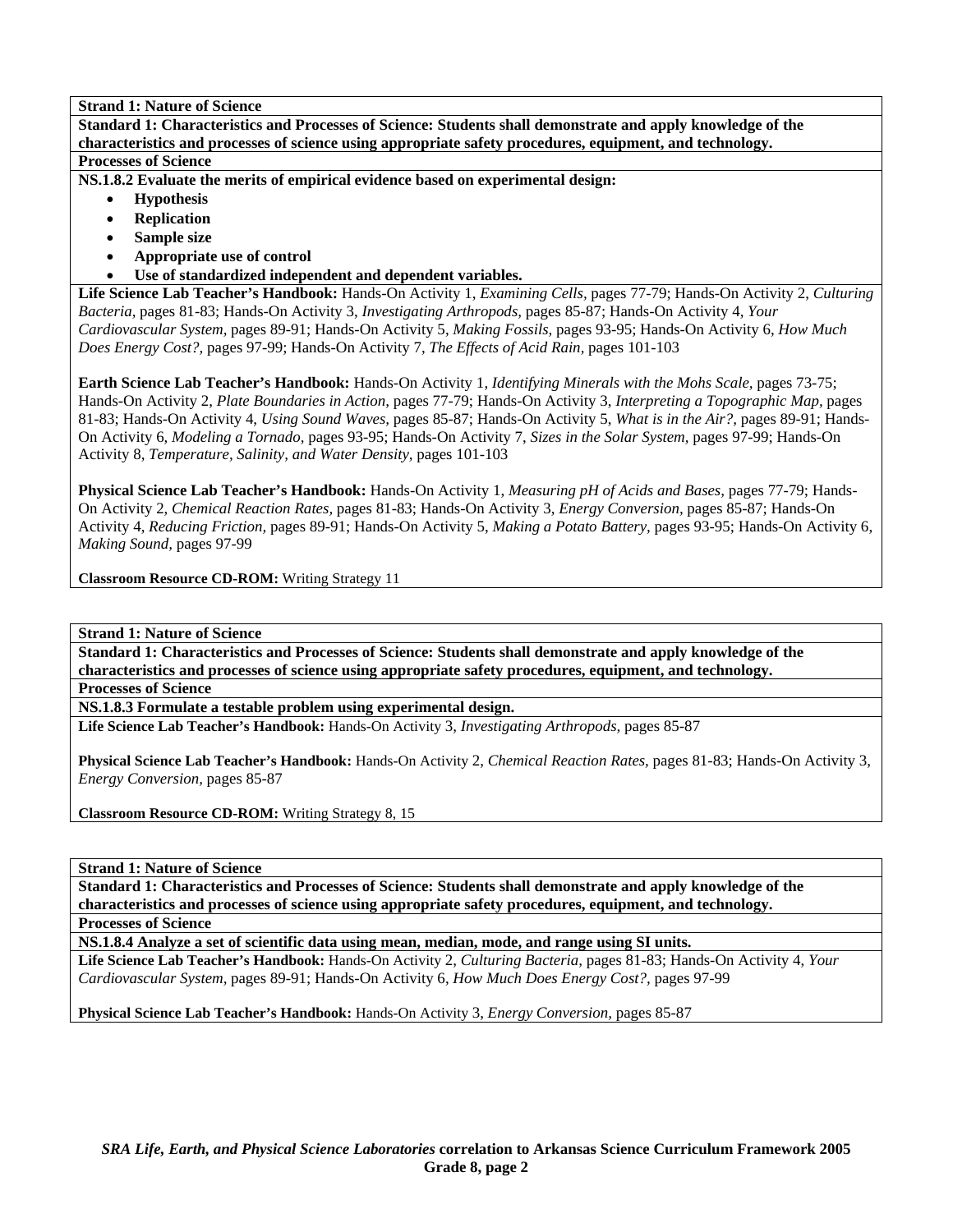**Standard 1: Characteristics and Processes of Science: Students shall demonstrate and apply knowledge of the characteristics and processes of science using appropriate safety procedures, equipment, and technology. Processes of Science** 

**NS.1.8.5 Suggest solutions to real world problems by analyzing scientific data in** 

- **Data tables/charts** 
	- **Histograms**
	- **Circle graphs**
	- **Scatter plots**
	- **Stem and leaf plots**
	- **Line and double line**
	- **Graphs by approximating line of best fit.**

**Life Science Lab Teacher's Handbook:** Hands-On Activity 4, *Your Cardiovascular System,* pages 89-91

**Earth Science Lab Teacher's Handbook:** Hands-On Activity 3, *Energy Conversion,* pages 85-87

# **Strand 1: Nature of Science**

**Standard 1: Characteristics and Processes of Science: Students shall demonstrate and apply knowledge of the characteristics and processes of science using appropriate safety procedures, equipment, and technology.** 

**Processes of Science** 

**NS.1.8.6 Formulate inferences based on scientific data.** 

**Life Science Lab Teacher's Handbook:** Hands-On Activity 2, *Culturing Bacteria,* pages 81-83; Hands-On Activity 3, *Investigating Arthropods,* pages 85-87; Hands-On Activity 5, *Making Fossils,* pages 93-9

**Earth Science Lab Teacher's Handbook:** Hands-On Activity 2, *Plate Boundaries in Action,* pages 77-79; Hands-On Activity 4, *Using Sound Waves,* pages 85-87; Hands-On Activity 6, *Modeling a Tornado,* pages 93-95; Hands-On Activity 8, *Temperature, Salinity, and Water Density,* pages 101-103

**Classroom Resource CD-ROM:** Writing Strategy 15, 17

**Strand 1: Nature of Science** 

**Standard 1: Characteristics and Processes of Science: Students shall demonstrate and apply knowledge of the characteristics and processes of science using appropriate safety procedures, equipment, and technology. Characteristics of Science** 

**NS.1.8.7 Communicate results and conclusions from scientific inquiry following peer review.** 

**Life Science Lab Teacher's Handbook:** Hands-On Activity 1, *Examining Cells,* pages 77-79; Hands-On Activity 2, *Culturing Bacteria,* pages 81-83; Hands-On Activity 3, *Investigating Arthropods,* pages 85-87; Hands-On Activity 4, *Your Cardiovascular System,* pages 89-91; Hands-On Activity 5, *Making Fossils,* pages 93-95; Hands-On Activity 6, *How Much Does Energy Cost?,* pages 97-99; Hands-On Activity 7, *The Effects of Acid Rain,* pages 101-103

**Earth Science Lab Teacher's Handbook:** Hands-On Activity 1, *Identifying Minerals with the Mohs Scale,* pages 73-75; Hands-On Activity 2, *Plate Boundaries in Action,* pages 77-79; Hands-On Activity 3, *Interpreting a Topographic Map,* pages 81-83; Hands-On Activity 4, *Using Sound Waves,* pages 85-87; Hands-On Activity 5, *What is in the Air?,* pages 89-91; Hands-On Activity 6, *Modeling a Tornado,* pages 93-95; Hands-On Activity 7, *Sizes in the Solar System,* pages 97-99; Hands-On Activity 8, *Temperature, Salinity, and Water Density,* pages 101-103

**Physical Science Lab Teacher's Handbook:** Hands-On Activity 1, *Measuring pH of Acids and Bases,* pages 77-79; Hands-On Activity 2, *Chemical Reaction Rates,* pages 81-83; Hands-On Activity 3, *Energy Conversion,* pages 85-87; Hands-On Activity 4, *Reducing Friction,* pages 89-91; Hands-On Activity 5, *Making a Potato Battery,* pages 93-95; Hands-On Activity 6, *Making Sound,* pages 97-99

**Classroom Resource CD-ROM:** Writing Strategy 18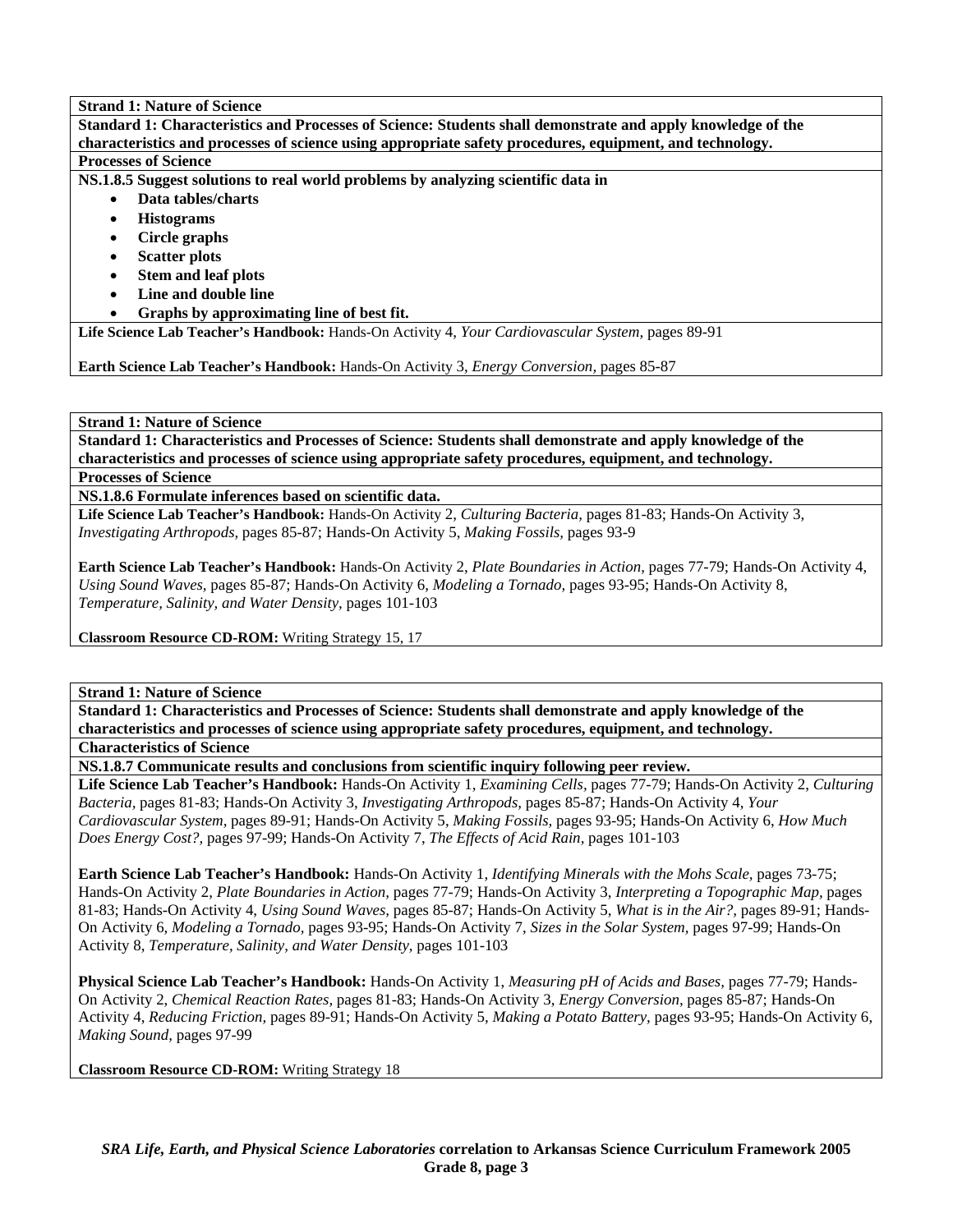**Standard 1: Characteristics and Processes of Science: Students shall demonstrate and apply knowledge of the characteristics and processes of science using appropriate safety procedures, equipment, and technology. Characteristics of Science** 

**NS.1.8.8 Develop and implement strategies for long-term accurate data collection.** 

**Life Science Lab Teacher's Handbook:** Hands-On Activity 2, *Culturing Bacteria,* pages 81-83; Hands-On Activity 3, *Investigating Arthropods,* pages 85-87; Hands-On Activity 4, *Your Cardiovascular System,* pages 89-91; Hands-On Activity 5, *Making Fossils,* pages 93-95; Hands-On Activity 6, *How Much Does Energy Cost?,* pages 97-99; Hands-On Activity 7, *The Effects of Acid Rain,* pages 101-103

**Earth Science Lab Teacher's Handbook:** Hands-On Activity 3, *Interpreting a Topographic Map,* pages 81-83; Hands-On Activity 5, *What is in the Air?,* pages 89-91; Hands-On Activity 8, *Temperature, Salinity, and Water Density,* pages 101-103

**Physical Science Lab Teacher's Handbook:** Hands-On Activity 1, *Measuring pH of Acids and Bases,* pages 77-79; Hands-On Activity 2, *Chemical Reaction Rates,* pages 81-83; Hands-On Activity 3, *Energy Conversion,* pages 85-87; Hands-On Activity 6, *Making Sound,* pages 97-99

**Classroom Resource CD-ROM:** Writing Strategy 22, 24

#### **Strand 1: Nature of Science**

**Standard 1: Characteristics and Processes of Science: Students shall demonstrate and apply knowledge of the characteristics and processes of science using appropriate safety procedures, equipment, and technology. Characteristics of Science** 

**NS.1.8.9 Generate questions that can and cannot be answered by science.** 

**Life Science Lab Teacher's Handbook:** Hands-On Activity 1, *Examining Cells,* pages 77-79; Hands-On Activity 2, *Culturing Bacteria,* pages 81-83; Hands-On Activity 3, *Investigating Arthropods,* pages 85-87; Hands-On Activity 4, *Your Cardiovascular System,* pages 89-91; Hands-On Activity 5, *Making Fossils,* pages 93-95; Hands-On Activity 6, *How Much Does Energy Cost?,* pages 97-99; Hands-On Activity 7, *The Effects of Acid Rain,* pages 101-103

**Earth Science Lab Teacher's Handbook:** Hands-On Activity 1, *Identifying Minerals with the Mohs Scale,* pages 73-75; Hands-On Activity 2, *Plate Boundaries in Action,* pages 77-79; Hands-On Activity 3, *Interpreting a Topographic Map,* pages 81-83; Hands-On Activity 4, *Using Sound Waves,* pages 85-87; Hands-On Activity 5, *What is in the Air?,* pages 89-91; Hands-On Activity 6, *Modeling a Tornado,* pages 93-95; Hands-On Activity 7, *Sizes in the Solar System,* pages 97-99; Hands-On Activity 8, *Temperature, Salinity, and Water Density,* pages 101-103

**Physical Science Lab Teacher's Handbook:** Hands-On Activity 1, *Measuring pH of Acids and Bases,* pages 77-79; Hands-On Activity 2, *Chemical Reaction Rates,* pages 81-83; Hands-On Activity 3, *Energy Conversion,* pages 85-87; Hands-On Activity 4, *Reducing Friction,* pages 89-91; Hands-On Activity 5, *Making a Potato Battery,* pages 93-95; Hands-On Activity 6, *Making Sound,* pages 97-99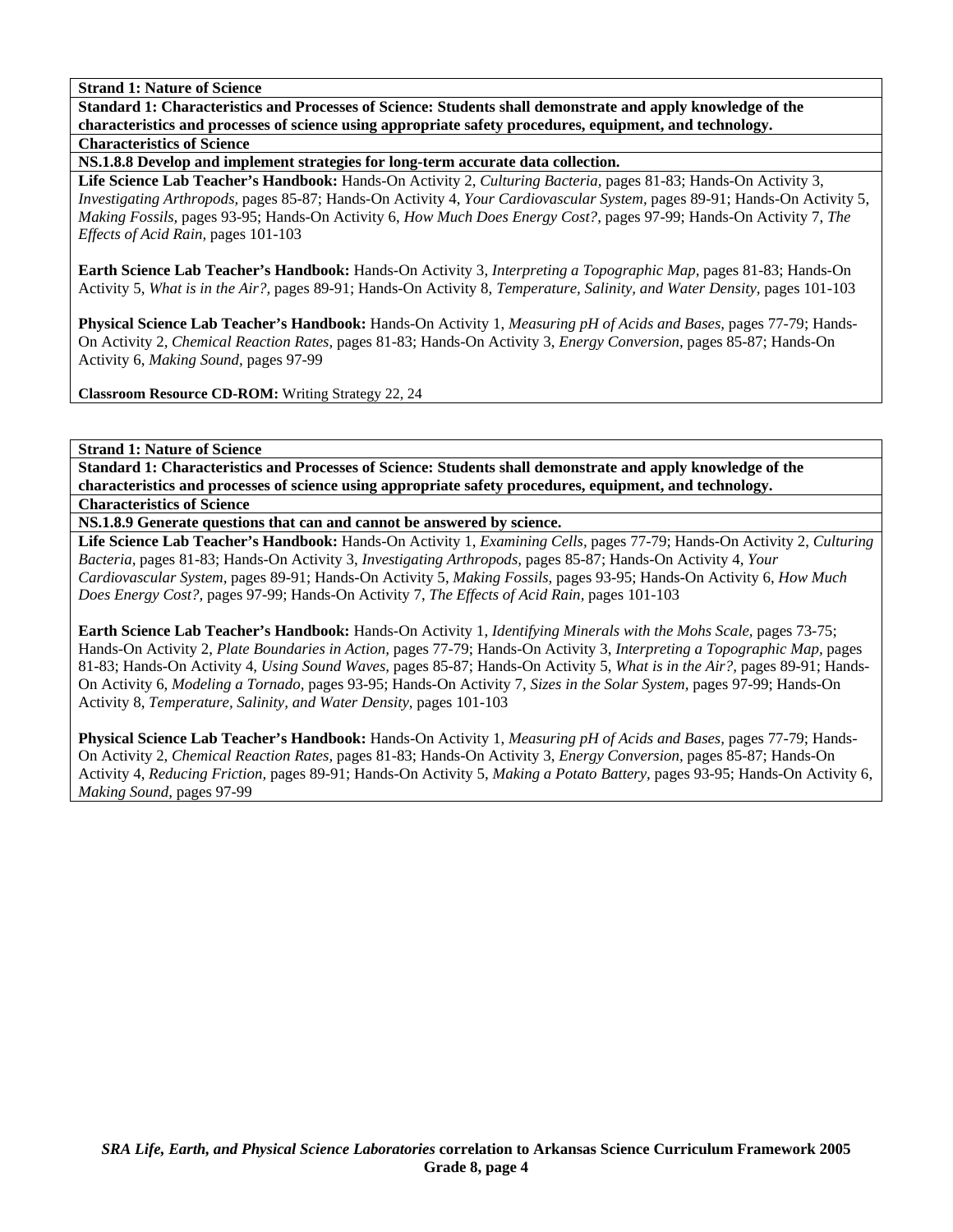**Standard 1: Characteristics and Processes of Science: Students shall demonstrate and apply knowledge of the characteristics and processes of science using appropriate safety procedures, equipment, and technology. Characteristics of Science** 

**NS.1.8.10 Explain the role of peer review, evidence, and modification in the development of a theory.** 

**Life Science Lab Teacher's Handbook:** Hands-On Activity 1, *Examining Cells,* pages 77-79; Hands-On Activity 2, *Culturing Bacteria,* pages 81-83; Hands-On Activity 3, *Investigating Arthropods,* pages 85-87; Hands-On Activity 4, *Your Cardiovascular System,* pages 89-91; Hands-On Activity 5, *Making Fossils,* pages 93-95; Hands-On Activity 6, *How Much Does Energy Cost?,* pages 97-99; Hands-On Activity 7, *The Effects of Acid Rain,* pages 101-103

**Earth Science Lab Teacher's Handbook:** Hands-On Activity 1, *Identifying Minerals with the Mohs Scale,* pages 73-75; Hands-On Activity 2, *Plate Boundaries in Action,* pages 77-79; Hands-On Activity 3, *Interpreting a Topographic Map,* pages 81-83; Hands-On Activity 4, *Using Sound Waves,* pages 85-87; Hands-On Activity 5, *What is in the Air?,* pages 89-91; Hands-On Activity 6, *Modeling a Tornado,* pages 93-95; Hands-On Activity 7, *Sizes in the Solar System,* pages 97-99; Hands-On Activity 8, *Temperature, Salinity, and Water Density,* pages 101-103

**Physical Science Lab Teacher's Handbook:** Hands-On Activity 1, *Measuring pH of Acids and Bases,* pages 77-79; Hands-On Activity 2, *Chemical Reaction Rates,* pages 81-83; Hands-On Activity 3, *Energy Conversion,* pages 85-87; Hands-On Activity 4, *Reducing Friction,* pages 89-91; Hands-On Activity 5, *Making a Potato Battery,* pages 93-95; Hands-On Activity 6, *Making Sound,* pages 97-99

**Strand 1: Nature of Science** 

**Standard 1: Characteristics and Processes of Science: Students shall demonstrate and apply knowledge of the characteristics and processes of science using appropriate safety procedures, equipment, and technology.** 

**Characteristics of Science** 

**NS.1.8.11 Evaluate the merit of hypothesis, laws, and theories.** 

Life Science Lab, Level A: Cards 5, 65 Life Science Lab, Level B: Cards 5, 65

**Earth Science Lab, Level A: Cards 10, 68, 72, 78 Earth Science Lab, Level B: Cards 10, 68, 72, 78 Physical Science Lab, Level A: Cards 3, 9, 37, 53, 55, 59, 63 Physical Science Lab, Level B:** Cards 3, 9, 37, 53, 55, 59, 63

**Strand 2: Life Science** 

**Standard 2: Living Systems: Characteristics, Structure, and Function: Students shall demonstrate and apply knowledge of living systems using appropriate safety procedures, equipment, and technology. Structure and Function LS.2.8.1 Illustrate the hierarchical relationships of cells, tissues, organs, organ systems, and organisms.**  Life Science Lab, Level A: Card 44 Life Science Lab, Level B: Card 44

**Strand 2: Life Science Standard 2: Living Systems: Characteristics, Structure, and Function: Students shall demonstrate and apply knowledge of living systems using appropriate safety procedures, equipment, and technology. Structure and Function** 

**LS.2.8.2 Identify different types of single-celled organisms:** 

• **Protists** 

• **Bacteria.** 

**Life Science Lab, Level A: Cards 12, 13, 14** 

**Life Science Lab, Level B: Cards 12, 13, 14** 

**Life Science Lab Teacher's Handbook:** Hands-On Activity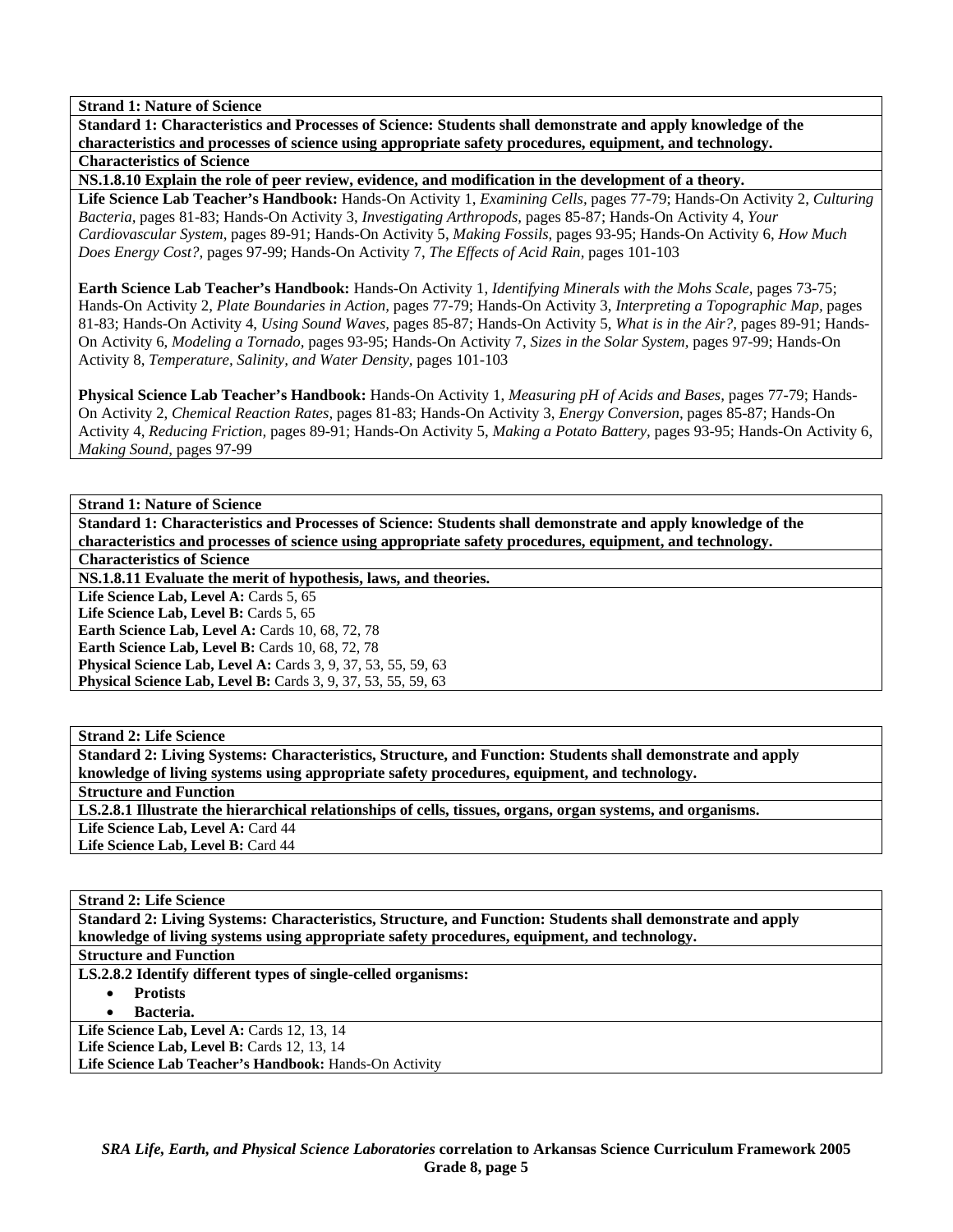**Standard 2: Living Systems: Characteristics, Structure, and Function: Students shall demonstrate and apply knowledge of living systems using appropriate safety procedures, equipment, and technology. Structure and Function LS.2.8.3 Relate the effect of bacteria on oral health.**  Life Science Lab, Level A: Cards 12, 13 Life Science Lab, Level B: Cards 12, 13

**Strand 2: Life Science** 

**Standard 2: Living Systems: Characteristics, Structure, and Function: Students shall demonstrate and apply knowledge of living systems using appropriate safety procedures, equipment, and technology.** 

**Structure and Function** 

**LS.2.8.4 Describe and illustrate single-celled organisms found in pond water.** 

Life Science Lab, Level A: Card 14

Life Science Lab, Level B: Card 14

#### **Strand 2: Life Science**

**Standard 2: Living Systems: Characteristics, Structure, and Function: Students shall demonstrate and apply knowledge of living systems using appropriate safety procedures, equipment, and technology. Structure and Function** 

**LS.2.8.5 Use a dichotomous key to classify organisms found in pond water.** 

Life Science Lab, Level A: Cards 2, 3, 14 Life Science Lab, Level B: Cards 2, 3, 14

### **Strand 2: Life Science**

**Standard 2: Living Systems: Characteristics, Structure, and Function: Students shall demonstrate and apply knowledge of living systems using appropriate safety procedures, equipment, and technology.** 

**Structure and Function** 

**LS.2.8.6 Compare and contrast characteristics of unicellular organisms and multi-cellular organisms.** 

Life Science Lab, Level A: Cards 1, 3, 6, 7, 8, 9, 10, 11, 12, 14, 15, 16, 17, 18, 19, 20, 21, 22, 25, 27, 28, 29, 30, 31, 32, 33, 34, 35, 36, 37, 38,3 9, 40

Life Science Lab, Level B: Cards 1, 3, 6, 7, 8, 9, 10, 11, 12, 14, 15, 16, 17, 18, 19, 20, 21, 22, 25, 27, 28, 29, 30, 31, 32, 33, 34, 35, 36, 37, 38,3 9, 40

**Life Science Lab Teacher's Handbook:** Hands-On Activity 1, *Examining Cells,* pages 77-79; Hands-On Activity 2, *Culturing Bacteria,* pages 81-83; Hands-On Activity 3, *Investigating Arthropods,* pages 85-87

#### **Strand 2: Life Science**

**Standard 2: Living Systems: Characteristics, Structure, and Function: Students shall demonstrate and apply knowledge of living systems using appropriate safety procedures, equipment, and technology.** 

**Structure and Function** 

**LS.2.8.7 Classify cells as eukaryotic or prokaryotic.** 

Life Science Lab, Level A: Card 3

Life Science Lab, Level B: Card 3

**Strand 2: Life Science Standard 2: Living Systems: Characteristics, Structure, and Function: Students shall demonstrate and apply knowledge of living systems using appropriate safety procedures, equipment, and technology.** 

**Structure and Function** 

**LS.2.8.8 Identify and describe similarities and differences among organisms of different but related taxa (e.g., pine trees, big cats, rodents, ungulates).** 

Life Science Lab, Level A: Cards 2, 3

Life Science Lab, Level B: Cards 2, 3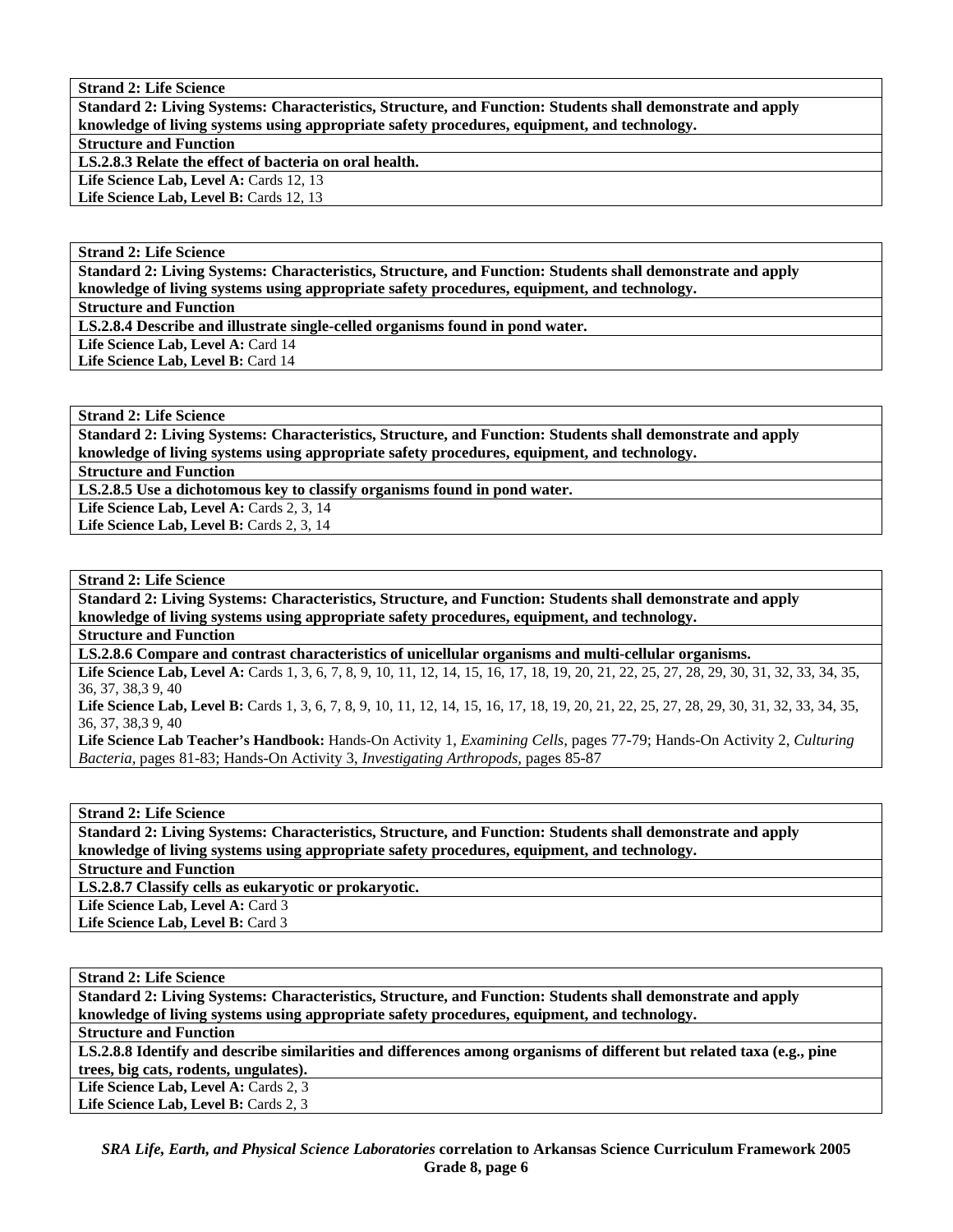**Standard 2: Living Systems: Characteristics, Structure, and Function: Students shall demonstrate and apply knowledge of living systems using appropriate safety procedures, equipment, and technology.** 

**Structure and Function** 

**LS.2.8.9 Investigate careers, scientists, and historical breakthroughs related to organisms.** 

Life Science Lab, Level A: Cards 2, 5 Life Science Lab, Level B: Cards 2, 5

**Strand 2: Life Science** 

**Standard 3: Life Cycles, Reproduction, and Heredity: Students shall demonstrate and apply knowledge of life cycles, reproduction, and heredity using appropriate safety procedures, equipment, and technology.** 

**Heredity and Reproduction** 

**LS.3.8.1 Identify and explain why inherited characteristics of living things depend on genes.** 

Life Science Lab, Level A: Cards 62, 63 Life Science Lab, Level B: Cards 62, 63

**Strand 2: Life Science** 

**Standard 3: Life Cycles, Reproduction, and Heredity: Students shall demonstrate and apply knowledge of life cycles, reproduction, and heredity using appropriate safety procedures, equipment, and technology.** 

**Heredity and Reproduction** 

**LS.3.8.2 Differentiate between dominant and recessive traits.** 

Life Science Lab, Level A: Cards 62, 63

Life Science Lab, Level B: Cards 62, 63

**Strand 2: Life Science** 

**Standard 3: Life Cycles, Reproduction, and Heredity: Students shall demonstrate and apply knowledge of life cycles, reproduction, and heredity using appropriate safety procedures, equipment, and technology.** 

**Heredity and Reproduction** 

**LS.3.8.3 Observe and classify traits as dominant or recessive:** 

- **Tongue rolling**
- **Detached earlobes**
- **Widow's peak**
- **Hitchhiker's thumb**
- **Dimples**
- **Unibrow.**

Life Science Lab, Level A: Cards 62, 63 Life Science Lab, Level B: Cards 62, 63

# **Strand 2: Life Science**

**Standard 3: Life Cycles, Reproduction, and Heredity: Students shall demonstrate and apply knowledge of life cycles, reproduction, and heredity using appropriate safety procedures, equipment, and technology.** 

**Heredity and Reproduction** 

**LS.3.8.4 Differentiate among observed inherited traits and acquired traits of plants and animals.** 

**Life Science Lab, Level A:** Cards 23, 24, 41, 43, 65 Life Science Lab, Level B: Cards 23, 24, 41, 43, 65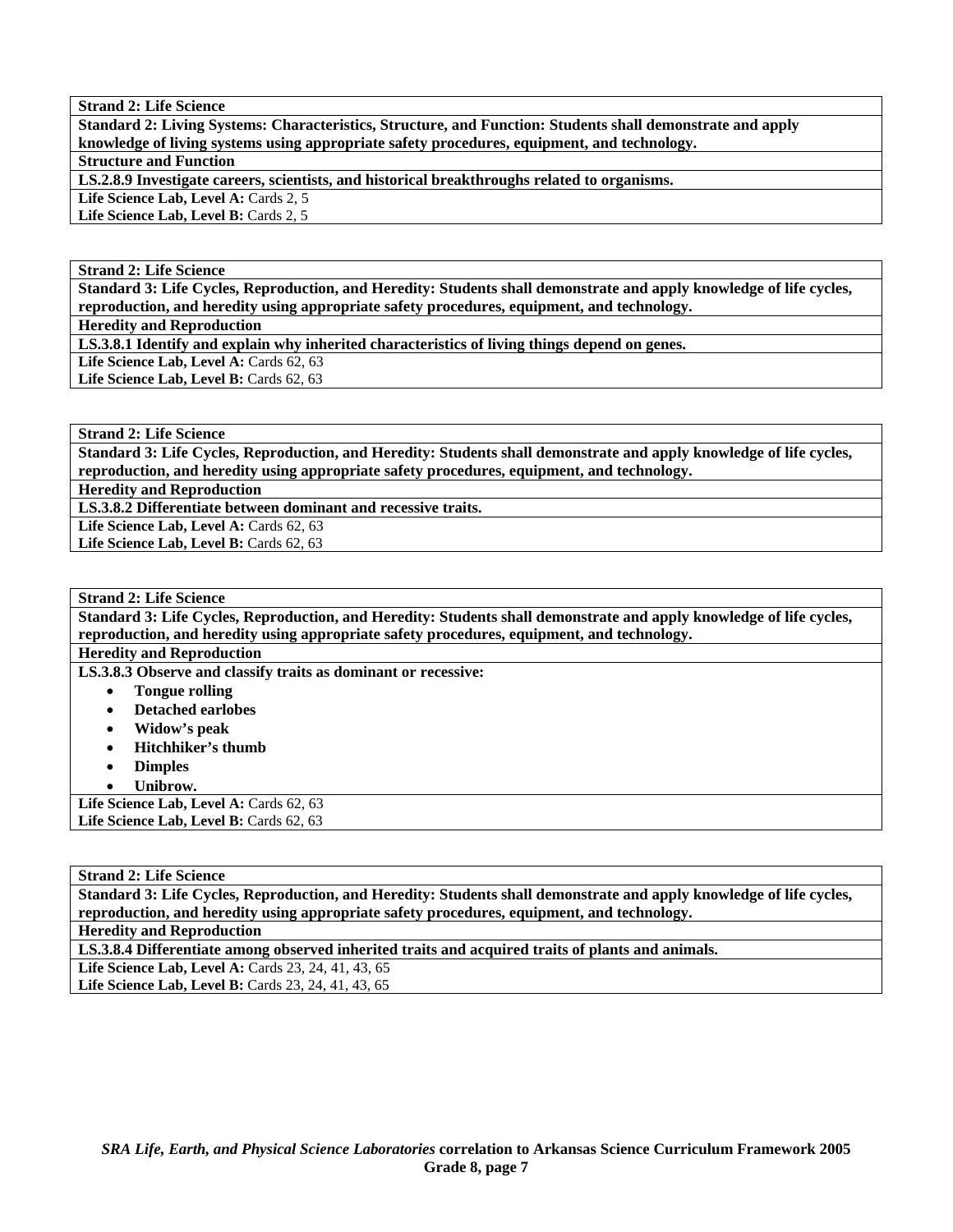**Standard 3: Life Cycles, Reproduction, and Heredity: Students shall demonstrate and apply knowledge of life cycles, reproduction, and heredity using appropriate safety procedures, equipment, and technology.** 

**Heredity and Reproduction** 

**LS.3.8.5 Interpret simple genetic crosses using Punnett Squares.** 

Life Science Lab, Level A: Card 63

Life Science Lab, Level B: Card 63

#### **Strand 2: Life Science**

**Standard 3: Life Cycles, Reproduction, and Heredity: Students shall demonstrate and apply knowledge of life cycles, reproduction, and heredity using appropriate safety procedures, equipment, and technology.** 

**Heredity and Reproduction** 

**LS.3.8.6 Predict patterns that emerge from simple genetic crosses.** 

Life Science Lab, Level A: Card 63 Life Science Lab, Level B: Card 63

**Strand 2: Life Science** 

**Standard 3: Life Cycles, Reproduction, and Heredity: Students shall demonstrate and apply knowledge of life cycles, reproduction, and heredity using appropriate safety procedures, equipment, and technology.** 

**Heredity and Reproduction** 

**LS.3.8.7 Conduct investigations demonstrating that the phenotype of a genetic trait is the result of genotype.** 

Life Science Lab, Level A: Card 63 Life Science Lab, Level B: Card 63

**Strand 2: Life Science** 

**Standard 3: Life Cycles, Reproduction, and Heredity: Students shall demonstrate and apply knowledge of life cycles, reproduction, and heredity using appropriate safety procedures, equipment, and technology.** 

**Heredity and Reproduction** 

**LS.3.8.8 Explain how genetic variation within a species is a result of dominant traits and recessive traits.** 

Life Science Lab, Level A: Cards 62, 63, 64

Life Science Lab, Level B: Cards 62, 63, 64

# **Strand 2: Life Science**

**Standard 3: Life Cycles, Reproduction, and Heredity: Students shall demonstrate and apply knowledge of life cycles, reproduction, and heredity using appropriate safety procedures, equipment, and technology.** 

**Heredity and Reproduction** 

**LS.3.8.9 Compare and contrast patterns of embryological development for all vertebrates, including humans.** 

Life Science Lab, Level A: Cards 40, 68

Life Science Lab, Level B: Cards 40, 68

**Strand 2: Life Science** 

**Standard 3: Life Cycles, Reproduction, and Heredity: Students shall demonstrate and apply knowledge of life cycles, reproduction, and heredity using appropriate safety procedures, equipment, and technology.** 

**Heredity and Reproduction** 

**LS.3.8.10 Distinguish between characteristics of plants and animals through selective breeding.** 

This concept is not covered at this level.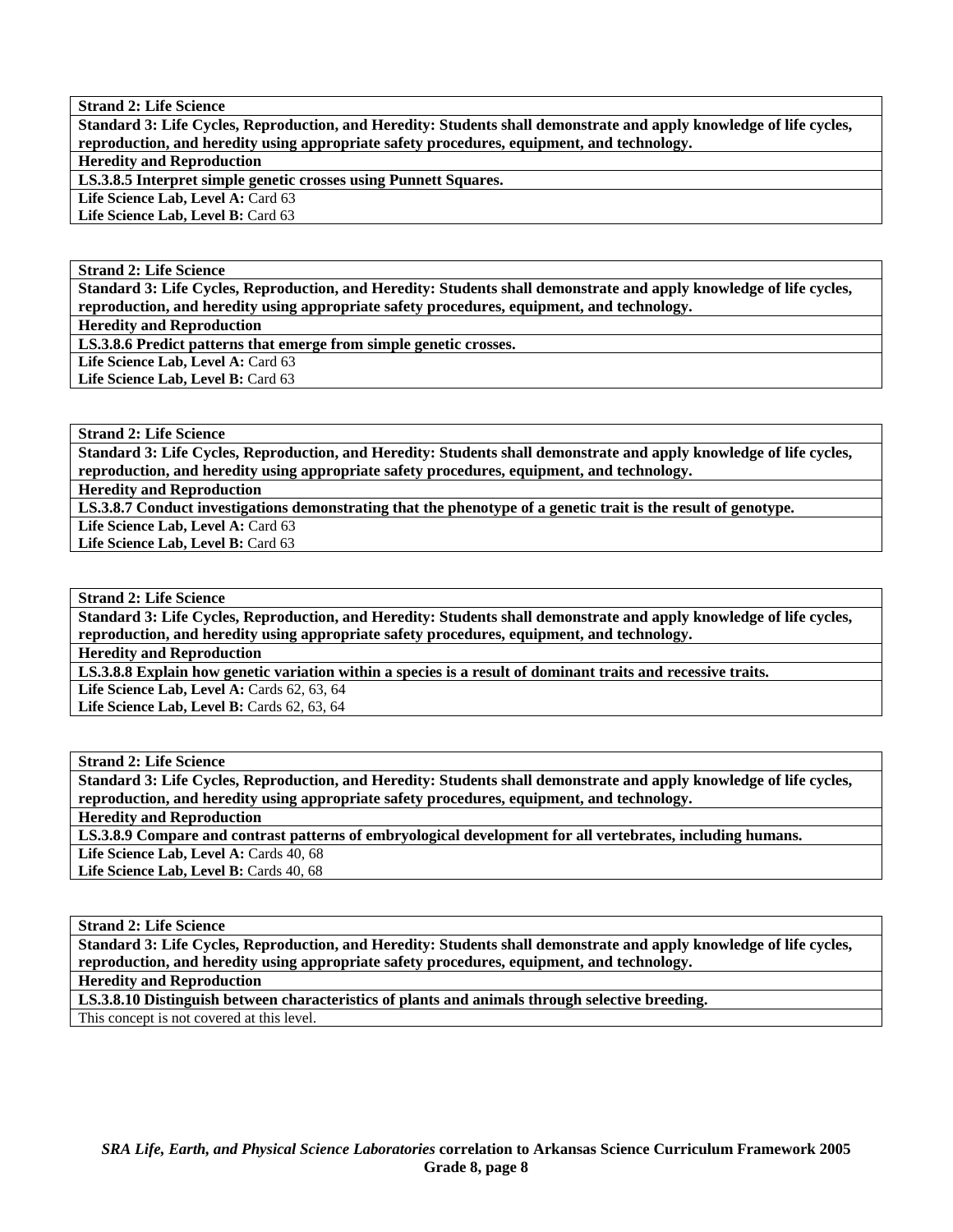**Standard 3: Life Cycles, Reproduction, and Heredity: Students shall demonstrate and apply knowledge of life cycles, reproduction, and heredity using appropriate safety procedures, equipment, and technology.** 

#### **Heredity and Reproduction**

**LS.3.8.11 Investigate careers, scientists, and historical breakthroughs related to genetics.** 

Life Science Lab, Level A: Cards 64, 69

Life Science Lab, Level B: Cards 64, 69

#### **Strand 2: Life Science**

**Standard 3: Life Cycles, Reproduction, and Heredity: Students shall demonstrate and apply knowledge of life cycles, reproduction, and heredity using appropriate safety procedures, equipment, and technology.** 

**Heredity and Reproduction** 

**LS.3.8.12 Compare the theory of evolution to the characteristics of a scientific theory.** 

Life Science Lab, Level A: Cards 65, 66, 67, 68

Life Science Lab, Level B: Cards 65, 66, 67, 68

# **Strand 2: Life Science**

**Standard 3: Life Cycles, Reproduction, and Heredity: Students shall demonstrate and apply knowledge of life cycles, reproduction, and heredity using appropriate safety procedures, equipment, and technology.** 

**Heredity and Reproduction** 

**LS.3.8.13 Identify basic ideas related to biological evolution:** 

- **Diversity of species**
- **Variations within species**
- **Adaptations**
- **Natural selection**
- **Extinction of a species.**

Life Science Lab, Level A: Cards 65, 66, 67, 68, 86 **Life Science Lab, Level B: Cards 65, 66, 67, 68, 86** 

#### **Strand 2: Life Science**

**Standard 3: Life Cycles, Reproduction, and Heredity: Students shall demonstrate and apply knowledge of life cycles, reproduction, and heredity using appropriate safety procedures, equipment, and technology.** 

**Heredity and Reproduction** 

**LS.3.8.14 Explain that the fossil record provides evidence of life forms' appearance, diversification, and extinction.**  Life Science Lab, Level A: Cards 67, 68

Life Science Lab, Level B: Cards 67, 68

**Science Lab, Level A: Card 74 Science Lab, Level B: Card 74** 

#### **Strand 2: Life Science**

**Standard 3: Life Cycles, Reproduction, and Heredity: Students shall demonstrate and apply knowledge of life cycles, reproduction, and heredity using appropriate safety procedures, equipment, and technology.** 

**Heredity and Reproduction** 

**LS.3.8.15 Explain the process of natural selection.** 

Life Science Lab, Level A: Cards 65, 66

Life Science Lab, Level B: Cards 65, 66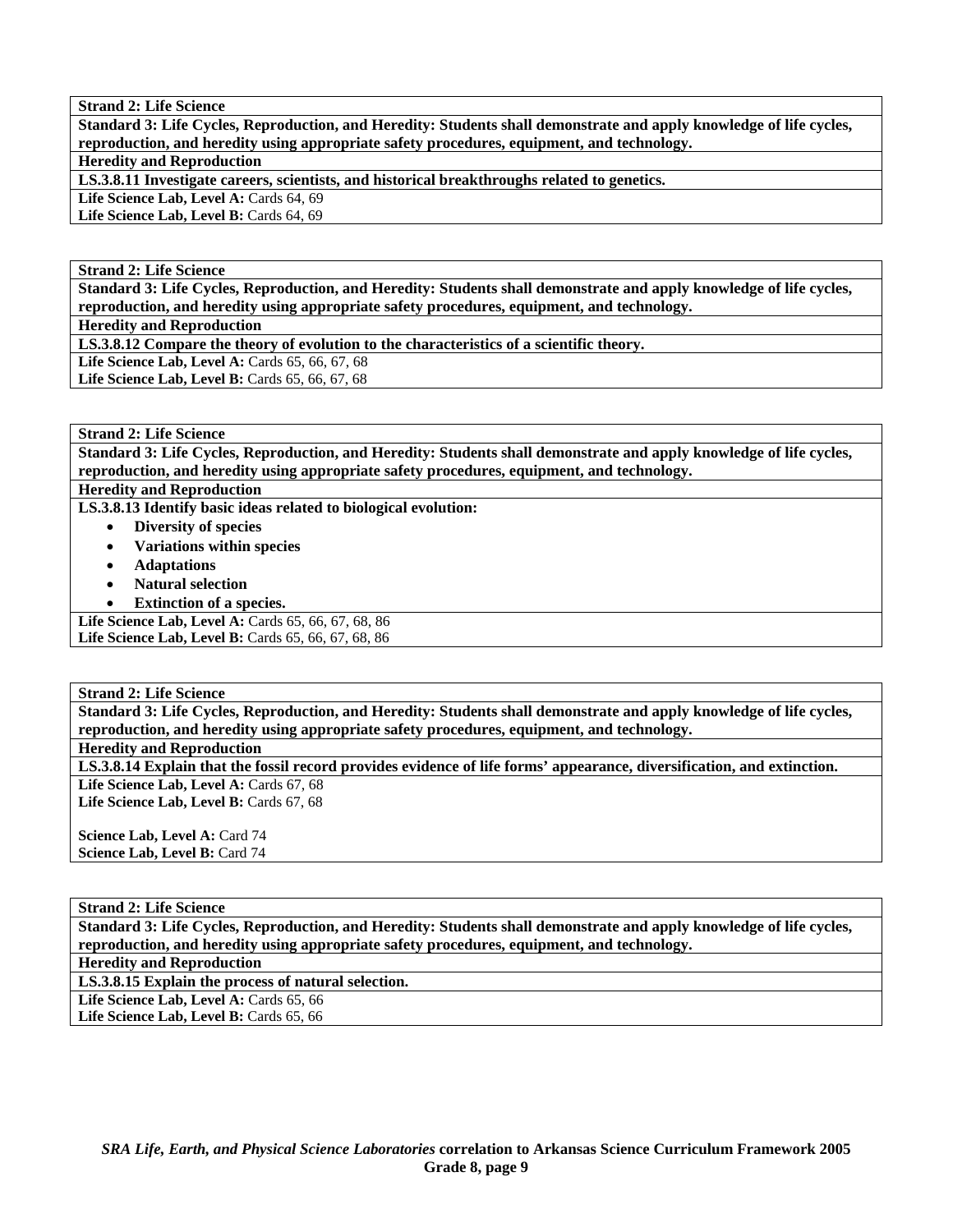**Standard 3: Life Cycles, Reproduction, and Heredity: Students shall demonstrate and apply knowledge of life cycles, reproduction, and heredity using appropriate safety procedures, equipment, and technology.** 

**Heredity and Reproduction** 

**LS.3.8.16 Identify genetic traits that make organisms more likely to survive and reproduce in a particular environment.**  Life Science Lab, Level A: Cards 65, 66

Life Science Lab, Level B: Cards 65, 66

**Strand 2: Life Science** 

**Standard 3: Life Cycles, Reproduction, and Heredity: Students shall demonstrate and apply knowledge of life cycles, reproduction, and heredity using appropriate safety procedures, equipment, and technology.** 

**Heredity and Reproduction** 

**LS.3.8.17 Investigate careers, scientists, and historical breakthroughs related to natural selection and the fossil record.**  Life Science Lab, Level A: Cards 66, 67, 68 Life Science Lab, Level B: Cards 66, 67, 68

**Strand 2: Life Science** 

**Standard 4: Populations and Ecosystems: Students shall demonstrate and apply knowledge of populations and ecosystems using appropriate safety procedures, equipment, and technology.** 

**Populations and Ecosystems** 

**LS.4.8.1 Analyze the effect of changes in environmental conditions on the survival of individual organisms and entire species.** 

**Life Science Lab, Level A:** Cards 67, 84, 86, 87, 88, 89, 90

Life Science Lab, Level B: Cards 67, 84, 86, 87, 88, 89, 90

**Life Science Lab Teacher's Handbook:** Hands-On Activity 7, *The Effects of Acid Rain,* pages 101-103

**Earth Science Lab, Level A:** Cards 37, 42, 59, 60, 61, 86 **Earth Science Lab, Level B: Cards 37, 42, 59, 60, 61, 86** 

**Earth Science Lab Teacher's Handbook:** Hands-On Activity 5, *What is in the Air?,* pages 89-91

**Strand 3: Physical Science** 

**Standard 5: Matter: Properties and Changes: Students shall demonstrate and apply knowledge of matter, including properties and changes, using appropriate safety procedures, equipment, and technology.** 

**Properties of Matter** 

**PS.5.8.1 Compare the atomic theory to the characteristics of a scientific theory.** 

**Physical Science Lab, Level A: Card 3** 

**Physical Science Lab, Level B: Card 3** 

**Strand 3: Physical Science** 

**Standard 5: Matter: Properties and Changes: Students shall demonstrate and apply knowledge of matter, including properties and changes, using appropriate safety procedures, equipment, and technology.** 

**Properties of Matter** 

**PS.5.8.2 Explain the structure of atoms.** 

**Physical Science Lab, Level A: Cards 3, 21** Physical Science Lab, Level B: Cards 3, 21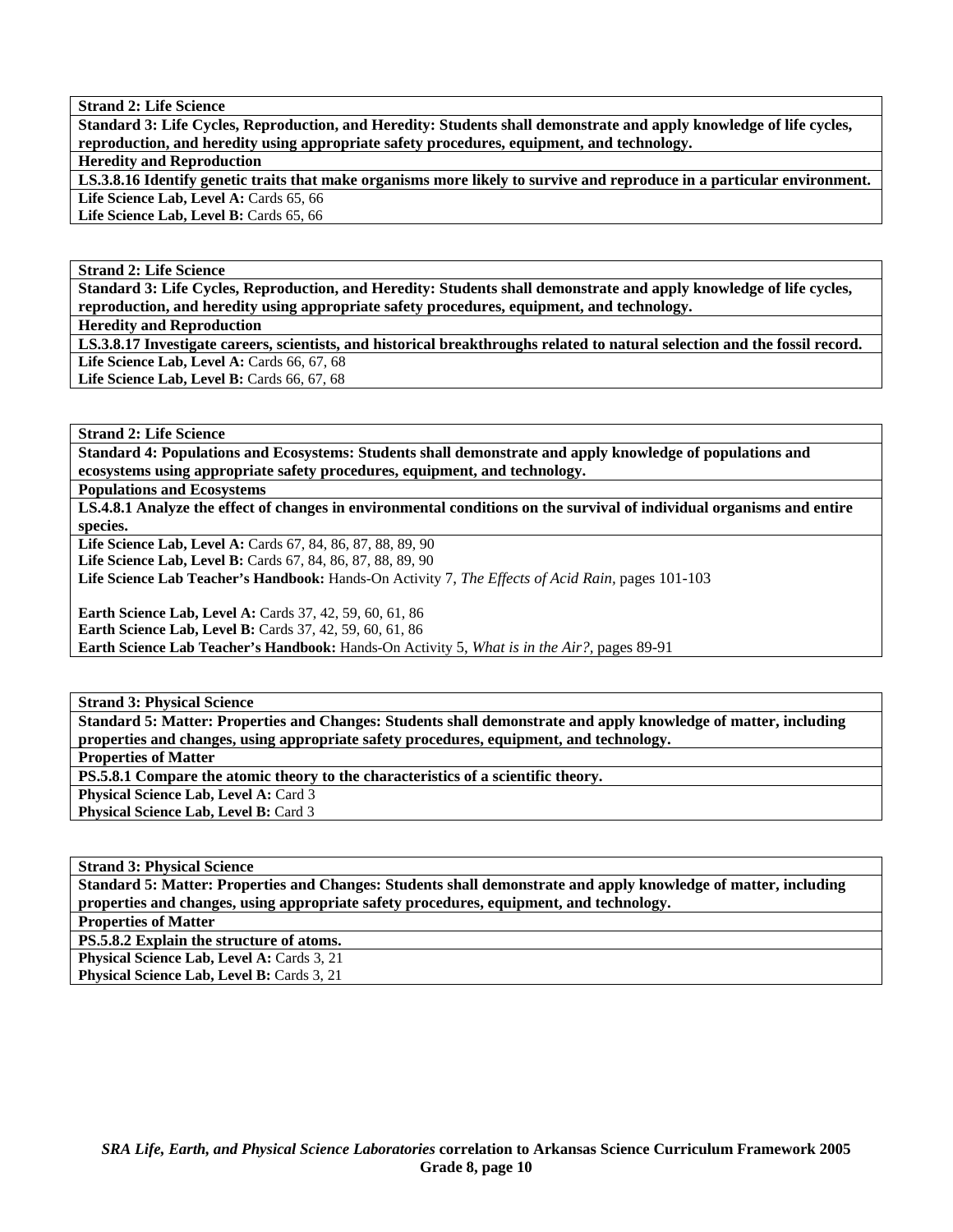**Standard 5: Matter: Properties and Changes: Students shall demonstrate and apply knowledge of matter, including properties and changes, using appropriate safety procedures, equipment, and technology.** 

**Properties of Matter** 

**PS.5.8.3 Determine the number of protons, neutrons, and electrons in an atom.** 

**Physical Science Lab, Level A: Cards 21, 22, 23, 24, 25** 

**Physical Science Lab, Level B:** Cards 21, 22, 23, 24, 25

**Strand 3: Physical Science** 

**Standard 5: Matter: Properties and Changes: Students shall demonstrate and apply knowledge of matter, including properties and changes, using appropriate safety procedures, equipment, and technology.** 

**Properties of Matter** 

**PS.5.8.4 Create atomic models of common elements.** 

**Physical Science Lab, Level A: Card 21** Physical Science Lab, Level B: Card 21

**Strand 3: Physical Science** 

**Standard 5: Matter: Properties and Changes: Students shall demonstrate and apply knowledge of matter, including properties and changes, using appropriate safety procedures, equipment, and technology.** 

**Properties of Matter** 

**PS.5.8.5 Investigate scientists, careers, and historical breakthroughs related to the atomic theory.** 

**Physical Science Lab, Level A: Cards 3, 7, 17** 

Physical Science Lab, Level B: Cards 3, 7, 17

## **Strand 3: Physical Science**

**Standard 6: Motion and Forces: Students shall demonstrate and apply knowledge of motion and forces using appropriate safety procedures, equipment, and technology.** 

**Motion and Forces** 

**PS.6.8.1 Model how motion and forces change Earth's surface:** 

- **Compression**
- **Tension**
- **Weathering**
- **Erosion.**

**Physical Science Lab, Level A:** Cards 11, 12, 13, 14, 15, 16, 17, 22, 24, 25, 26, 27, 28 **Physical Science Lab, Level B:** Cards 11, 12, 13, 14, 15, 16, 17, 22, 24, 25, 26, 27, 28 **Physical Science Lab Teacher's Handbook:** Hands-On Activity 2, *Chemical Reaction Rates,* pages 81-83

**Strand 3: Physical Science** 

**Standard 6: Motion and Forces: Students shall demonstrate and apply knowledge of motion and forces using appropriate safety procedures, equipment, and technology.** 

**Motion and Forces** 

**PS.6.8.2 Conduct investigations demonstrating the field force (lines of force) in magnetic fields.** 

Physical Science Lab, Level A: Cards 74, 75

Physical Science Lab, Level B: Cards 74, 75

**Strand 3: Physical Science** 

**Standard 6: Motion and Forces: Students shall demonstrate and apply knowledge of motion and forces using appropriate safety procedures, equipment, and technology.** 

**Motion and Forces** 

**PS.6.8.3 Design and conduct investigations applying variables affecting the strength of an electromagnet.** 

Physical Science Lab, Level A: Card 76

Physical Science Lab, Level B: Card 76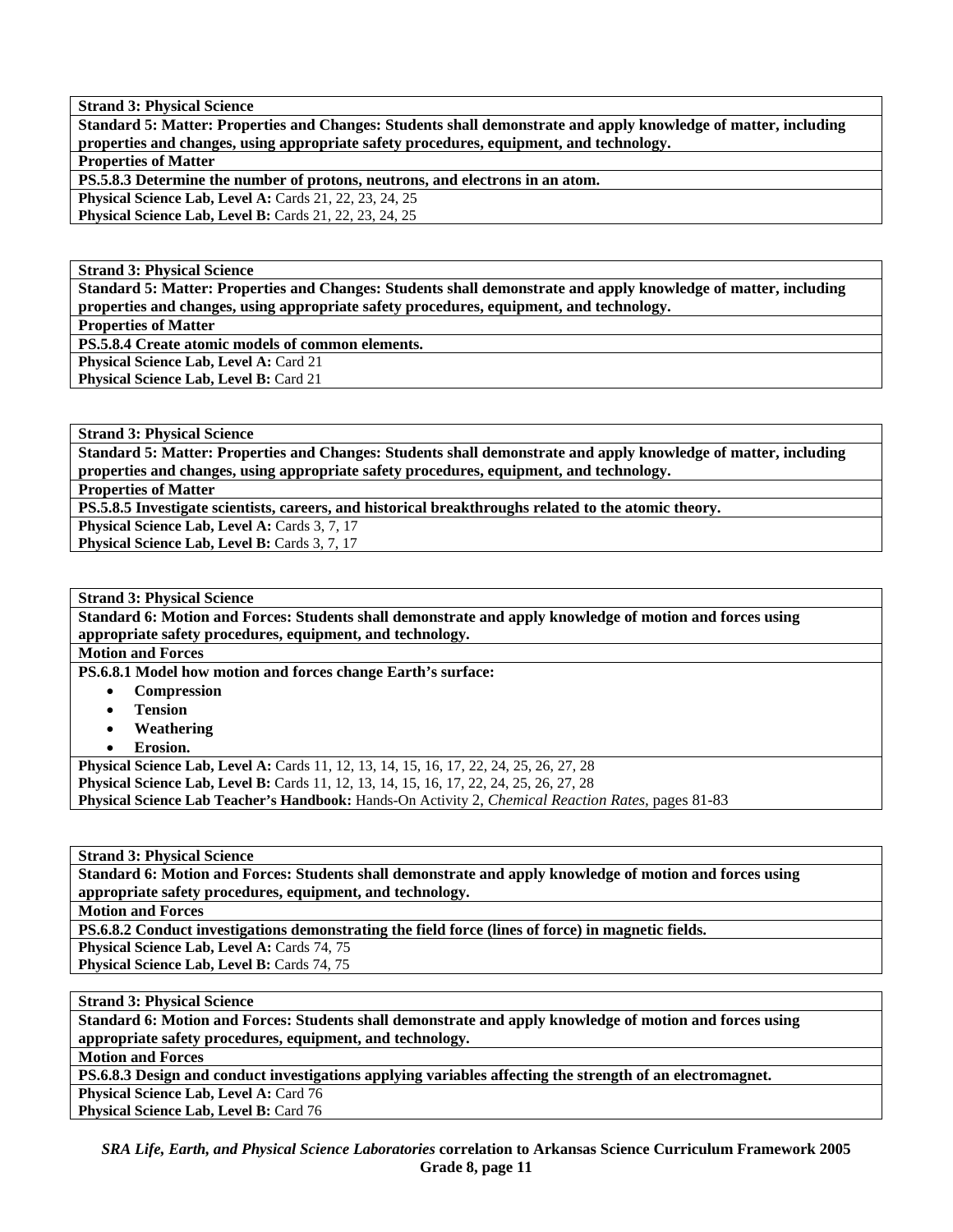**Standard 6: Motion and Forces: Students shall demonstrate and apply knowledge of motion and forces using appropriate safety procedures, equipment, and technology.** 

**Motion and Forces** 

**PS.6.8.4 Analyze and compare the relationship between electricity and magnetism.** 

Physical Science Lab, Level A: Cards 74, 75, 76

Physical Science Lab, Level B: Cards 74, 75, 76

**Strand 3: Physical Science** 

**Standard 6: Motion and Forces: Students shall demonstrate and apply knowledge of motion and forces using appropriate safety procedures, equipment, and technology.** 

**Motion and Forces** 

**PS.6.8.5 Investigate careers, scientists, and historical breakthroughs related to motion and forces that change Earth's surface.** 

**Physical Science Lab, Level A: Cards 10, 16** Physical Science Lab, Level B: Cards 10, 16

**Strand 3: Physical Science** 

**Standard 7: Energy and Transfer of Energy: Students shall demonstrate and apply knowledge of energy and transfer of energy using appropriate safety procedures, equipment, and technology.** 

**Energy** 

**PS.7.8.1 Construct open and closed electrical circuits:** 

• **Series circuits** 

• **Parallel circuits.** 

**Physical Science Lab, Level A: Card 68** Physical Science Lab, Level B: Card 68

**Strand 3: Physical Science** 

**Standard 7: Energy and Transfer of Energy: Students shall demonstrate and apply knowledge of energy and transfer of energy using appropriate safety procedures, equipment, and technology.** 

**Energy** 

**PS.7.8.2 Describe and diagram open and closed series and parallel circuits.** 

**Physical Science Lab, Level A: Card 68** 

Physical Science Lab, Level B: Card 68

**Strand 3: Physical Science** 

**Standard 7: Energy and Transfer of Energy: Students shall demonstrate and apply knowledge of energy and transfer of energy using appropriate safety procedures, equipment, and technology.** 

**Energy** 

**PS.7.8.3 Compare and contrast open and closed series circuits and parallel circuits.** 

Physical Science Lab, Level A: Card 68

Physical Science Lab, Level B: Card 68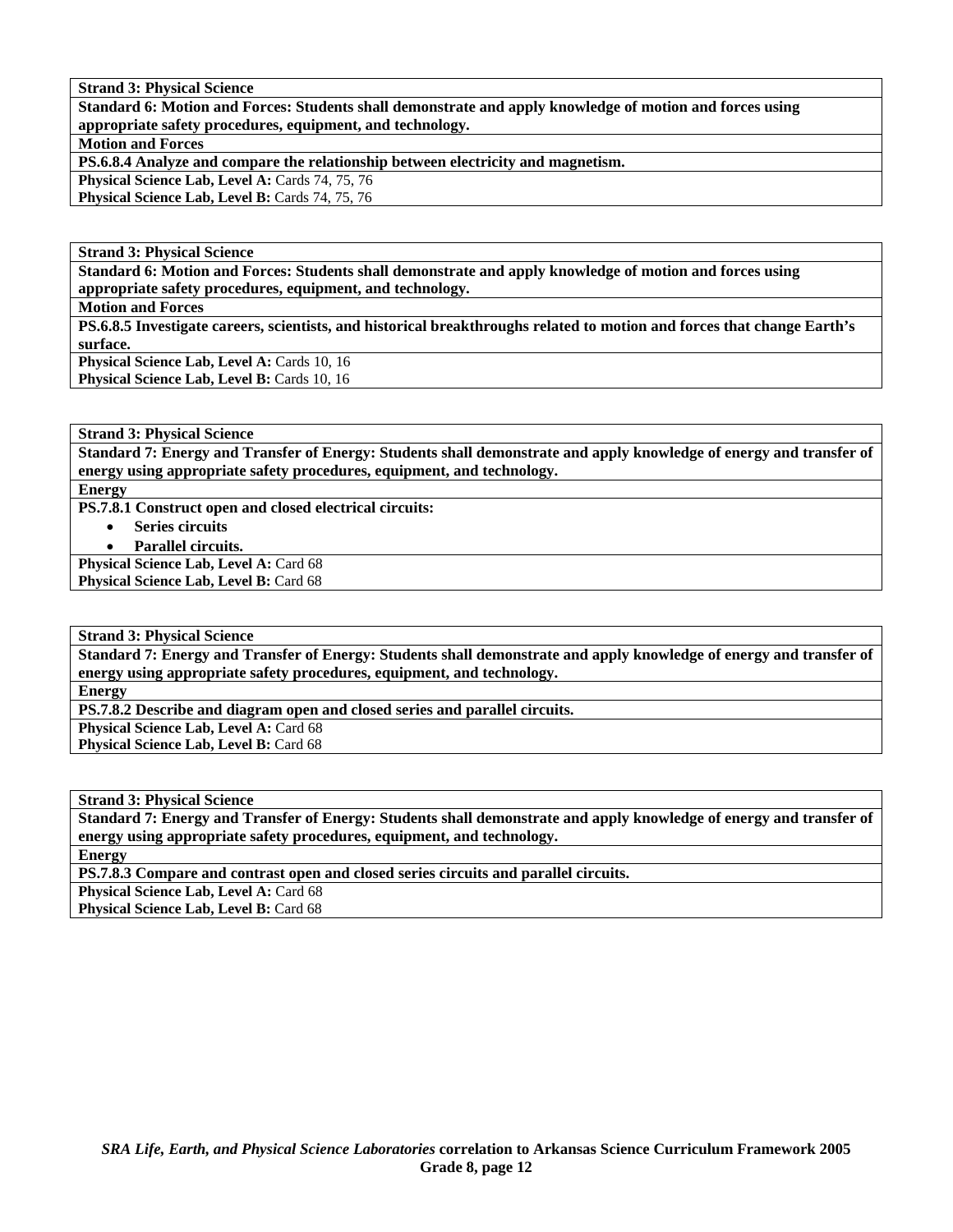**Standard 7: Energy and Transfer of Energy: Students shall demonstrate and apply knowledge of energy and transfer of energy using appropriate safety procedures, equipment, and technology.** 

#### **Energy**

**PS.7.8.4 Conduct investigations demonstrating the characteristics of a wave:** 

- **Wavelength** 
	- **Frequency**
	- **Speed**
- **Amplitude.**

**Physical Science Lab, Level A: Cards 77, 78** Physical Science Lab, Level B: Cards 77, 78

**Strand 3: Physical Science** 

**Standard 7: Energy and Transfer of Energy: Students shall demonstrate and apply knowledge of energy and transfer of energy using appropriate safety procedures, equipment, and technology.** 

**Energy** 

**PS.7.8.5 Conduct investigations of longitudinal and transverse waves to determine how they are different.** 

Physical Science Lab, Level A: Cards 77, 78

Physical Science Lab, Level B: Cards 77, 78

**Strand 3: Physical Science** 

**Standard 7: Energy and Transfer of Energy: Students shall demonstrate and apply knowledge of energy and transfer of energy using appropriate safety procedures, equipment, and technology.** 

# **Energy**

**PS.7.8.6 Explain how energy is transferred through waves:** 

- **Seismic waves**
- **Sound waves**
- **Water waves**
- **Electromagnetic waves.**

**Earth Science Lab, Level A: Cards 16, 77, 79, 83 Earth Science Lab, Level B: Cards 16, 77, 79, 83** 

**Strand 3: Physical Science** 

**Standard 7: Energy and Transfer of Energy: Students shall demonstrate and apply knowledge of energy and transfer of energy using appropriate safety procedures, equipment, and technology.** 

**Energy** 

**PS.7.8.7 Describe how waves travel through different kinds of media.** 

**Physical Science Lab, Level A: Cards 78, 79, 83, 87, 88** 

**Physical Science Lab, Level B: Cards 78, 79, 83, 87, 88** 

**Strand 3: Physical Science** 

**Standard 7: Energy and Transfer of Energy: Students shall demonstrate and apply knowledge of energy and transfer of energy using appropriate safety procedures, equipment, and technology.** 

**Energy** 

**PS.7.8.8 Differentiate among reflection, refraction, and absorption of various types of waves.** 

**Physical Science Lab, Level A:** Cards 79, 81, 85, 86, 87, 88, 89, 90 **Physical Science Lab, Level B:** Cards 79, 81, 85, 86, 87, 88, 89, 90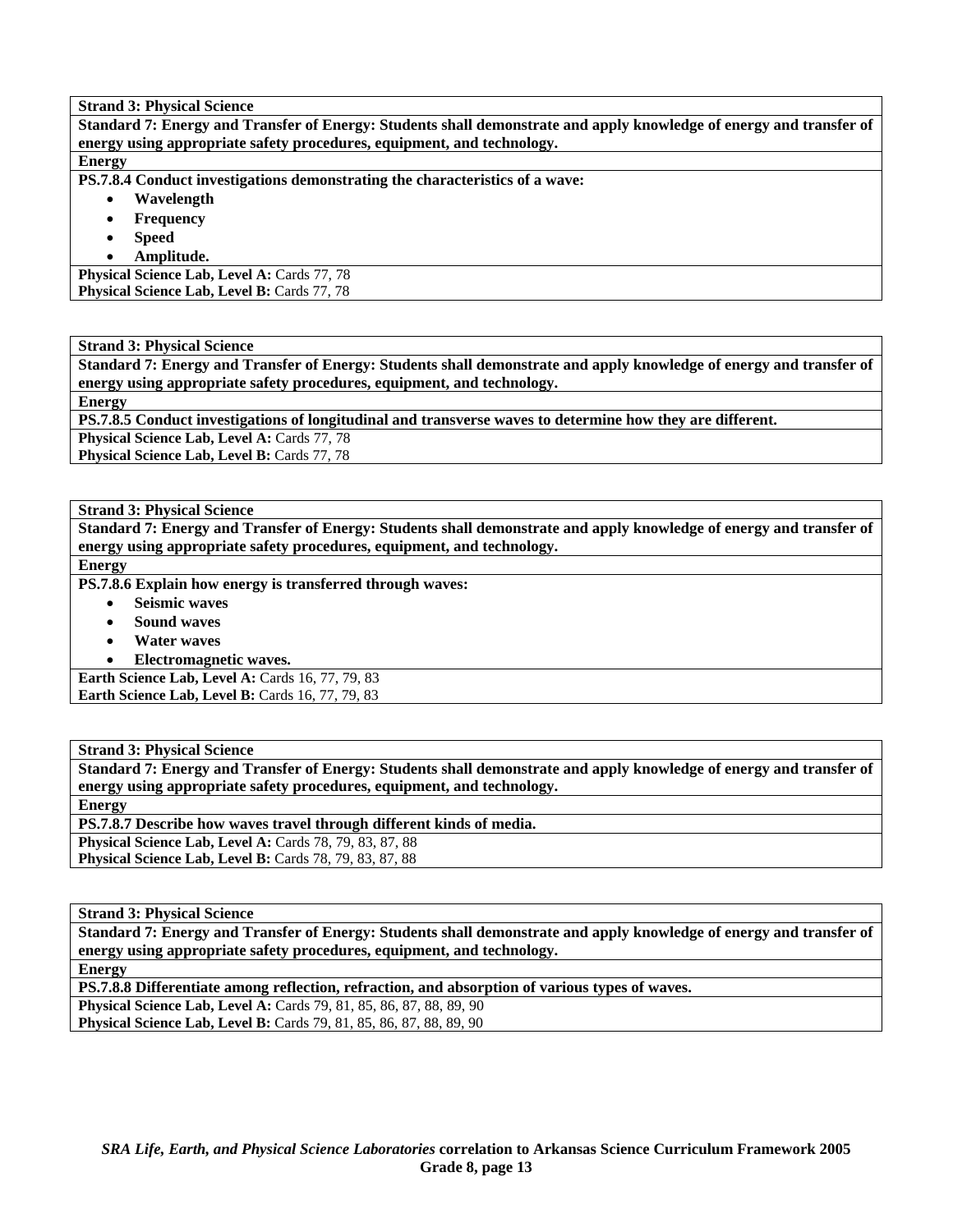**Standard 7: Energy and Transfer of Energy: Students shall demonstrate and apply knowledge of energy and transfer of energy using appropriate safety procedures, equipment, and technology.** 

**Energy** 

**PS.7.8.9 Describe and diagram the electromagnetic spectrum.** 

**Physical Science Lab, Level A: Cards 82, 83, 84, 85** Physical Science Lab, Level B: Cards 82, 83, 84, 85

**Strand 3: Physical Science** 

**Standard 7: Energy and Transfer of Energy: Students shall demonstrate and apply knowledge of energy and transfer of energy using appropriate safety procedures, equipment, and technology.** 

**Energy** 

**PS.7.8.10 Analyze the electromagnetic spectrum.** 

**Physical Science Lab, Level A: Cards 82, 83, 84, 85 Physical Science Lab, Level B: Cards 82, 83, 84, 85** 

**Strand 3: Physical Science** 

**Standard 7: Energy and Transfer of Energy: Students shall demonstrate and apply knowledge of energy and transfer of energy using appropriate safety procedures, equipment, and technology.** 

**Energy** 

**PS.7.8.11 Investigate examples of real world uses of the electromagnetic spectrum.** 

**Physical Science Lab, Level A: Cards 82, 83, 84, 85** 

Physical Science Lab, Level B: Cards 82, 83, 84, 85

**Strand 3: Physical Science** 

**Standard 7: Energy and Transfer of Energy: Students shall demonstrate and apply knowledge of energy and transfer of energy using appropriate safety procedures, equipment, and technology.** 

**Energy** 

**PS.7.8.12 Conduct investigations demonstrating the separation of white light into its spectrum using refraction.** 

Physical Science Lab, Level A: Cards 82, 85

Physical Science Lab, Level B: Cards 82, 85

**Strand 3: Physical Science** 

**Standard 7: Energy and Transfer of Energy: Students shall demonstrate and apply knowledge of energy and transfer of energy using appropriate safety procedures, equipment, and technology.** 

**Energy** 

**PS.7.8.13 Compare ways to transfer information:** 

- **Sound**
- **Light**
- **Radio**
- **Microwave energy.**

**Physical Science Lab, Level A: Cards 79, 81, 83, 84 Physical Science Lab, Level B: Cards 79, 81, 83, 84** 

**Strand 3: Physical Science** 

**Standard 7: Energy and Transfer of Energy: Students shall demonstrate and apply knowledge of energy and transfer of energy using appropriate safety procedures, equipment, and technology.** 

**Energy** 

**PS.7.8.14 Investigate careers, scientists, and historical breakthroughs related to waves and the electromagnetic spectrum.** 

Physical Science Lab, Level A: Cards 81, 84, 90 Physical Science Lab, Level B: Cards 81, 84, 90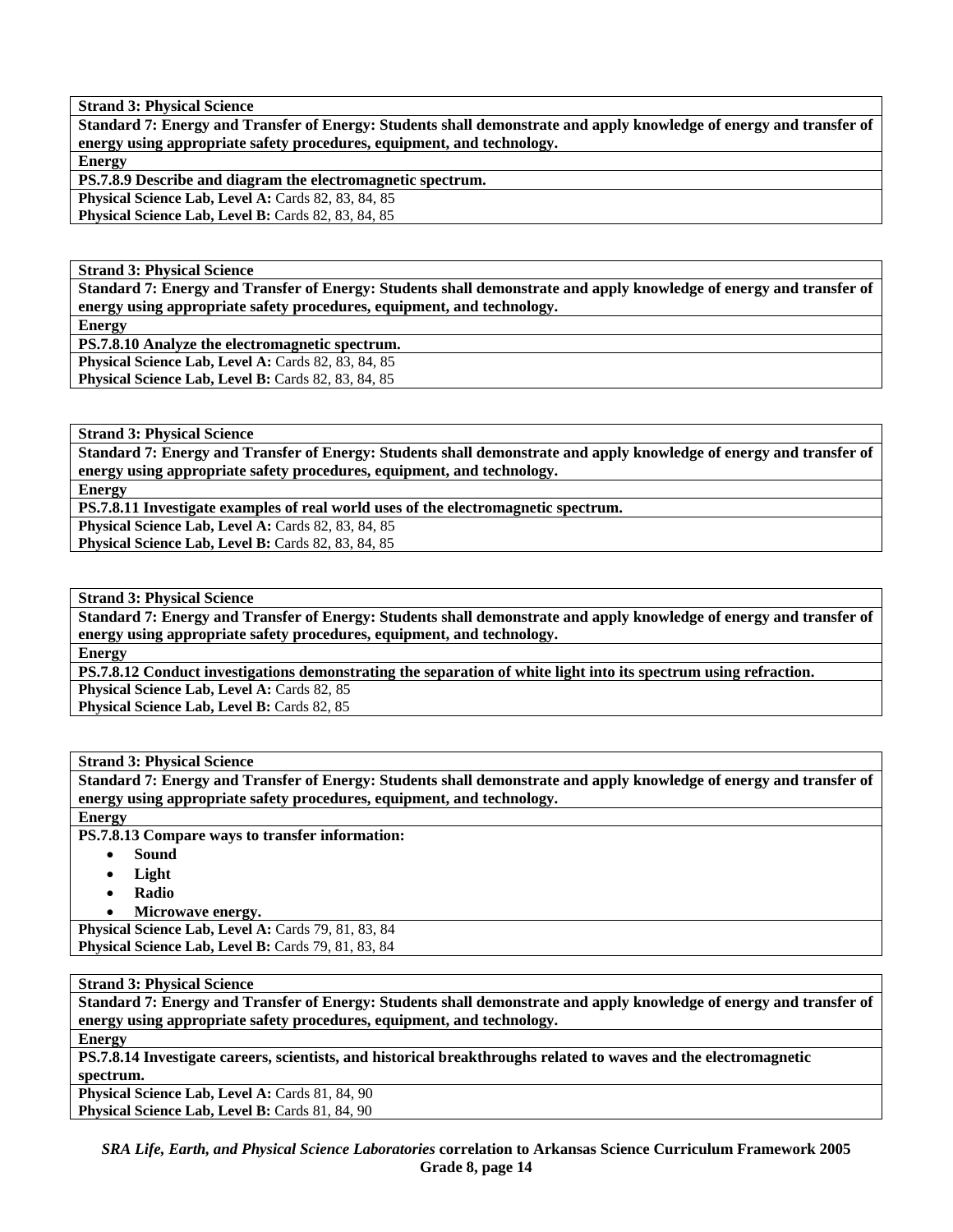**Standard 8: Earth Systems: Students shall demonstrate and apply knowledge of Earth's structure and properties using appropriate safety procedures, equipment, and technology.** 

#### **Structure and Properties**

**ESS.8.8.1 Analyze the causes and predict the consequences of global warming on the following:** 

- **Weather**
- **Temperature**
- **Ocean water levels.**

Life Science Lab, Level A: Card 89 Life Science Lab, Level B: Card 89

Earth Science Lab, Level A: Cards59, 60, 61 **Earth Science Lab, Level B: Cards 59, 60, 61** 

**Strand 4: Earth and Space Science Standard 8: Earth Systems: Students shall demonstrate and apply knowledge of Earth's structure and properties using appropriate safety procedures, equipment, and technology.** 

**Structure and Properties** 

**ESS.8.8.2 Investigate how global patterns of water currents influence local weather:** 

- **Gulf Stream** 
	- **Atlantic Currents**
	- **California Current.**

Earth Science Lab, Level A: Cards 54, 57, 87 Earth Science Lab, Level B: Cards 54, 57, 87

| <b>Strand 4: Earth and Space Science</b>                                                                            |
|---------------------------------------------------------------------------------------------------------------------|
| Standard 8: Earth Systems: Students shall demonstrate and apply knowledge of Earth's structure and properties using |
| appropriate safety procedures, equipment, and technology.                                                           |
| <b>Structure and Properties</b>                                                                                     |
| ESS.8.8.3 Conduct investigations to compare and contrast different landforms found on Earth:                        |
| <b>Mountains</b><br>٠                                                                                               |
| <b>Plateaus</b>                                                                                                     |
| Plains.                                                                                                             |

**Earth Science Lab, Level A: Cards 14, 21 Earth Science Lab, Level B: Cards 14, 21** 

| <b>Strand 4: Earth and Space Science</b>                                                                            |
|---------------------------------------------------------------------------------------------------------------------|
| Standard 8: Earth Systems: Students shall demonstrate and apply knowledge of Earth's structure and properties using |
| appropriate safety procedures, equipment, and technology.                                                           |
| <b>Structure and Properties</b>                                                                                     |
| ESS.8.8.4 Synthesize and model the result of both constructive and destructive forces on land forms:                |
| <b>Deposition</b><br>$\bullet$                                                                                      |
| <b>Erosion</b><br>$\bullet$                                                                                         |
| Weathering<br>$\bullet$                                                                                             |
| Crustal deformation.<br>$\bullet$                                                                                   |
| <b>Earth Science Lab, Level A: Cards 22, 24, 25, 26, 27, 28</b>                                                     |
| <b>Earth Science Lab, Level B: Cards 22, 24, 25, 26, 27, 28</b>                                                     |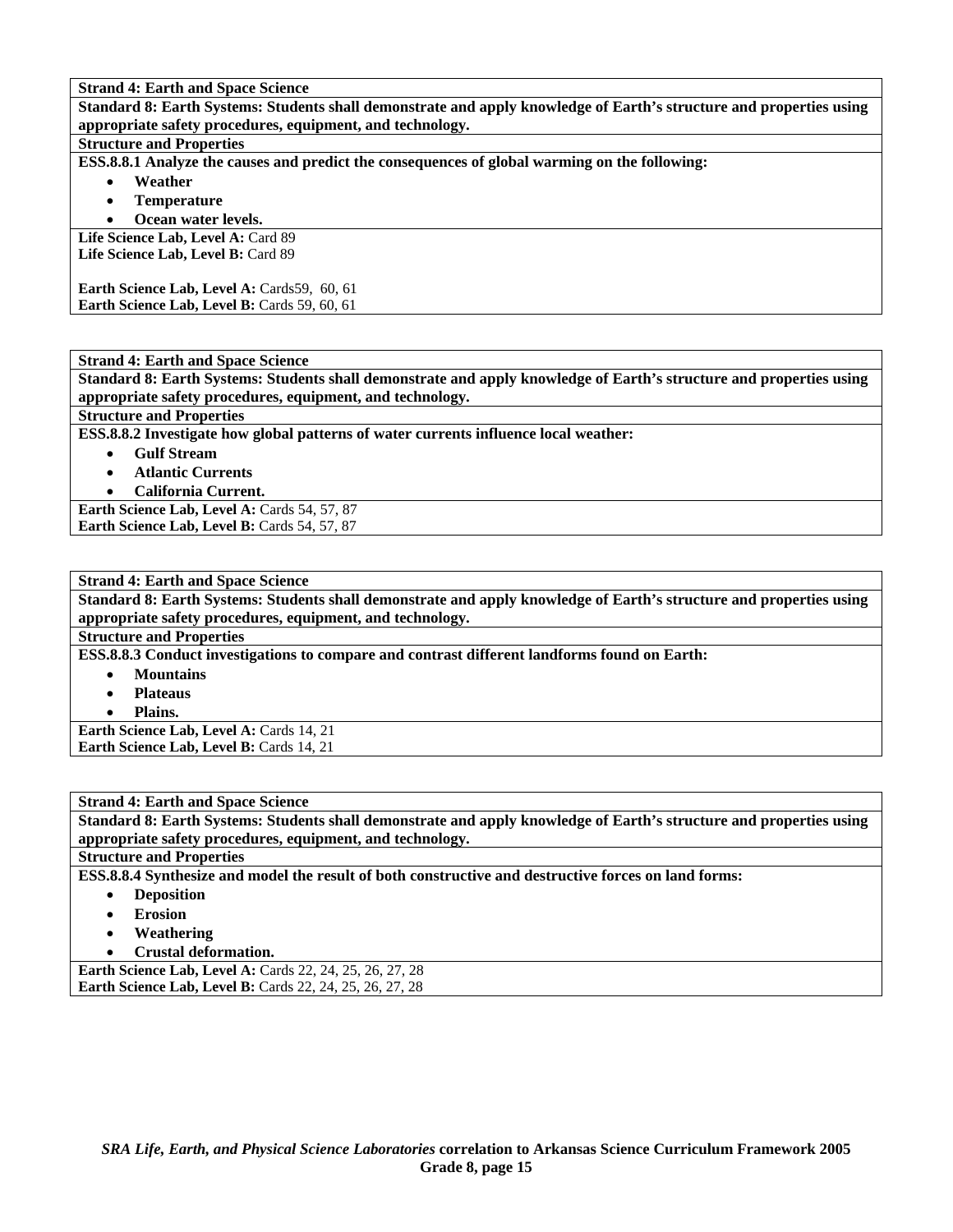**Standard 8: Earth Systems: Students shall demonstrate and apply knowledge of Earth's structure and properties using appropriate safety procedures, equipment, and technology.** 

### **Structure and Properties**

**ESS.8.8.5 Compare and contrast the different landforms caused by Earth's external forces:** 

- **Plains** 
	- **Canyons**
	- **Deltas**
	- **Valleys**
	- **Swamps.**

**Earth Science Lab, Level A: Cards 21, 25** Earth Science Lab, Level B: Cards 21, 25

**Strand 4: Earth and Space Science** 

**Standard 8: Earth Systems: Students shall demonstrate and apply knowledge of Earth's structure and properties using appropriate safety procedures, equipment, and technology.** 

# **Structure and Properties**

**ESS.8.8.6 Research local, regional, and state landforms created by external forces on Earth:** 

- **Gulf Coastal Plain**
- **Arkansas River Valley**
- **Mississippi Alluvial Plain, including the delta region**
- **Crowley's Ridge.**

Earth Science Lab, Level A: Cards 21, 25 **Earth Science Lab, Level B: Cards 21, 25** 

**Strand 4: Earth and Space Science** 

**Standard 8: Earth Systems: Students shall demonstrate and apply knowledge of Earth's structure and properties using appropriate safety procedures, equipment, and technology.** 

**Structure and Properties** 

**ESS.8.8.7 Use topographic maps to identify surface features of Earth.** 

**Earth Science Lab, Level A: Cards 19, 20** 

**Earth Science Lab, Level B: Cards 19, 20** 

**Earth Science Lab Teacher's Handbook:** Hands-On Activity 3, *Interpreting a Topographic Map,* pages 81-83

### **Strand 4: Earth and Space Science**

**Standard 8: Earth Systems: Students shall demonstrate and apply knowledge of Earth's structure and properties using appropriate safety procedures, equipment, and technology.** 

#### **Structure and Properties**

**ESS.8.8.8 Demonstrate an understanding of the agents of erosion:** 

- **Gravity**
- **Water**
- **Ice**
- **Wind**
- **Animals, including humans.**

| <b>Earth Science Lab, Level A: Cards 24, 25, 26, 27, 28</b> |  |  |  |  |  |
|-------------------------------------------------------------|--|--|--|--|--|
| <b>Earth Science Lab, Level B:</b> Cards 24, 25, 26, 27, 28 |  |  |  |  |  |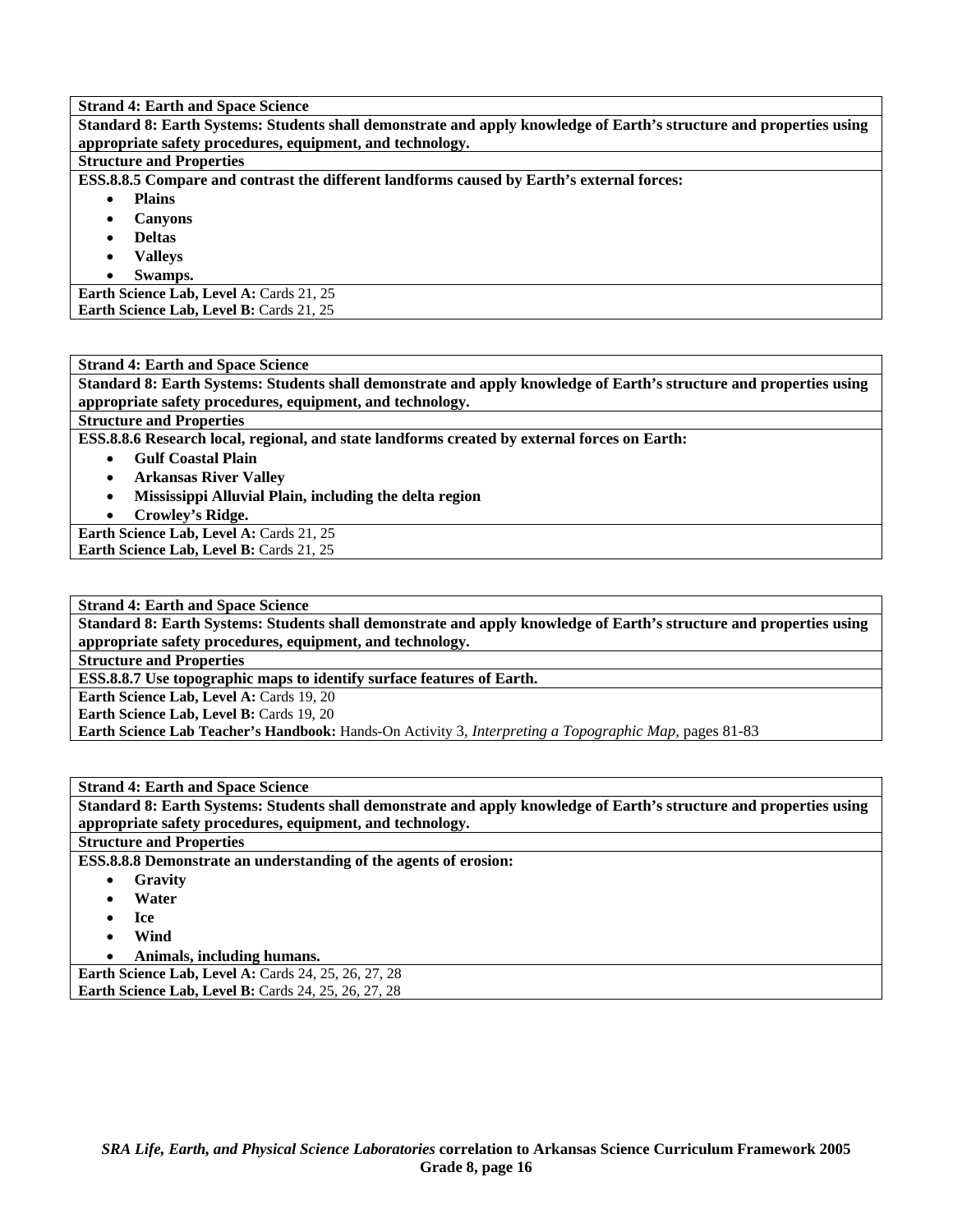**Standard 8: Earth Systems: Students shall demonstrate and apply knowledge of Earth's structure and properties using appropriate safety procedures, equipment, and technology.** 

#### **Structure and Properties**

**ESS.8.8.9 Using models of rivers, predict changes when variables, such as load, slope, amount of water, or the composition of a stream bed, are changed through erosion or deposition.** 

**Earth Science Lab, Level A: Card 25** 

**Earth Science Lab, Level B:** Card 25

**Strand 4: Earth and Space Science** 

**Standard 8: Earth Systems: Students shall demonstrate and apply knowledge of Earth's structure and properties using appropriate safety procedures, equipment, and technology.** 

**Structure and Properties** 

**ESS.8.8.10 Explain how weathering and erosion affect the oceans' salinity.** 

**Physical Science Lab, Level A: Card 87** 

**Physical Science Lab, Level B: Card 87** 

**Strand 4: Earth and Space Science** 

**Standard 8: Earth Systems: Students shall demonstrate and apply knowledge of Earth's structure and properties using appropriate safety procedures, equipment, and technology.** 

**Structure and Properties** 

**ESS.8.8.11 Investigate careers, scientists, and historical breakthroughs related to external forces that change the Earth. Earth Science Lab, Level A: Card 20** 

**Earth Science Lab, Level B: Card 20** 

**Strand 4: Earth and Space Science** 

**Standard 8: Earth Systems: Students shall demonstrate and apply knowledge of Earth's structure and properties using appropriate safety procedures, equipment, and technology.** 

**Cycles** 

**ESS.8.8.12 Investigate the types of weathering involved in the breakdown of organic and inorganic components of Earth's surface.** 

**Earth Science Lab, Level A: Card 22 Earth Science Lab, Level B:** Card 22

#### **Strand 4: Earth and Space Science**

**Standard 8: Earth Systems: Students shall demonstrate and apply knowledge of Earth's structure and properties using appropriate safety procedures, equipment, and technology.** 

**Cycles** 

**ESS.8.8.13 Illustrate soil profiles. Earth Science Lab, Level A: Card 23** 

**Earth Science Lab, Level B:** Card 23

**Strand 4: Earth and Space Science** 

**Standard 8: Earth Systems: Students shall demonstrate and apply knowledge of Earth's structure and properties using appropriate safety procedures, equipment, and technology.** 

**Cycles** 

**ESS.8.8.14 Apply knowledge of soil profiles to local soil samples.** 

**Earth Science Lab, Level A: Card 23 Earth Science Lab, Level B:** Card 23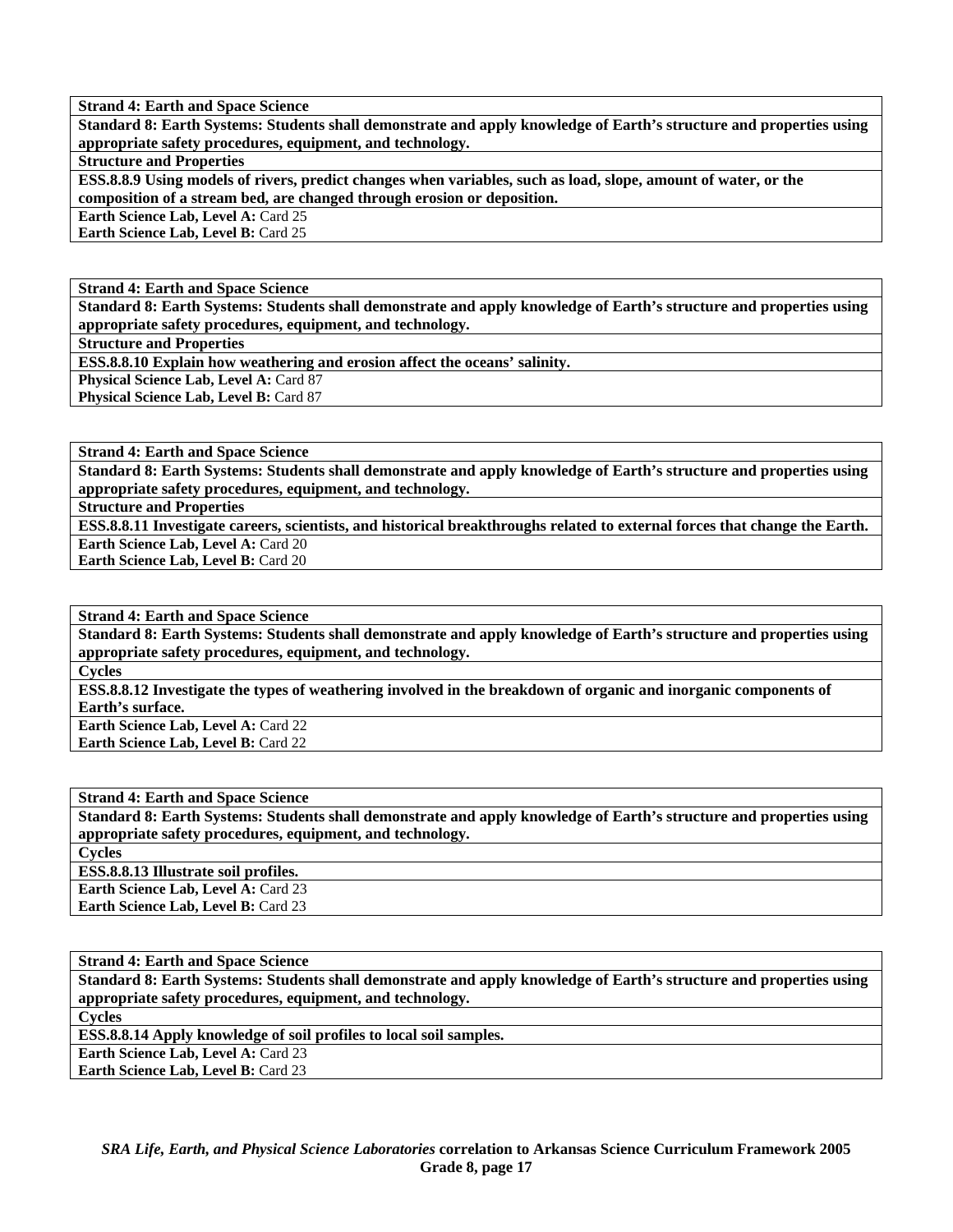**Standard 8: Earth Systems: Students shall demonstrate and apply knowledge of Earth's structure and properties using appropriate safety procedures, equipment, and technology. Cycles ESS.8.8.15 Investigate the formation of soil types.**  Earth Science Lab, Level A: Cards 23, 29

Earth Science Lab, Level B: Cards 23, 29

**Strand 4: Earth and Space Science** 

**Standard 8: Earth Systems: Students shall demonstrate and apply knowledge of Earth's structure and properties using appropriate safety procedures, equipment, and technology.** 

**Cycles** 

**ESS.8.8.16 Identify components of soil as inorganic or organic through investigations.** 

**Earth Science Lab, Level A: Cards 23, 29** 

Earth Science Lab, Level B: Cards 23, 29

**Strand 4: Earth and Space Science** 

**Standard 8: Earth Systems: Students shall demonstrate and apply knowledge of Earth's structure and properties using appropriate safety procedures, equipment, and technology.** 

**Cycles** 

**ESS.8.8.17 Explain the basic nutrients needed by plants that are present in soils:** 

- **Nitrogen**
- **Phosphorous**
- **Potassium.**

**Earth Science Lab, Level A: Card 23 Earth Science Lab, Level B:** Card 23

**Strand 4: Earth and Space Science** 

**Standard 8: Earth Systems: Students shall demonstrate and apply knowledge of Earth's structure and properties using appropriate safety procedures, equipment, and technology.** 

**Cycles** 

**ESS.8.8.18 Identify ways plants use organic and inorganic components in the soil.** 

**Earth Science Lab, Level A: Cards 16, 17, 70, 78, 79** 

**Earth Science Lab, Level B: Cards 16, 17, 70, 78, 79** 

**Strand 4: Earth and Space Science** 

**Standard 8: Earth Systems: Students shall demonstrate and apply knowledge of Earth's structure and properties using appropriate safety procedures, equipment, and technology.** 

**Cycles** 

**ESS.8.8.19 Investigate and analyze the composition of a variety of soils.** 

Earth Science Lab, Level A: Cards 23, 29

Earth Science Lab, Level B: Cards 23, 29

**Strand 4: Earth and Space Science** 

**Standard 8: Earth Systems: Students shall demonstrate and apply knowledge of Earth's structure and properties using appropriate safety procedures, equipment, and technology.** 

**Cycles** 

**ESS.8.8.20 Conduct investigations on soil permeability.** 

**Earth Science Lab, Level A: Cards 23, 29** 

Earth Science Lab, Level B: Cards 23, 29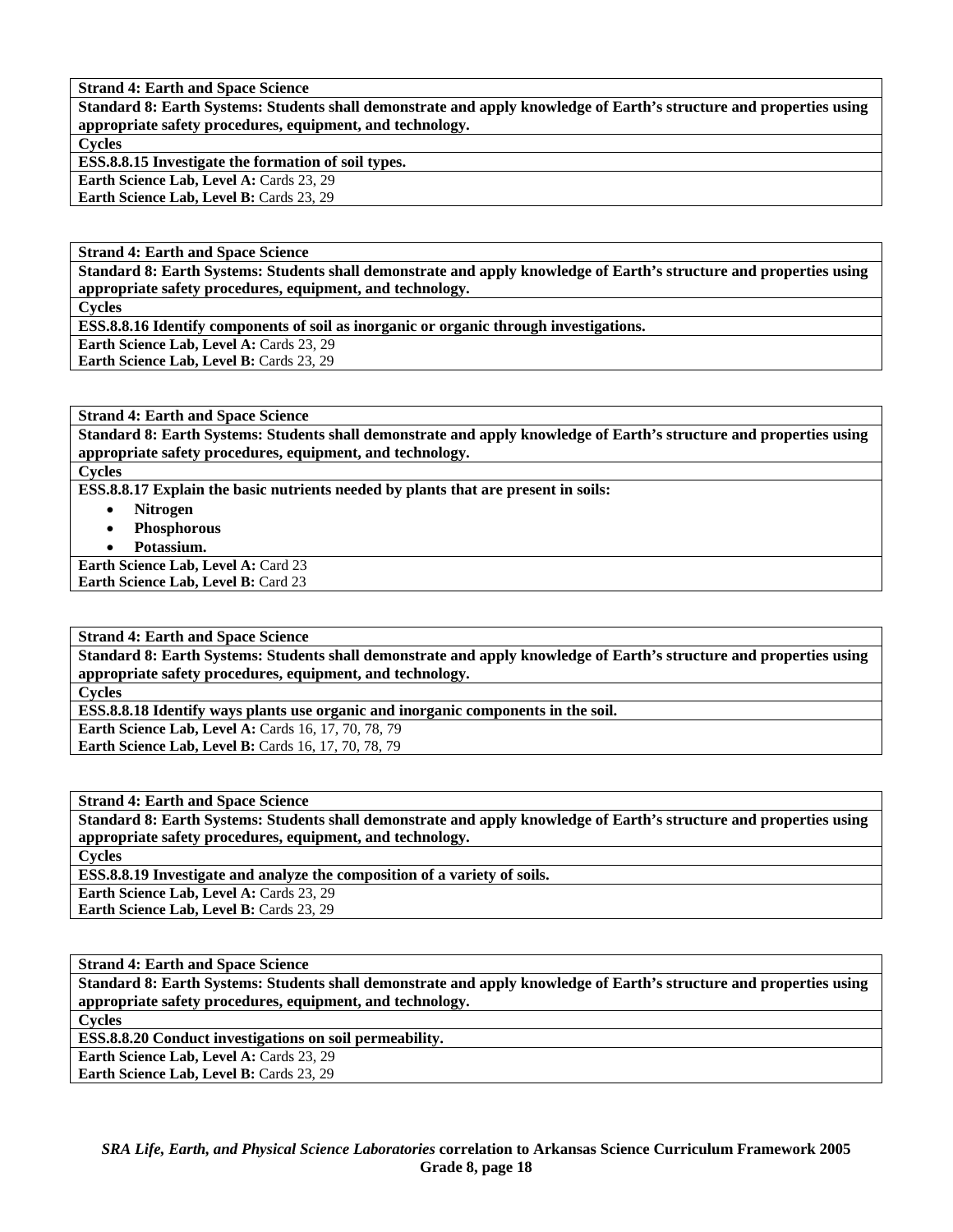**Standard 9: Earth's History: Students shall demonstrate and apply knowledge of Earth's history using appropriate safety procedures, equipment, and technology.** 

**Earth's History** 

**ESS.9.8.1 Explain processes that have changed Earth's surface that have resulted from sudden events (e.g., earthquakes and volcanoes) and gradual changes (e.g., uplift, erosion, and weathering).** 

**Earth Science Lab, Level A: Cards 11, 12, 13, 14, 15, 16, 17, 22, 24, 25, 26, 27, 28** 

**Earth Science Lab, Level B:** Cards 11, 12, 13, 14, 15, 16, 17, 22, 24, 25, 26, 27, 28

**Earth Science Lab Teacher's Handbook:** Hands-On Activity 2, *Plate Boundaries in Action,* pages 77-79

**Strand 4: Earth and Space Science** 

**Standard 9: Earth's History: Students shall demonstrate and apply knowledge of Earth's history using appropriate safety procedures, equipment, and technology.** 

**Earth's History** 

**ESS.9.8.2 Analyze how rock sequences may be disturbed by the following:** 

- **Erosion**
- **Deposition**
- **Igneous intrusion**
- **Folding**
- **Faulting**
- **Uplifting.**

**Earth Science Lab, Level A: Cards 9, 14, 15, 30 Earth Science Lab, Level B: Cards 9, 14, 15, 30** 

**Strand 4: Earth and Space Science** 

**Standard 9: Earth's History: Students shall demonstrate and apply knowledge of Earth's history using appropriate safety procedures, equipment, and technology.** 

**Earth's History** 

**ESS.9.8.3 Explain how scientists determine the relative ages of fossils found in layers of sedimentary rock:** 

• **Law of superposition** 

Law of cross-cutting.

**Earth Science Lab, Level A: Card 30 Earth Science Lab, Level B: Card 30** 

**Strand 4: Earth and Space Science Standard 9: Earth's History: Students shall demonstrate and apply knowledge of Earth's history using appropriate safety procedures, equipment, and technology. Earth's History ESS.9.8.4 Apply geologic laws of superposition and cross-cutting to determine the relative age of rock in a cross section. Earth Science Lab, Level A: Card 30** 

**Earth Science Lab, Level B:** Card 30

**Strand 4: Earth and Space Science** 

**Standard 10: Objects in the Universe: Students shall demonstrate and apply knowledge of objects in the universe using appropriate safety procedures, equipment, and technology.** 

**Solar System: Sun, Earth, Moons, Planets, Galaxies** 

**ESS.10.8.1 Summarize the effects of gravity on bodies in space. Identify and model the causes of night and day.** 

Earth Science Lab, Level A: Cards 62, 68 Earth Science Lab, Level B: Cards 62, 68

Physical Science Lab, Level A: Cards 57, 59 Physical Science Lab, Level B: Cards 57, 59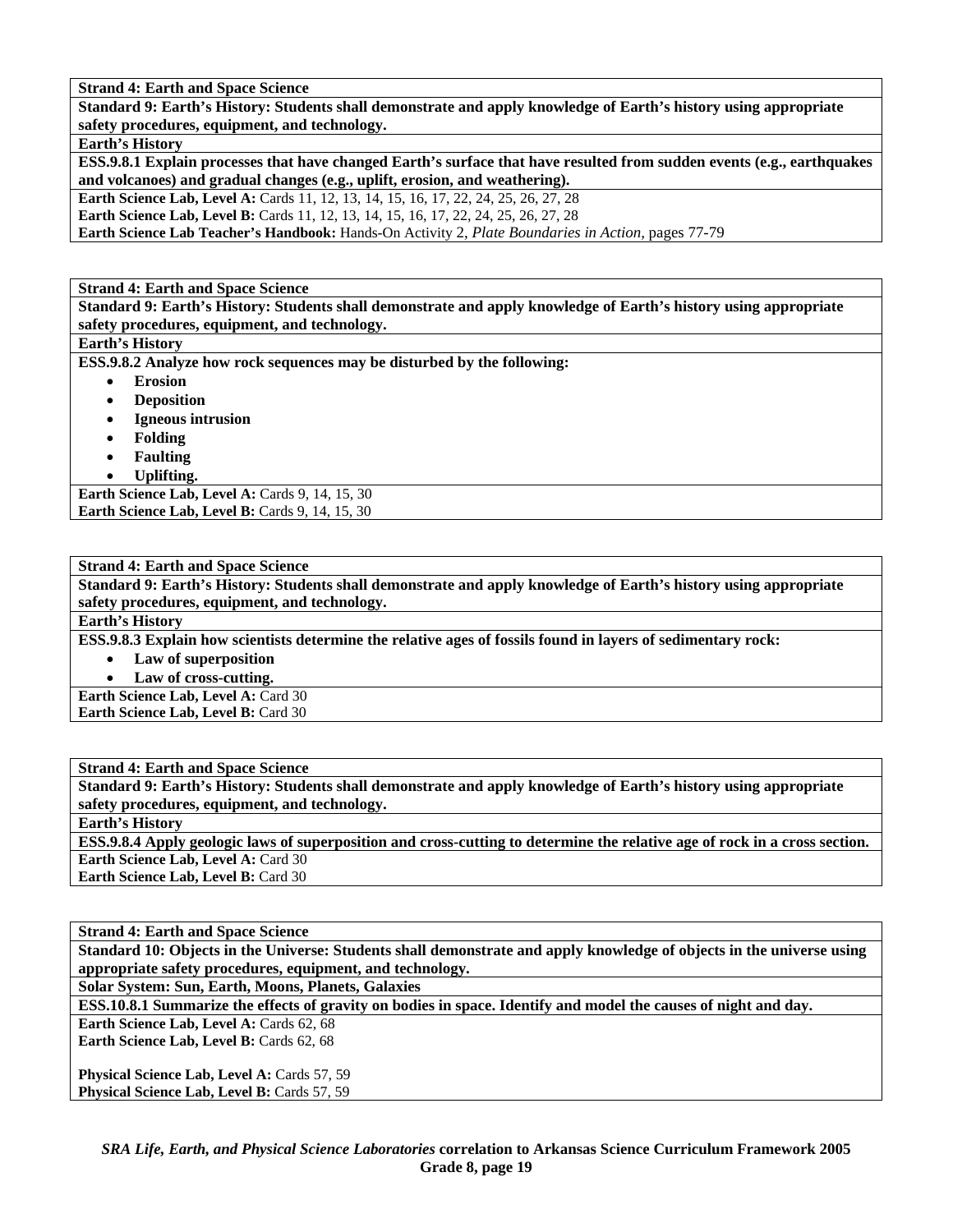**Standard 10: Objects in the Universe: Students shall demonstrate and apply knowledge of objects in the universe using appropriate safety procedures, equipment, and technology.** 

**Solar System: Sun, Earth, Moons, Planets, Galaxies** 

**ESS.10.8.2 Identify variables that affect the amount of gravitational force between two objects:** 

• **Mass of the objects** 

• **Distance between the objects.** 

**Physical Science Lab, Level A: Cards 57, 59** 

**Physical Science Lab, Level B: Cards 57, 59** 

**Strand 4: Earth and Space Science** 

**Standard 10: Objects in the Universe: Students shall demonstrate and apply knowledge of objects in the universe using appropriate safety procedures, equipment, and technology.** 

**Solar System: Sun, Earth, Moons, Planets, Galaxies** 

**ESS.10.8.3 Relate the effects of the moon's gravitational force on Earth's ocean tides.** 

**Earth Science Lab, Level A: Cards 66, 90** 

**Earth Science Lab, Level B: Cards 66, 90** 

**Strand 4: Earth and Space Science** 

**Standard 10: Objects in the Universe: Students shall demonstrate and apply knowledge of objects in the universe using appropriate safety procedures, equipment, and technology.** 

**Solar System: Sun, Earth, Moons, Planets, Galaxies ESS.10.8.4 Identify the causes of the following:** 

- **High tides**
- **Low tides**
- **Spring tides**
- **Neap tides.**

Earth Science Lab, Level A: Cards 66, 90 **Earth Science Lab, Level B: Cards 66, 90** 

**Strand 4: Earth and Space Science Standard 10: Objects in the Universe: Students shall demonstrate and apply knowledge of objects in the universe using appropriate safety procedures, equipment, and technology. Solar System: Sun, Earth, Moons, Planets, Galaxies ESS.10.8.5 Define the terms galaxy and universe. Earth Science Lab, Level A: Cards 74, 77, 78** Earth Science Lab, Level B: Cards 74, 77, 78

**Strand 4: Earth and Space Science** 

**Standard 10: Objects in the Universe: Students shall demonstrate and apply knowledge of objects in the universe using appropriate safety procedures, equipment, and technology.** 

**Solar System: Sun, Earth, Moons, Planets, Galaxies** 

**ESS.10.8.6 Illustrate the appearance of galaxies as seen through a telescope:** 

• **Clarity** 

• **Shape.** 

**Earth Science Lab, Level A: Card 77 Earth Science Lab, Level B: Card 77**